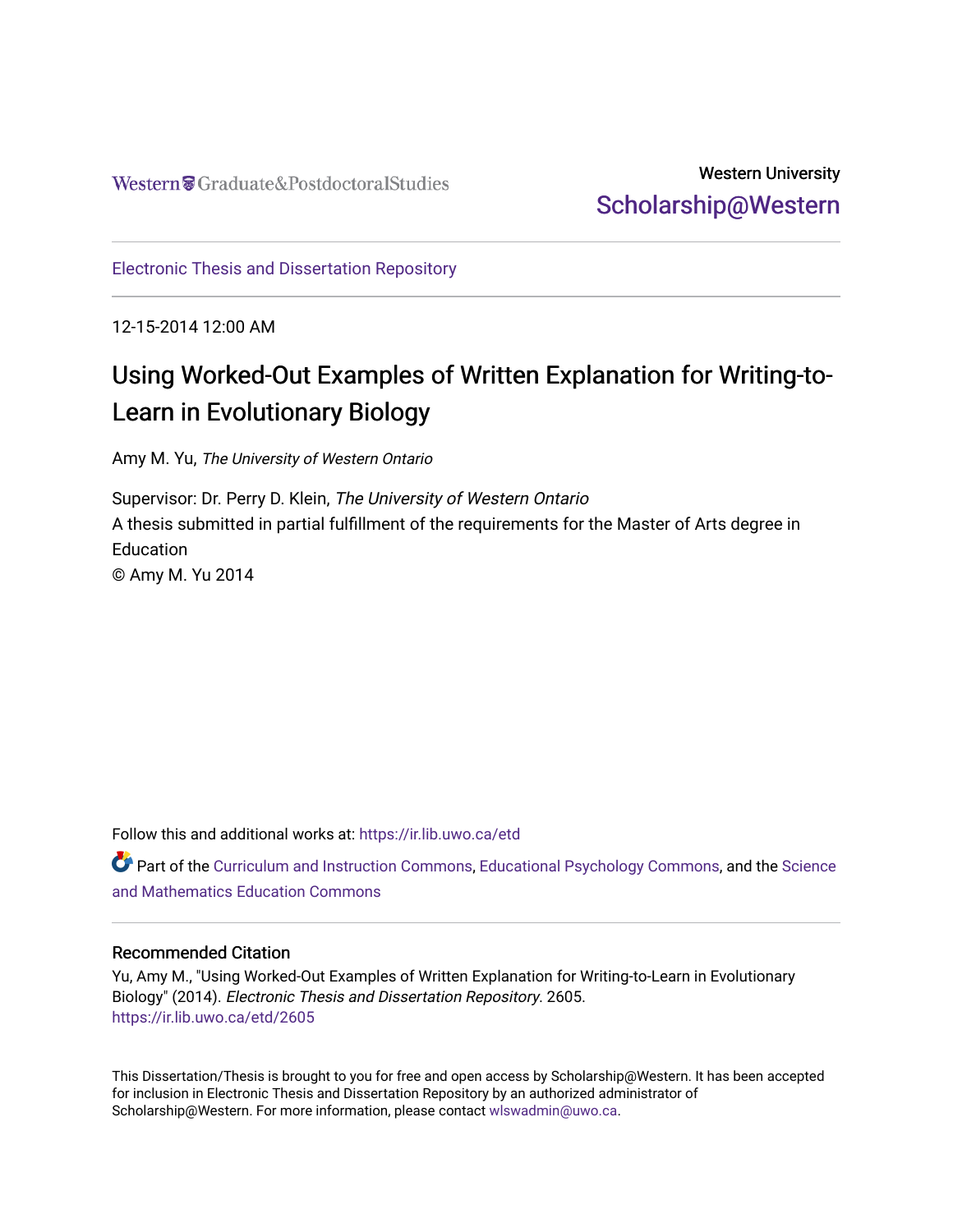## **USING WORKED-OUT EXAMPLES OF WRITTEN EXPLANATION FOR WRITING-TO-LEARN IN EVOLUTIONARY BIOLOGY**

(Thesis Format: Monograph)

by

Amy M. Yu

Graduate Program in Education

A thesis submitted in partial fulfillment of the requirements for the degree of Master of Arts

The School of Graduate and Postdoctoral Studies The University of Western Ontario London, Ontario, Canada December 2014

© Amy M. Yu 2014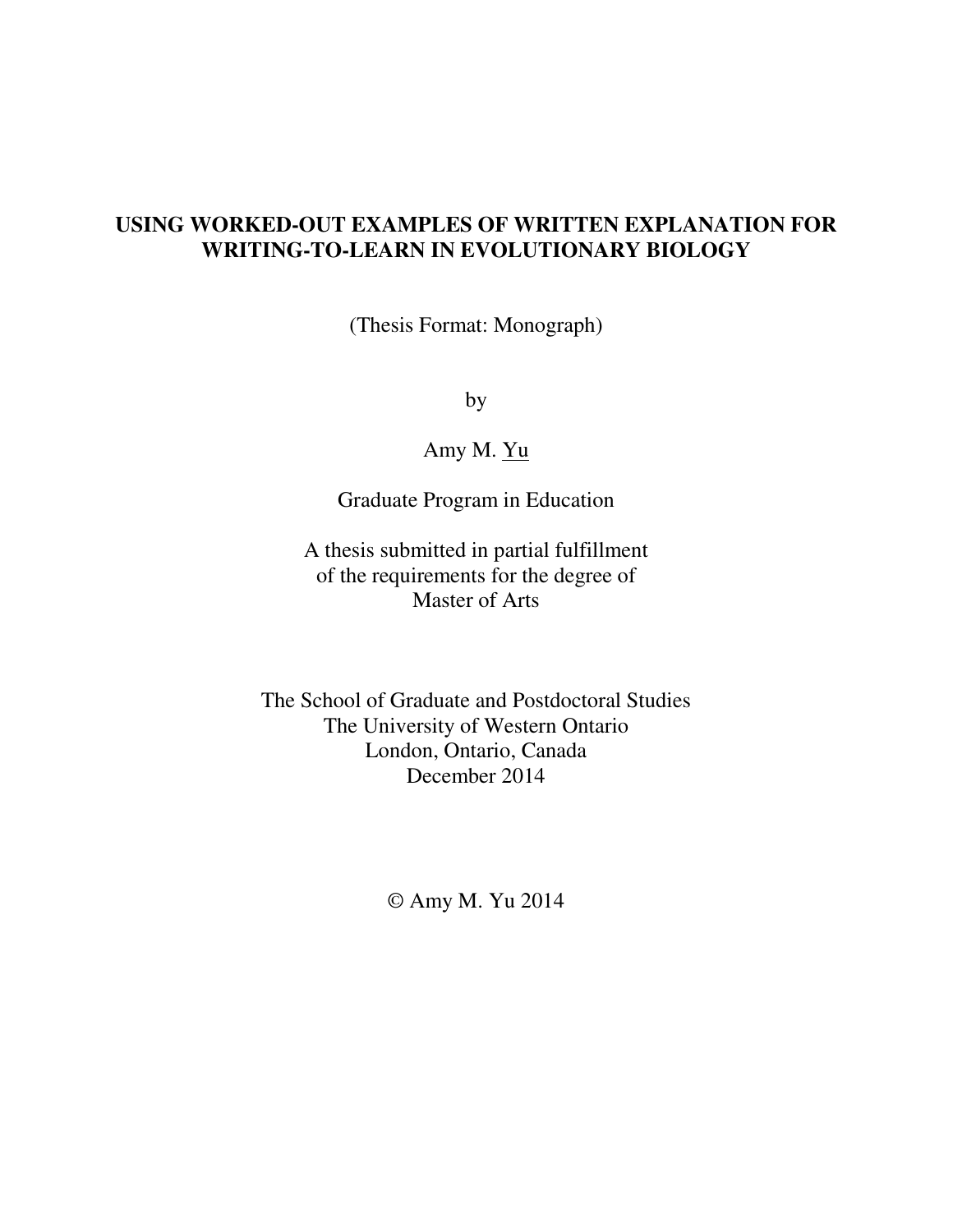#### **Abstract**

Content learning can be enhanced through writing-to-learn. Research into cognitive load theory suggests that the use of backwards faded, worked-out examples increases schema acquisition and concept transfer. However, these effects have not yet been demonstrated for writing-to-learn, particularly for the conceptual understanding of evolution. The effects of two writing conditions were investigated in a pre-test post-test quasi-experimental design. Groups in two conditions wrote explanations of evolution using six Darwinian principles: students in he completion condition completed backwards faded, worked-out examples of explanations; students in the problem solving condition wrote full explanations, thought to require means-end problem solving. The dependent variables included the following: a writing task explaining evolution in a novel scenario; an evolution post-test; the number of total principles and target principles, reported difficulty, and perceived effort for each writing activity. The problem solving group demonstrated significantly higher concept transfer compared to the completion group on the evolution post-test, as well as marginally higher concept transfer on the sixth writing task. In addition, the problem solving group included a significantly higher number of total principles over the first four writing tasks. The completion group reported significantly less perceived effort over the first four writing tasks, compared with the problem solving group. Both writing conditions resulted in positive gains between the pre- and post-tests, suggesting that overall, writing-to-learn is effective for teaching evolutionary concepts. It is proposed that writing full explanations using means-end problem solving provides increased task complexity for learners, leading to concept transfer.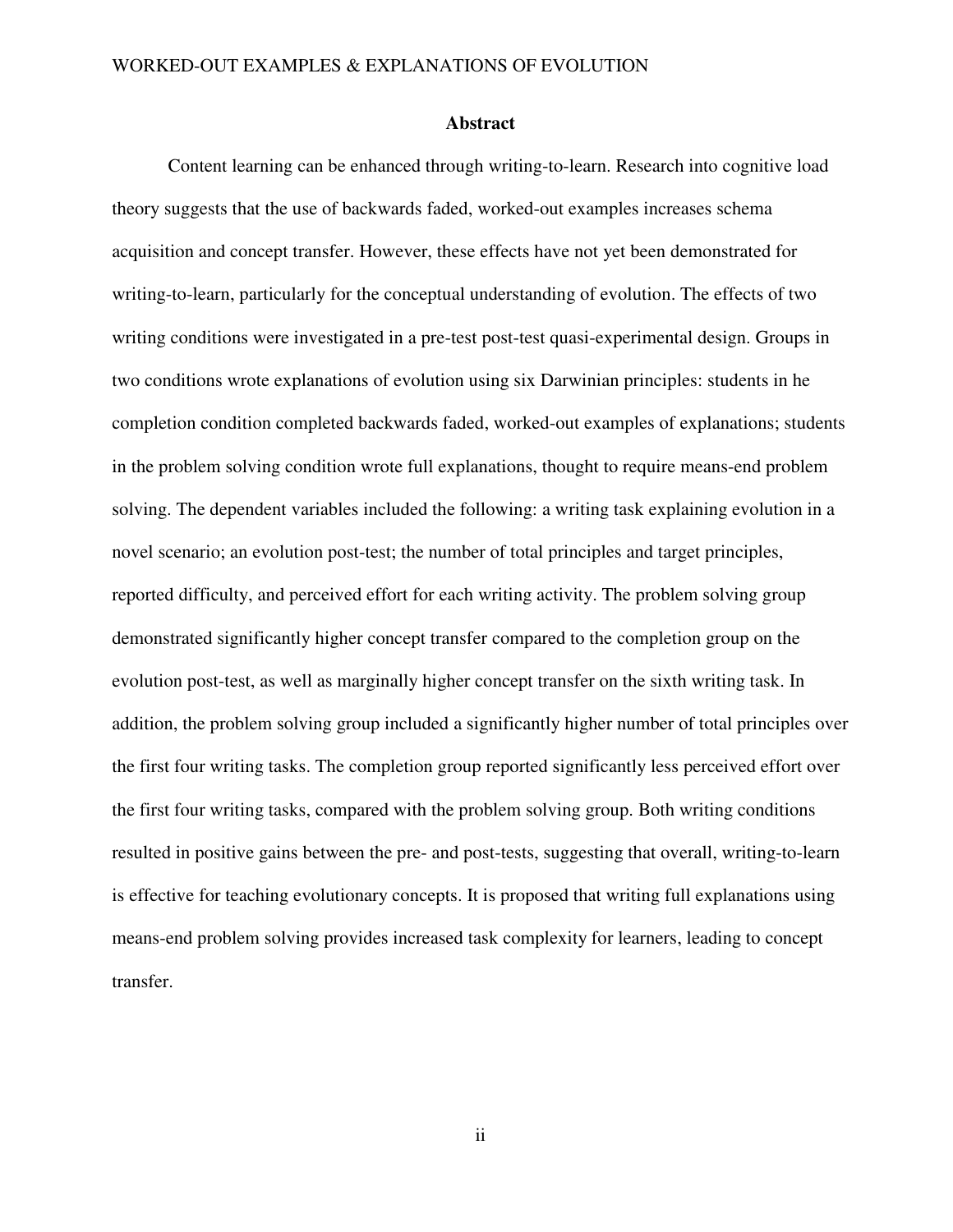## **Keywords**

Causal explanation; writing-to-learn; worked-out examples; schema; completion problem; completion effect; cognitive load.

## **Dedication**

 This thesis is dedicated to Dave Paskar, whose love, support and encouragement will be appreciated always.

## **Acknowledgments**

The author thanks Dr. Perry Klein as Supervisor for this Masters thesis. The author also thanks the students, teachers and administrators of the Toronto District School Board for their assistance in the conduct of this research.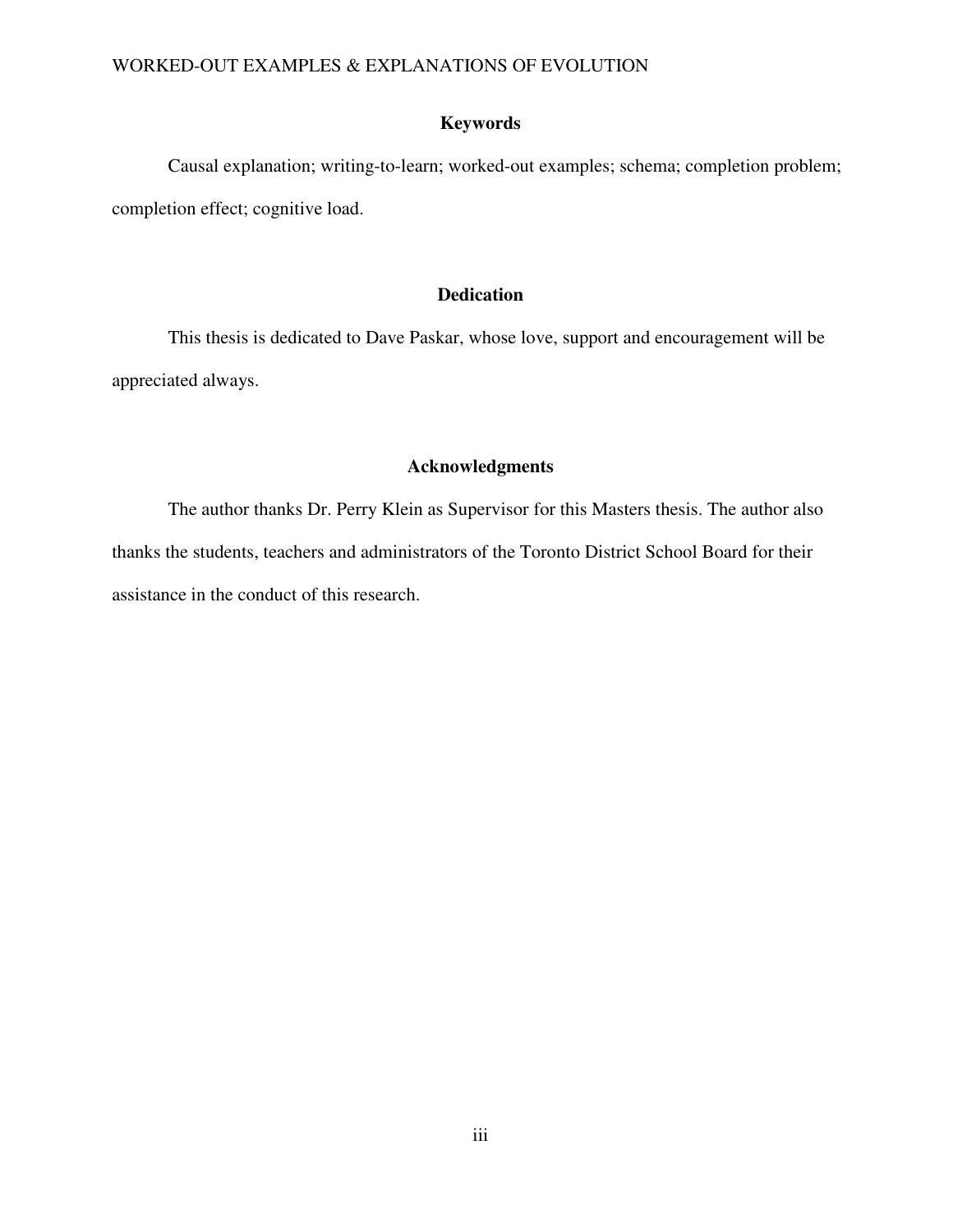## **Table of Contents**

| $\overline{\mathbf{u}}$ |     |                                                                          |                |  |  |
|-------------------------|-----|--------------------------------------------------------------------------|----------------|--|--|
|                         |     |                                                                          |                |  |  |
|                         | iv  |                                                                          |                |  |  |
|                         |     |                                                                          |                |  |  |
|                         | vii |                                                                          |                |  |  |
|                         |     |                                                                          | 1              |  |  |
| 1.                      |     |                                                                          | $\mathbf{1}$   |  |  |
|                         | 1.1 |                                                                          | $\mathbf{1}$   |  |  |
|                         | 1.2 |                                                                          | 3              |  |  |
|                         | 1.3 |                                                                          | $\overline{4}$ |  |  |
|                         | 1.4 |                                                                          | 5              |  |  |
|                         | 1.5 | Explicit Cognitive Strategy Instruction to Achieve Explanatory Coherence | 7              |  |  |
|                         | 1.6 |                                                                          | 11             |  |  |
|                         | 1.7 |                                                                          | 14             |  |  |
|                         |     |                                                                          | 15             |  |  |
| 2.                      |     |                                                                          | 15             |  |  |
|                         |     |                                                                          | 15             |  |  |
|                         | 2.2 |                                                                          | 15             |  |  |
|                         | 2.3 |                                                                          | 16             |  |  |
|                         | 2.4 |                                                                          | 24             |  |  |
|                         | 2.5 |                                                                          | 27             |  |  |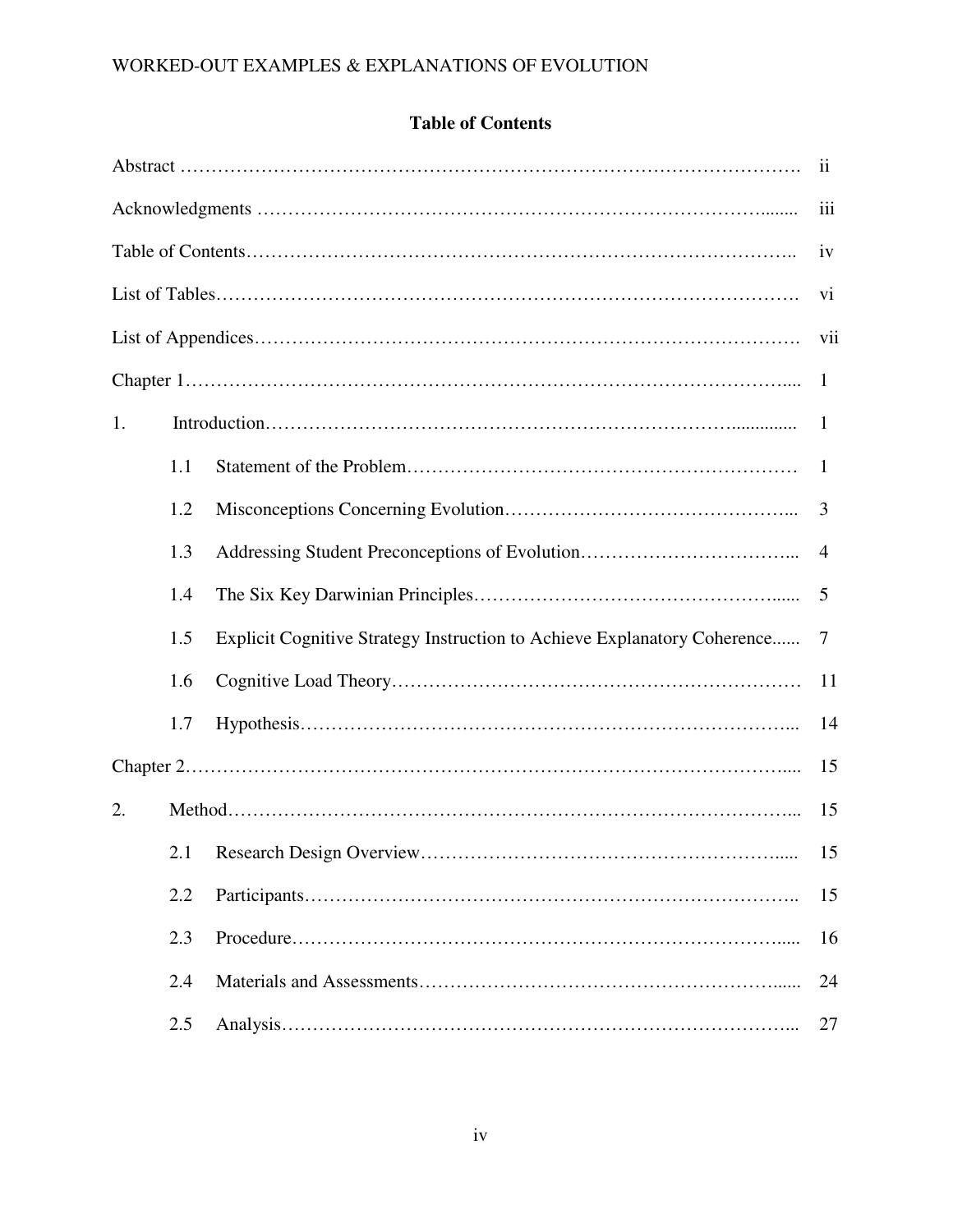|    |     |  | 30 |  |
|----|-----|--|----|--|
| 3. |     |  | 30 |  |
|    | 3.1 |  | 30 |  |
|    |     |  |    |  |
| 4. |     |  | 38 |  |
|    | 4.1 |  | 38 |  |
|    | 4.2 |  | 39 |  |
|    | 4.3 |  | 42 |  |
|    | 4.4 |  | 42 |  |
|    | 4.5 |  | 45 |  |
|    | 4.6 |  | 46 |  |
|    |     |  |    |  |
|    |     |  |    |  |
| 74 |     |  |    |  |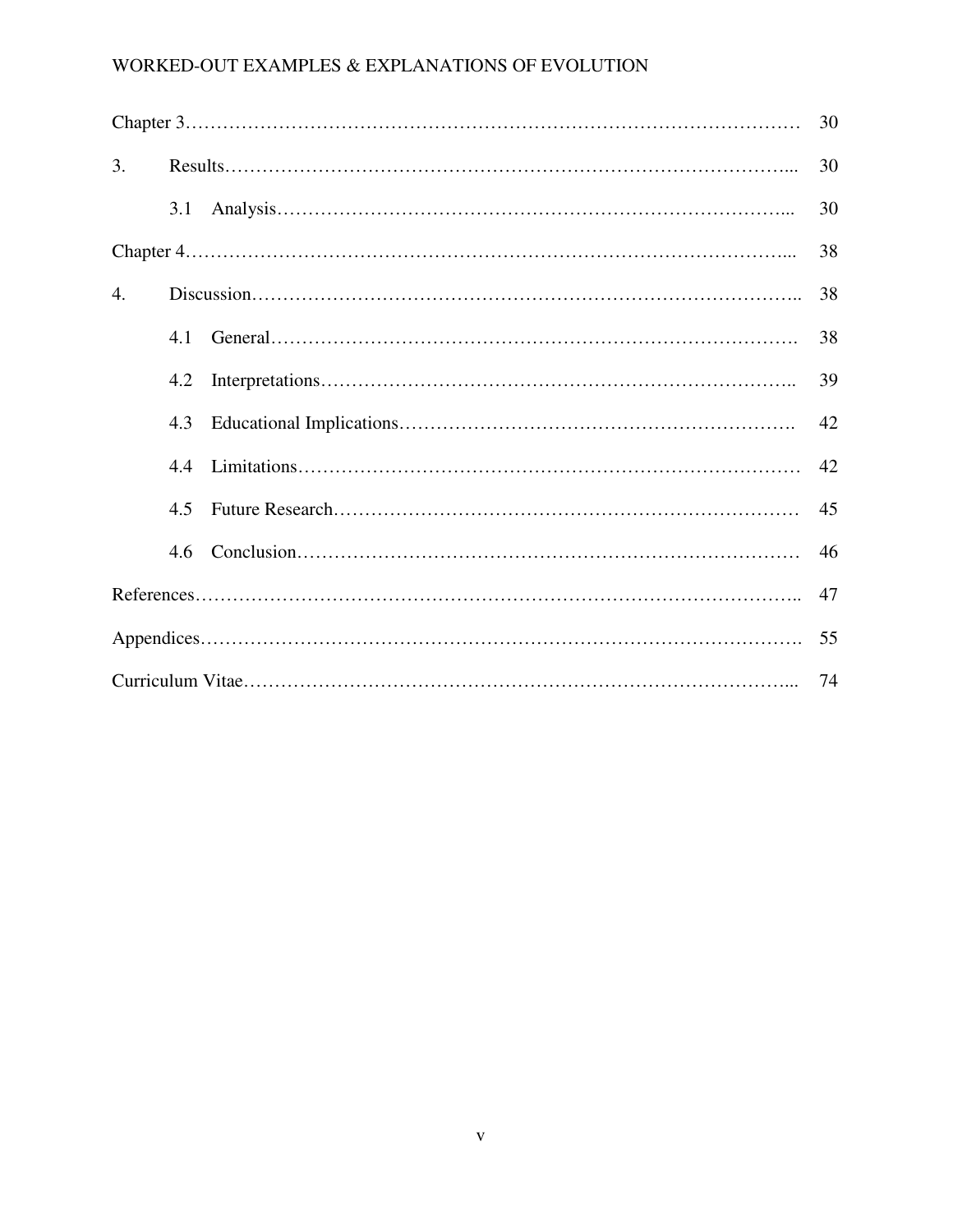## **List of Tables**

| Table 1: | Summary of Means and Standard Deviations for Pre-test Scores           | 30 |
|----------|------------------------------------------------------------------------|----|
| Table 2: | Summary of Means and Standard Deviations for Pre- and Post-test Scores | 31 |
| Table 3: | Mean Total Number of Principles Added for First Four Writing Tasks     | 33 |
| Table 4: | Mean Total Number of Target Principles Added for First Four Writing    |    |
|          |                                                                        | 34 |
| Table 5: | Mean Difficulty by Treatment Group for First Four Writing Tasks        | 35 |
| Table 6: |                                                                        | 36 |
|          |                                                                        |    |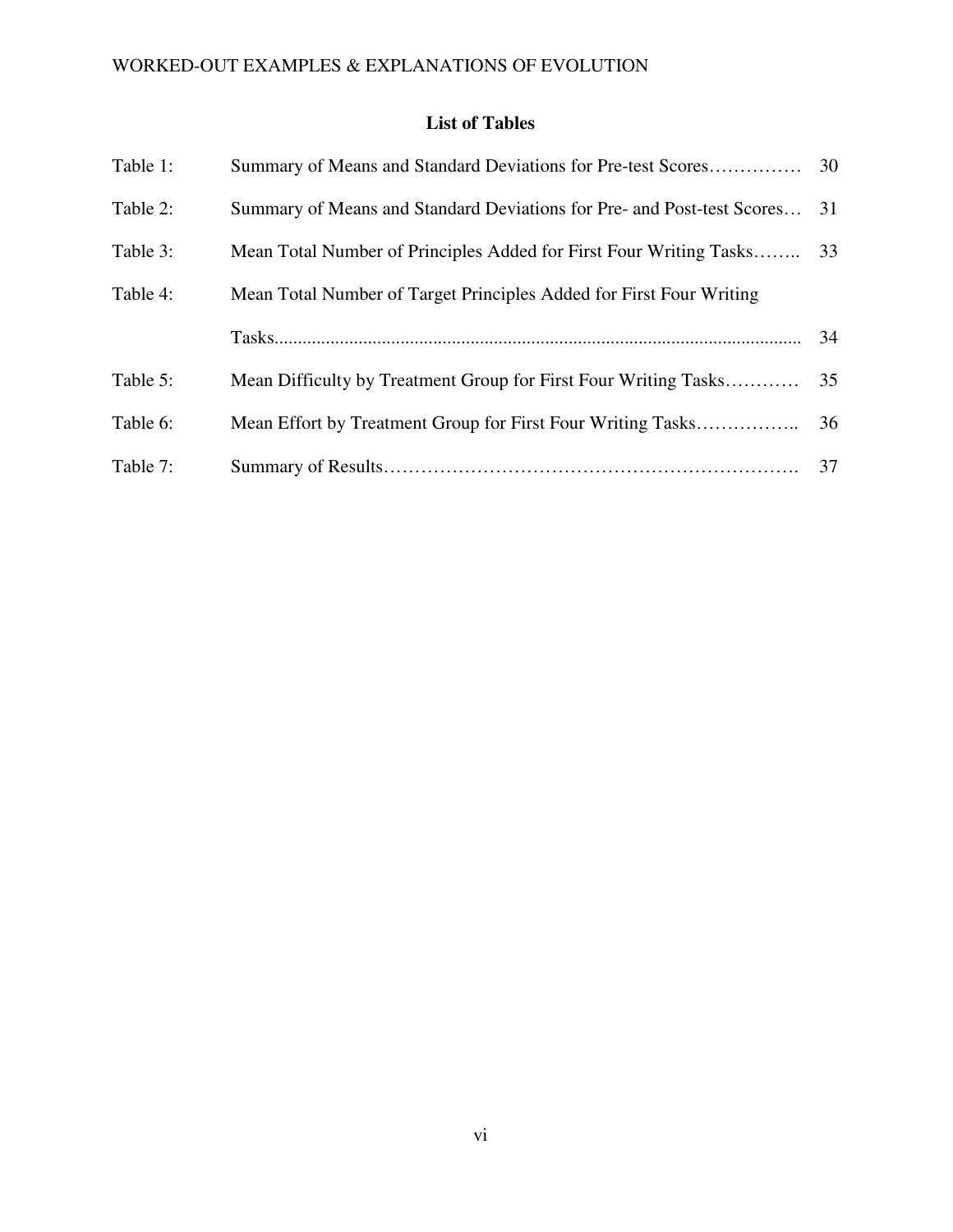## **List of Appendices**

|                                                                        | 66 |
|------------------------------------------------------------------------|----|
| Appendix G: Writing task – accompanying newspaper or magazine articles | 73 |
|                                                                        |    |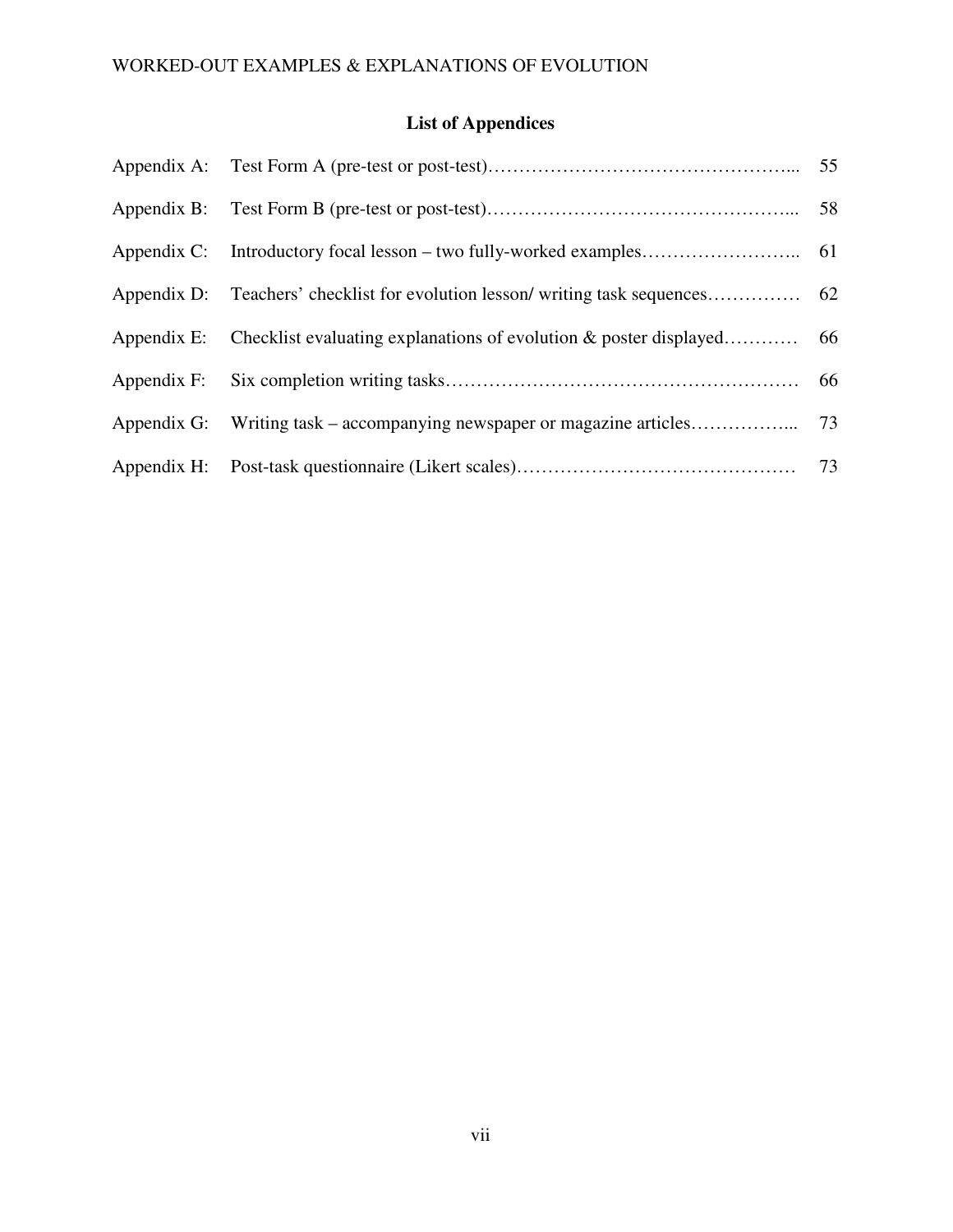### **Chapter 1**

## **Introduction**

## **Statement of the Problem**

*Writing-to-learn* has been shown to have positive effects on science concept attainment (Bangert-Drowns, Hurley, & Wilkinson, 2004; Hand, Hohenshell, & Prain, 2004; Hand, Wallace, & Yang, 2004; Gunel, Hand, & McDermott, 2009). The effectiveness of writing to learn activities is affected by many contextual factors, including type of prompt (Conner, 2007; Davis, 2003; Furtak & Ruiz-Primo, 2008; Nückles, Hübner, Dümer, & Renkl, 2010; Nückles, Hübner, & Renkl, 2009), type of audience (Gunel et al., 2009; Hand et al., 2004), and the concept involved (Klein, 1999). This study will investigate the characteristics of writing activities that enhance the understanding of the theory of evolution.

Evolution is a difficult subject for students to learn at the secondary level (Engel Clough  $\&$ Wood-Robinson, 1985; Ferrari & Chi, 1998), yet meaningful understanding of evolutionary concepts is important for the study of biological sciences at the post-secondary level (Alters & Nelson, 2002; Bishop & Anderson, 1990; Engel Clough & Wood-Robinson, 1985; Nieswandt & Bellomo, 2009). Specifically, evolution provides an explanation for biological unity and the diversity of life (Kampourakis & Zonga, 2009). When students are given opportunities to apply Darwin's model of natural selection in order to explain examples of natural phenomena, they gain a more accurate and deeper understanding of the evolutionary process (Kesidou & Roseman, 2002; Passmore & Stewart, 2002; Wilson, 2005). A *causal explanation* is something that identifies the factors or conditions causing a process; these factors or conditions can be manipulated in a way that changes the outcome of what is being explained (Woodward, 2003). In this case, Darwinian theory provides the six factors necessary for the process of evolution: a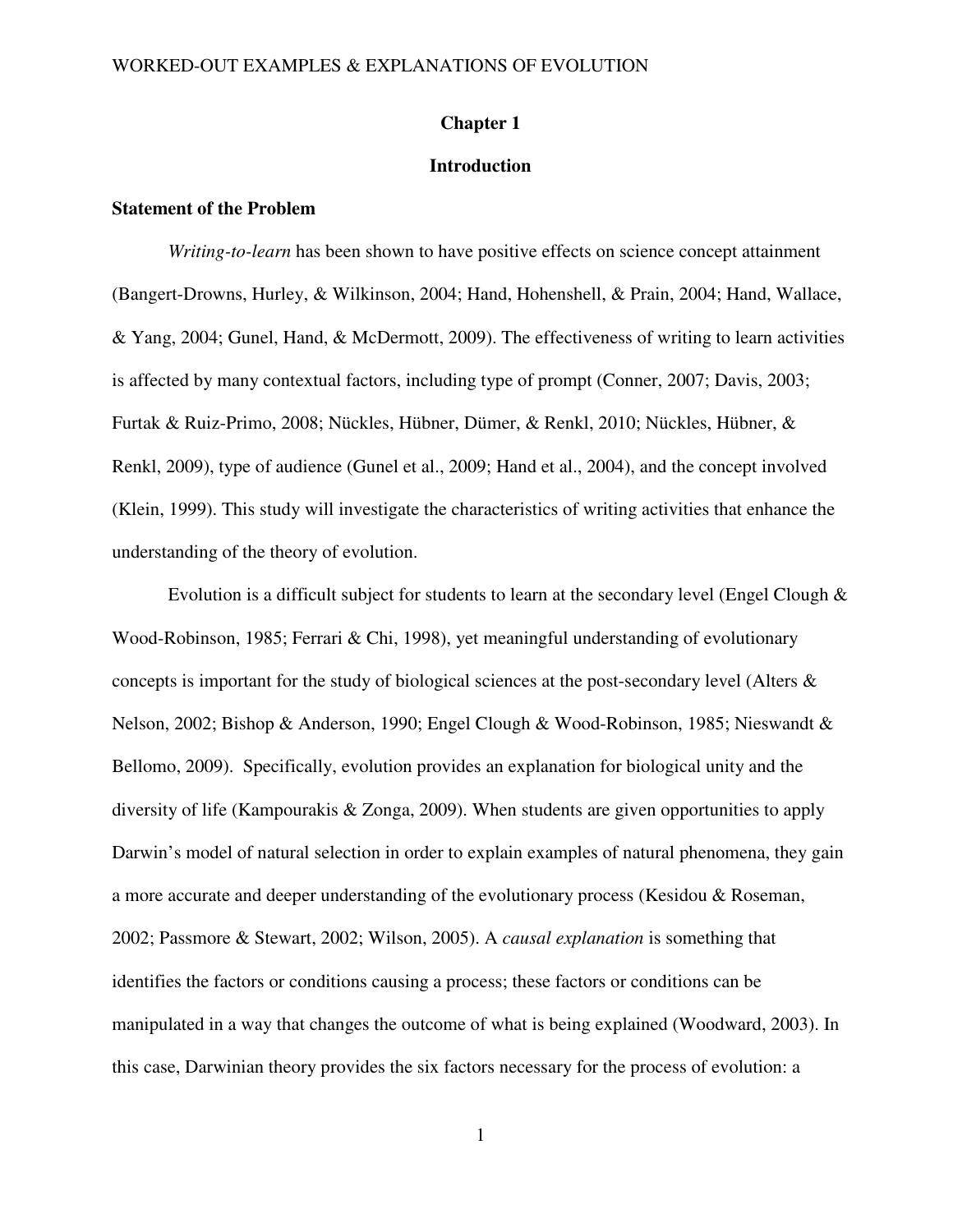source of variation; intra-species variation; differential survival rates; a reproductive advantage; an accumulation of genetic change; and overall changes in the population over time. This study seeks to identify effective strategies to teach explanation writing, using the six principles of Darwin's theory.

*Worked-out examples* are models of step-by-step solutions given to students in order to provide a *schema* that may be stored in long-term memory (Sweller, Ayres, & Kalyuga, 2011). Worked-out examples have been shown to be an effective means by which to teach students how to solve mathematical and physics problems using clearly defined problem-solving algorithms (Renkl & Atkinson, 2010; Sweller et al., 2011). However, there have been a limited number of studies into the effectiveness of using worked-out examples for problems with less clearly defined solution steps (Renkl & Atkinson, 2010), such as for writing an explanation of evolutionary biology. Furthermore, in order to increase attention to the sequence of worked-examples, students can be given a *completion problem*, which is a partially worked-out problem (Sweller et al., 2011). Because students are solving only part of a problem, completing worked-out examples reduces both working memory requirements and mental effort, thereby improving near and far concept transfer.

The *completion effect* with worked-out examples has neither been investigated for written explanations, nor for explanations of complex biological processes such as evolution. The current study investigated the effectiveness of completing worked-out examples of explanation, comprised of the six Darwinian principles, as a teaching strategy to increase evolution concept transfer. Each writing activity comprised a case study of the evolution of a different organism. The completion problems were faded backwards: the first example requires the learner to provide the last step to complete the explanation; the second example requires the student to complete the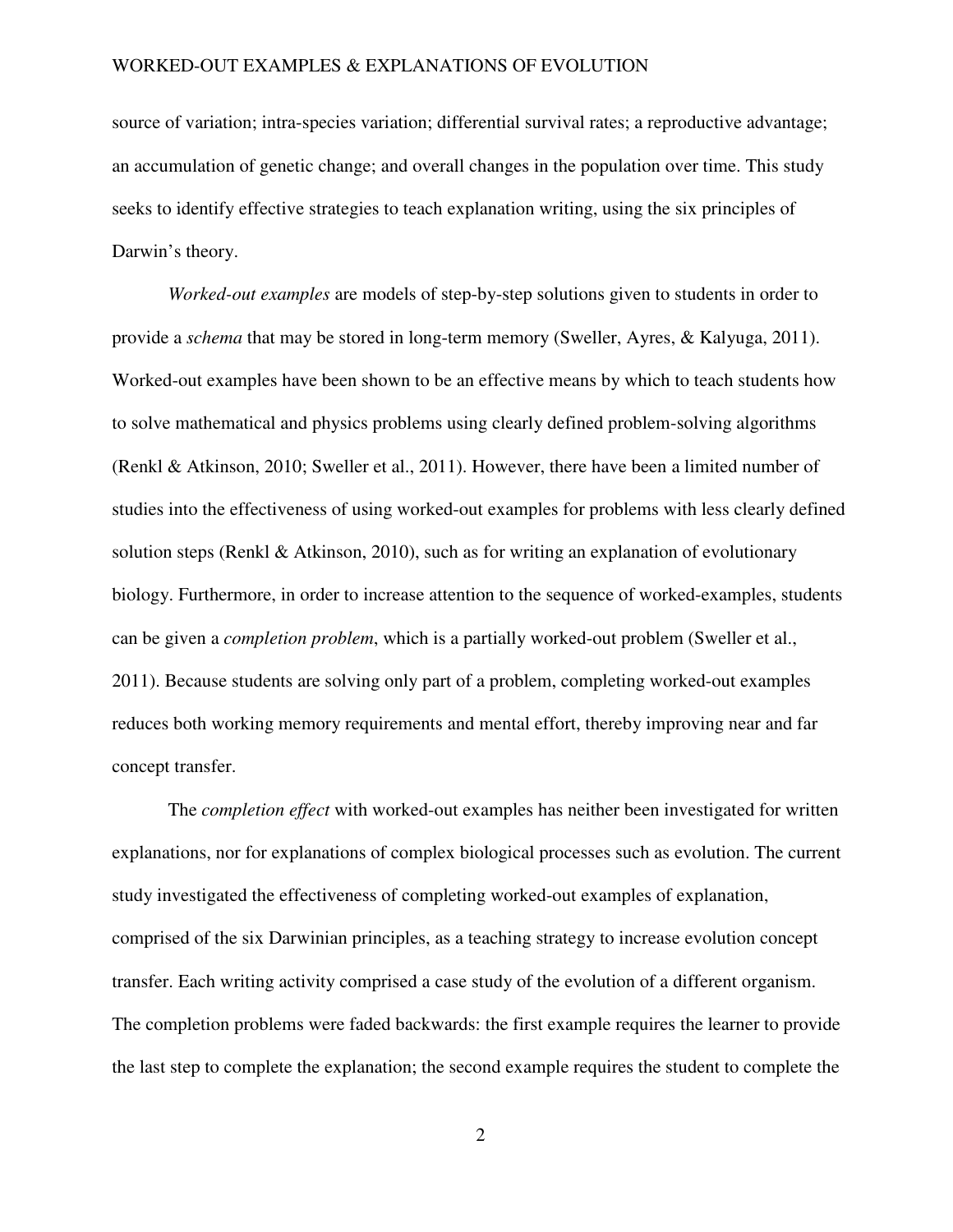last two steps; and so on. Students in the experimental condition completed backwards faded worked-out examples, while the comparison group wrote complete explanations for each case. This study measured the effects of backwards faded completion tasks on several dependent variables: a sixth writing task explaining a novel scenario, an evolution post-test, the number of total and target Darwinian principles included in each explanation, reported difficulty, and perceived effort.

## **Misconceptions Concerning Evolution**

According to Samarapungavan and Wiers (1997), children possess explanatory frameworks for describing the origins of life, previous to studying this topic in school. These internally consistent, core sets of beliefs often carry over to adolescent years. Consequently, these schemata conflict with Darwinian theory, when it is taught at the secondary level.

In one common misconception, children may explain evolutionary processes using ideas that are *Lamarckian*. That is, students erroneously believe that individuals spontaneously generate traits in order to adapt to the environment. In addition, students think that these changes happen to the entire population, and not just to the individual (Bishop & Anderson, 1990). This type of thinking is known as *typological* or *essentialist:* adaptation is thought to result from a predetermined "grand scheme" (Engel Clough & Wood-Robinson, 1985; Nehm, Beggrow, Opfer, & Ha, 2012). Children show confusion between adaptive changes occurring during an individual's lifetime, as compared to population changes that happen over extended time periods (Alters & Nelson, 2002; Bishop & Anderson; Driver, Squires, Rushworth, & Wood-Robinson, 1994). In a second misconception, students use *naturalistic* or *teleological* ideas to explain adaptation: Internal forces instigate morphological changes in response to an organism's needs, resulting in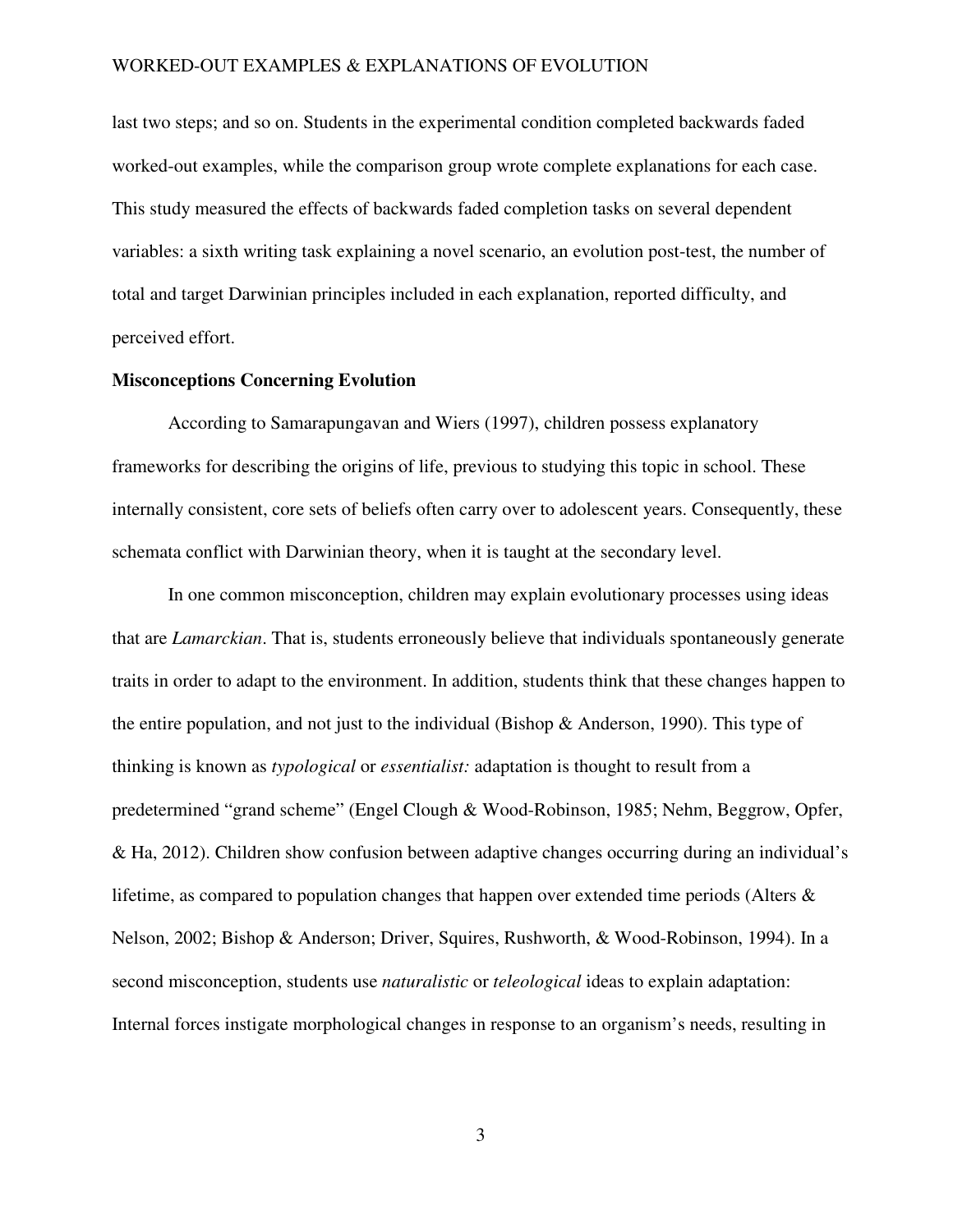the individual's overall "improvement" (Deadman & Kelly, 1978; Engel Clough & Wood-Robinson, 1985; Nehm et al., 2012).

Children also demonstrate naïve explanations for the *sources of variation* and the *mechanisms of inheritance*, and often omit ideas explaining *inheritance probability* (Alters & Nelson, 2002; Bishop & Anderson, 1990; Deadman & Kelly, 1978). Because of its intrinsically unobservable nature, some students also consider evidence for evolution, and adaptation in particular, to be invalid or unscientific (Dagher & Boujaoude, 2005). Finally, students show *intentionality* biases: They believe that evolutionary events are directed by some overall intelligence (Nehm et al., 2012). These various misconceptions often carry over from secondary education to the post-secondary level, and affect even high-achieving students majoring in the life sciences (Alters & Nelson, 2002). This last finding suggests that students fail to learn and retain fundamental evolutionary concepts after receiving traditional instruction (lecture and recall) at both secondary and post-secondary levels (Alters & Nelson, 2002; Bishop & Anderson, 1990).

## **Addressing Student Preconceptions of Evolution**

According to Kampourakis and Zogza (2009), previous misconceptions of evolution must be replaced with effective and scientifically sound models. Only then, students may achieve explanatory coherence and conceptual change. Teachers must first identify previous misconceptions (Banel & Ayuso, 2003; Kampourakis & Zogza, 2009), which may include cognitive biases comprising of naïve beliefs about evolution (Kampourakis & Zogza, 2009; Nehm et al., 2012).

In one study, Nehm et al. (2012) examined undergraduate biology students' open-ended, written explanations concerning evolution. The researchers coded the students' writing for two particular features: use of *key concepts* (defined as presence of variation, heritability of variation,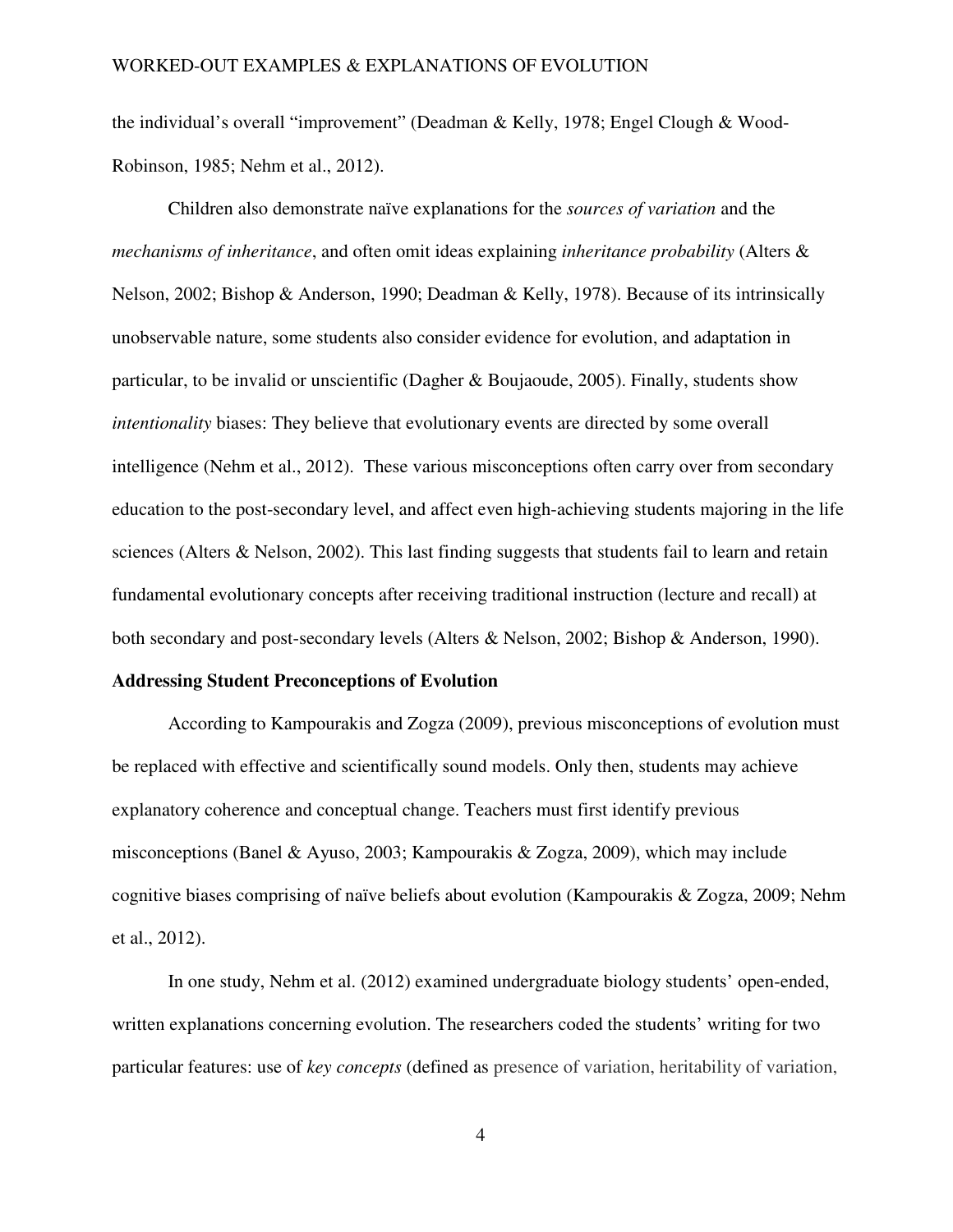differential survival, and differential reproduction rates), as well as *cognitive biases*. The researchers found that 73 percent of students wrote explanations that included both key concepts and cognitive biases: This result confirms the need for students to reflect, address, and reject prior naïve pre-conceptions. Interestingly, the frequency of cognitive biases in explanations was inversely proportional to the frequency of key evolutionary concepts. This result suggests that the explicit teaching of key evolutionary concepts may deter unscientific reasoning when explaining evolution (Nehm et al., 2012).

These findings support the need for a stable mental model, which can be used to create accurate and scientific explanations while discouraging previous misconceptions (Kampourakis & Zogza, 2009; Nehm et al., 2012). The stable mental model of evolutionary explanation may also help to facilitate long-term recall (Opfer et al., 2012). For example, Furtak (2012) describes an effective learning progression based on specific concepts: *variation*, and *differential survival and reproduction,* and mechanisms of *trait prevalence*. In this study, a checklist of these concepts provided common language for both teachers and students. This common language was used to discriminate between key evolutionary concepts and misconceptions. Overall, teaching of Darwinian concepts may scaffold students' explanations of evolution, and may promote the identification and rejection of unscientific ideas.

### **The Six Key Darwinian Principles**

Evolutionary explanations are built with six key principles: *source of variability, intraspecies variability, differential survival rates, reproductive advantage, accumulation of change,* and *changes within a population*. The application of the six key Darwinian principles to novel phenomena can be used to assess students' conceptual understanding of evolution. For instance, Asterhan and Schwarz (2007) measured conceptual understanding using a post-test,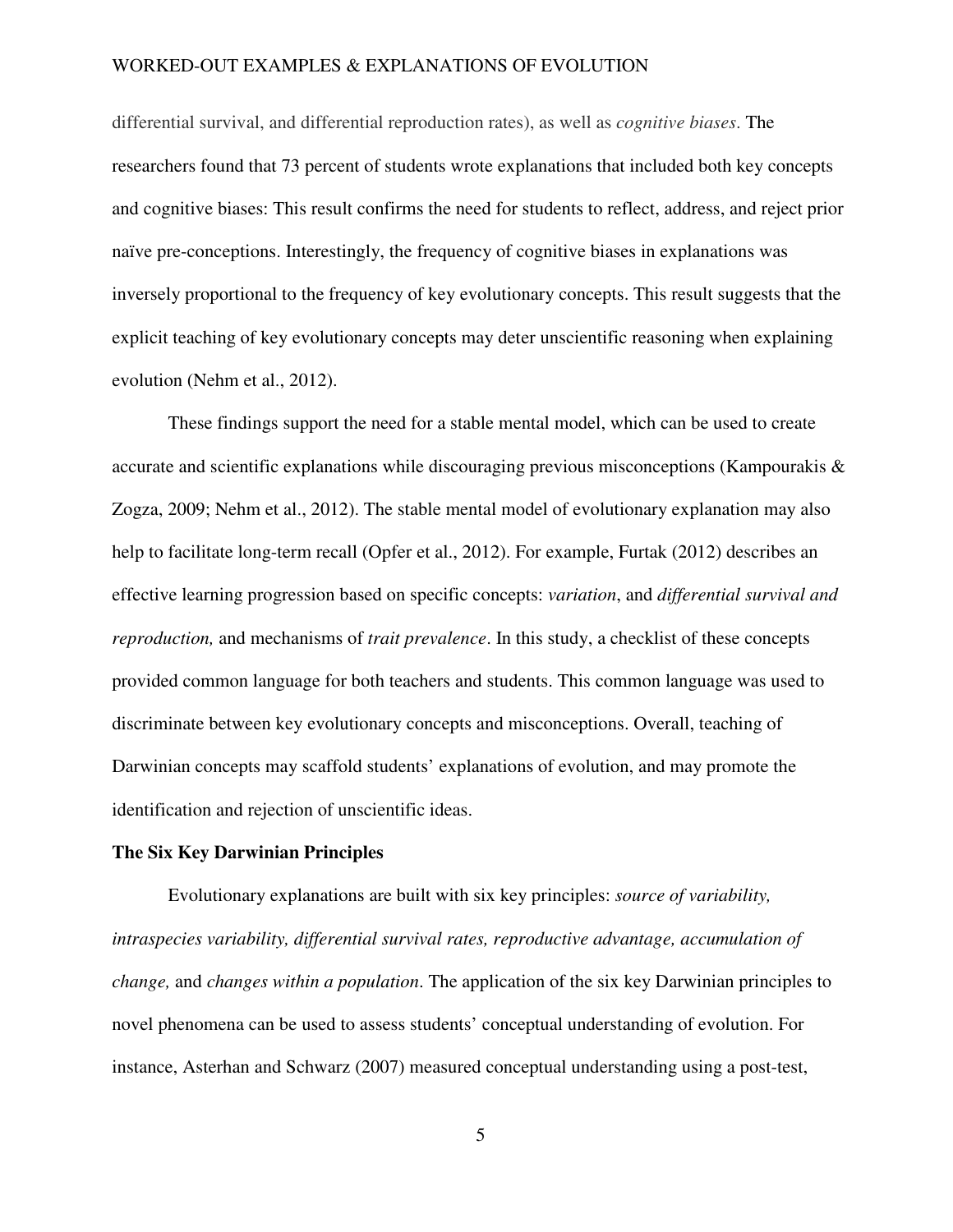which measured the incorporation of Darwinian principles into explanatory schemas. Kampourakis and Zogza (2009) found that application of the principle of *genetic variability* particularly promoted scientific reasoning and conceptual change.

The scientific ideas implicit in the six principles are necessary for writing meaningful explanations of the evolutionary process (Bishop & Anderson, 1990; Deadman & Kelly, 1978), as well as for critical reasoning skills concerning evolution, and avoiding misconceptions (Alters & Nelson, 2002). Previous studies suggest that effective teaching methods promote accurate understanding of the six Darwinian principles. For example, these have included the following: Introducing evolutionary ideas at a much younger age (Engel Clough & Wood-Robinson, 1985); taking account of students' prior conceptions in order to anticipate alternative interpretations (Alters & Nelson, 2002; Deadman & Kelly, 1978; Engel Clough & Wood-Robinson, 1985); asking students to engage in meaningful discussions about their ideas (Alters & Nelson, 2002; Engel Clough & Wood-Robinson, 1985); constructivist approaches, in which students examine their own conceptions in new scenarios; concept mapping; and presenting evolution using historical materials in order to present the creation of the theory of evolution itself as a process, which can provide a model for the development of the student's own conception of evolution (Alters & Nelson, 2002).

Interestingly, even university-bound students fail to incorporate the six Darwinian principles when writing about evolutionary phenomena. For example, Nieswandt and Bellomo (2009) gave Grade 12 biology students written extended response questions based on an evolutionary example (why polar bears are white, or the role of mutation and genetic drift on seal evolution). They found that students often defined key evolutionary terms (such as mutation or genetic drift), but failed to explain or elaborate on these terms in the context of the specific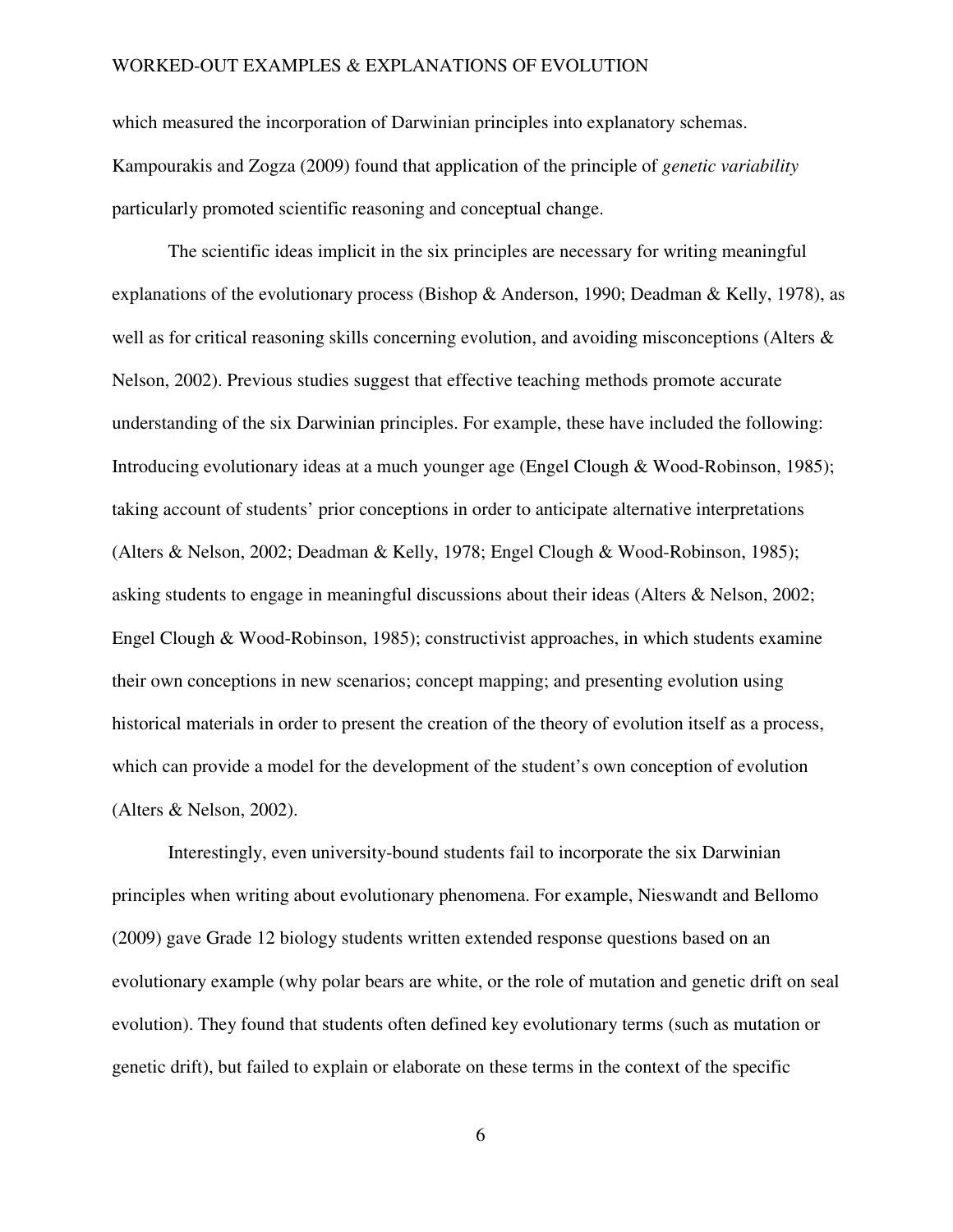scenario. The authors concluded that students lacked cognitive strategies for linking and transferring knowledge to their written responses (Nieswandt & Bellomo, 2009).

### **Explicit Cognitive Strategy Instruction to Achieve Explanatory Coherence**

The genre of explanation may be taught as a *schema*, or framework, to help students transfer their framework of evolutionary theory to a broad variety of biological concepts. For example, Wilson (2005) suggests teaching a framework of basic principles, which they can use to apply to different biological examples: In doing so, students increase their overall evolutionspecific knowledge by using general thinking skills. Consistent application of an explanatory framework between different tasks is known as *explanatory coherence,* and can be used to measure the effectiveness of evolution instruction (Kampourakis & Zogza, 2009).

For example, Passmore and Stewart (2005) had secondary students develop, analyze and elaborate on a specific schema: Darwin's model of natural selection. Students used this model to write narrative explanations for the evolution of particular traits, which were subsequently discussed and critiqued. The researchers found that after these activities, students favoured explanations using Darwin's model over ones that used ideas that were either Lamarckian or based on intelligent design. Students were also able to differentiate between the survival and reproductive advantages for an individual organism and the same advantages for an entire population.

In another study, Sandoval (2003) gave high school biology students "explanation guide" software that suggested useful prompts for constructing evolutionary explanations. Specifically, each explanation guide provided three key prompts: a specific theoretical framework of evolution or ecology; instructions on how to write coherent, supported explanations; and hints about how to link evidence from their scientific investigation to their explanations. After being presented with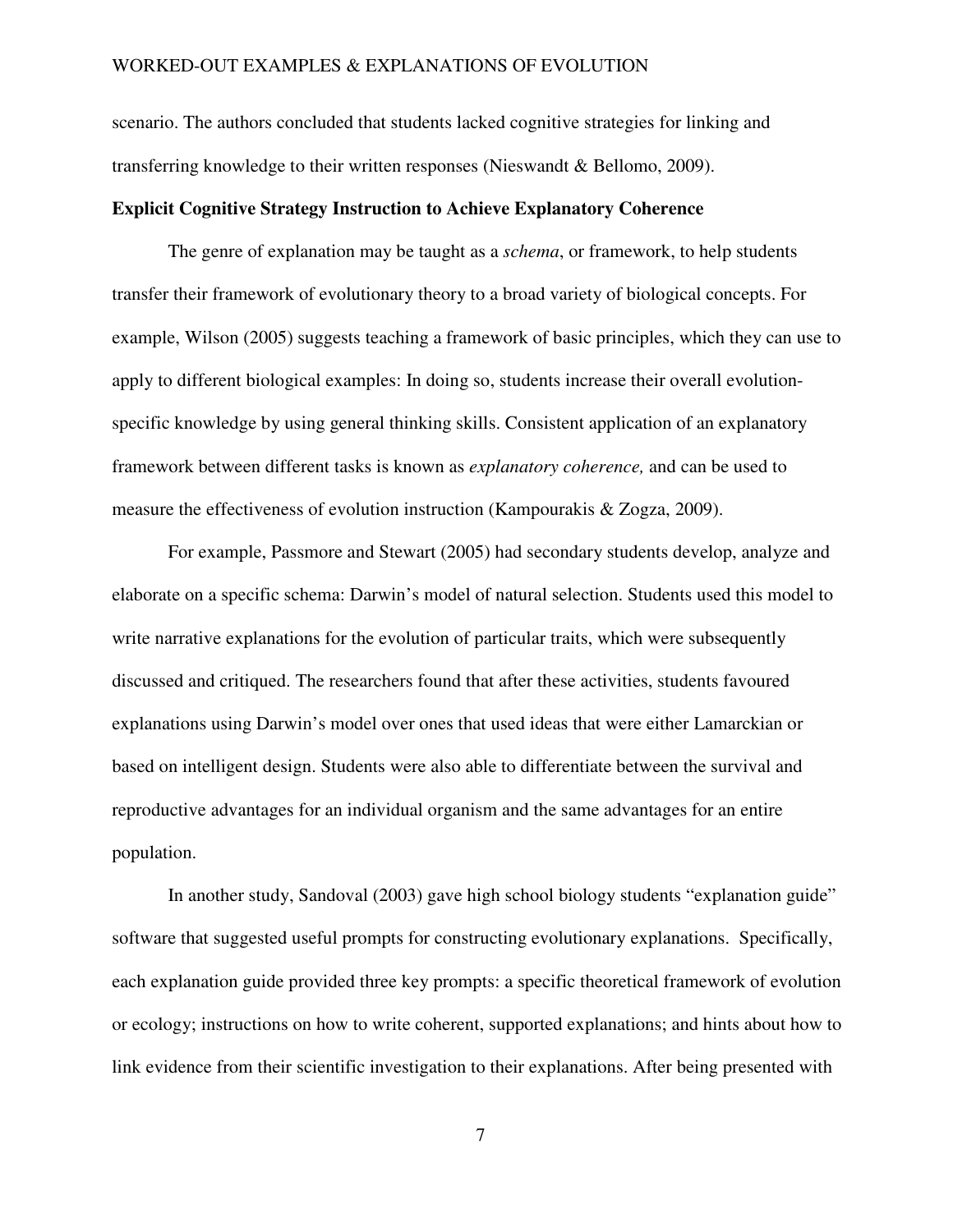an inquiry problem, students were asked to write explanations of natural selection for a scenario involving the Galapagos Islands finch populations. Sandoval (2003) found that the students' explanations were more articulate after they wrote investigation journals using software support. Moreover, students receiving computer prompts wrote with more causal coherence and included a greater number of explanation elements. Students also participated in numerous group discussions of the explanation genre.

## **Cognitive Load Theory**

In the previous section, it was shown that instruction in writing evolutionary explanations of novel phenomena contributed substantially to students' understanding of evolutionary principles. Nonetheless, learning to write evolutionary explanations is challenging. In recent research on complex learning, cognitive load theory has been instrumental.

**Types of cognitive load.** When something new is learned, the total *cognitive load* is the sum of two components: intrinsic cognitive load, which is imposed by the information itself that is required to achieve learning goals; and extrinsic cognitive load, which is imposed by instructional methods and does not contribute to learning goals. Total cognitive load can be measured by mental effort and difficulty (Sweller et al., 2011).

According to the *cognitive load theory,* the primary purpose of instructional design is to facilitate the construction of schemata in long-term memory. This is achieved by presenting information in a manner that reduces extraneous load, while maintaining intrinsic load at a moderate level. This allows the student to complete the specific task at hand, and to abstract the underlying schema. Therefore, instructional design is most effective when it reduces extraneous resources that demand working memory (Sweller et al., 2011).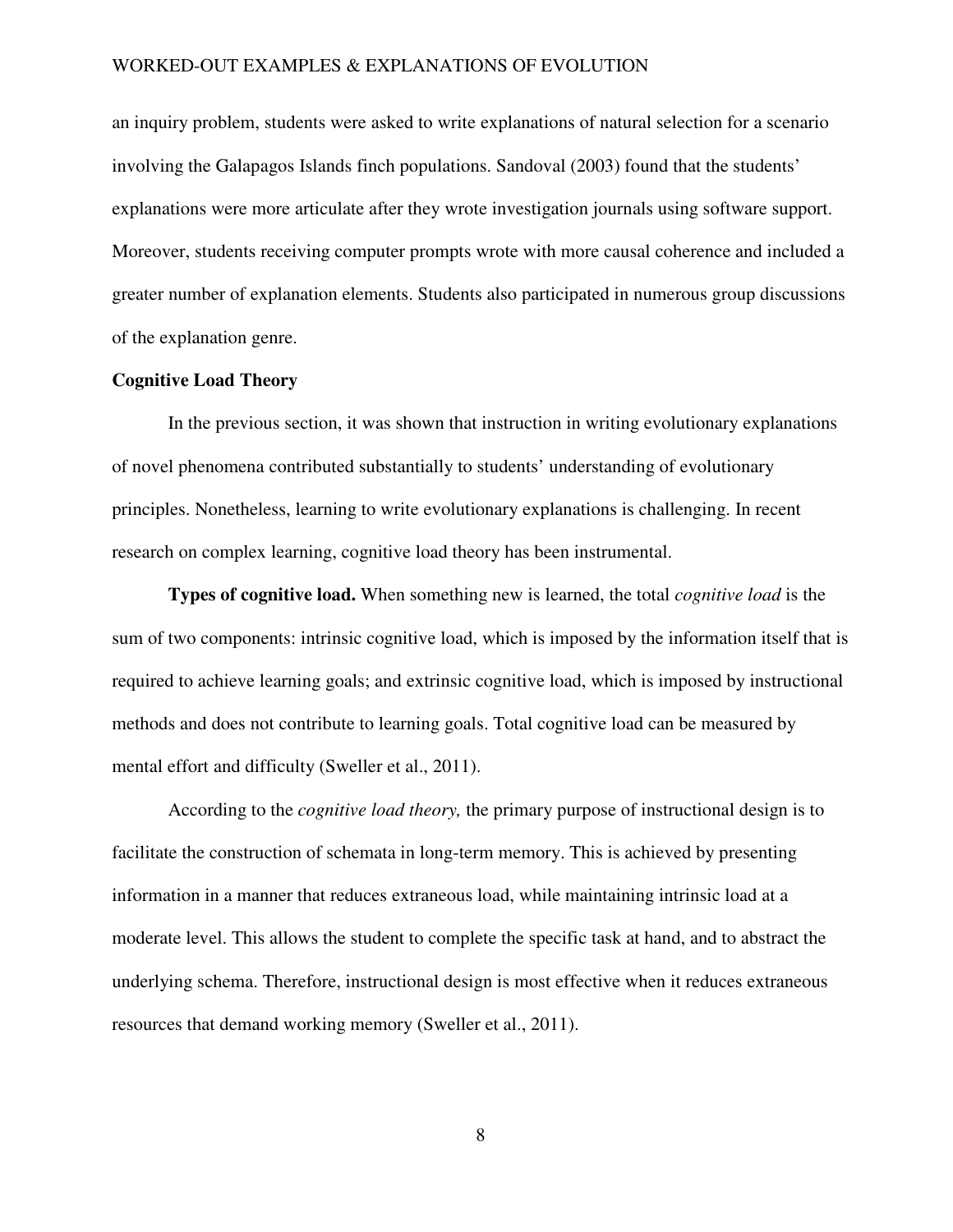**Schema acquisition.** As noted above, learning is comprised of the acquisition of *schemas*. Schemas consist of multiple elements that are connected to form relationships. (Sweller et al., 2011). Schemas are constructed when the relationships among elements of the schema are processed in working memory. This requires that the student direct attention to one sub-goal or concept at a time as the schema is applied to a problem.

For example, the six Darwinian principles are related, interacting elements – more than one principle must be processed simultaneously in order to write an effective explanation. Learners must familiarize themselves with the *relationships* among the principles: For example, the learner must invoke the principle of *source of variation*, and then connect this to the principle of *intra-species variability* in a population. The high interactivity between the principles requires increased working memory resources and therefore imposes high intrinsic cognitive load (Sweller et al., 2011). Ultimately, once this explanation schema is stored in long-term memory, it can be retrieved as a single element or "chunk" (Sweller et al., 2011). Thus, writing evolutionary explanations based on this schema could potentially minimize the total working memory and extraneous cognitive load, and increase the accurate learning of concepts.

**Traditional problem solving imposes extraneous cognitive load.** Sweller (1988) theorized that learning through problem solving involves two tasks, one primary and one secondary. In the primary task, the student is attempting to solve the actual problem at hand. For example, for a problem asking a student to solve a mathematical equation, two numbers are added together when he or she sees that there is an addition sign between them. The secondary task involves both acquiring knowledge of the problem structure, and acquiring knowledge of useful elements that will help to solve future, similar problems. For example, when solving equations,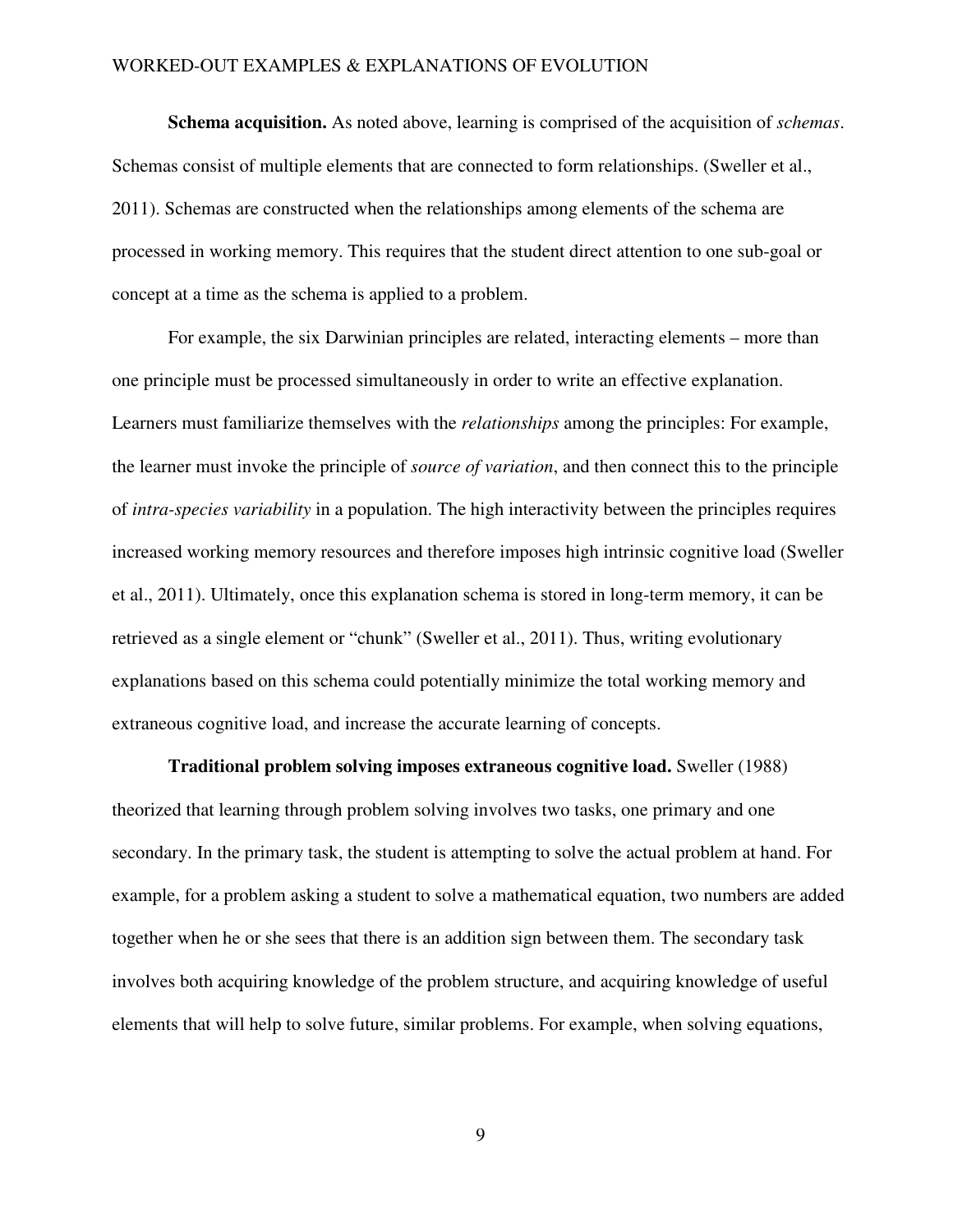the student learns that he or she is only supposed to add two numbers together after all multiplication steps have been completed first.

Traditional teaching of mathematical problem solving frequently requires means-end problem solving. This is a strategy often employed by novice learners. Because novice learners lack appropriate schemata for solving a given type of problem, they instead resort to means-end analysis, which requires them to identify a goal, and work backward to derive subgoals from it (Sweller, 1988). For example, for a math equation, a student using means-end problem solving may have a specific goal of simplifying the expression from four terms to one. Means-end problem solving is highly inefficient because the problem solver must deal with several interacting elements at once: the current problem solving state (four terms), the goal state (equation simplified to one term), the relationship between problem solving operators, and new subgoals as they are derived (Sweller, 1988). These interacting elements require high levels of working memory and extrinsic cognitive load, leaving fewer cognitive resources for the secondary task of schema acquisition, that is, learning how to solve the problem. .

**Using worked-out examples to reduce extraneous cognitive load.** *Worked-out examples* provide the learner with step-by-step solutions to a problem (Sweller et al., 2011). A worked-out example includes a problem formulation, steps to the solution, and the final solution (Renkl & Atkinson, 2010). Worked-out examples eliminate the need for means-end problem solving, reducing the cognitive load on the learner, and the errors that result from using such strategies (Sweller & Cooper, 1985).

Worked-out examples provide useful information required for the secondary task of schema acquisition. For example, the worked-out example helps learner to understand the relationship between different problem states, and to identify relevant moves towards solving the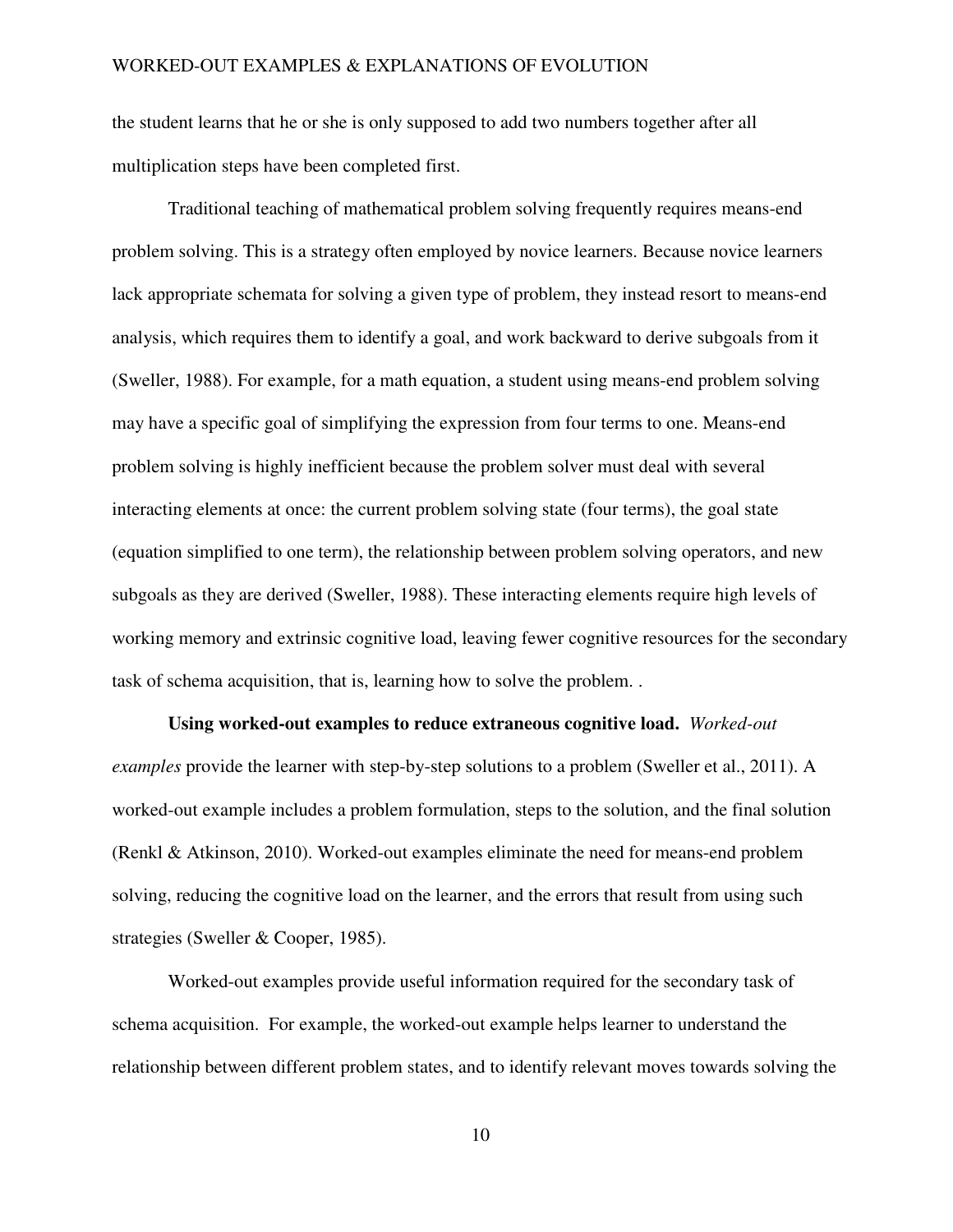problem (Sweller & Cooper, 1985). Additionally, because the extraneous load of means-end problem solving is reduced, the learner can redirect attention to learning and processing novel information. The study of worked out examples has been found to be effective in several experiments: Worked-out examples have a positive effect on learning accuracy and efficiency (Carroll, 1994), and can reduce mental effort, leading to a greater retention and near-transfer of concepts (Kyun, Kalyuga & Sweller, 2013; Richey & Nokes-Malach, 2013).

**The completion effect and transfer of concepts.** Previous research on solving algorithmic problems has shown that worked-out examples may be made more effective by fading the example as students complete successive practice problems, so that difficulty is gradually increased (Renkl, Atkinson, Maier, & Staley, 2002). The following progression exemplifies the backwards fading of a *completion problem*: In a schema with six steps, all six steps would first be presented as a worked-out example. The next worked-out example would present the first five steps; when the student generates proficiency in completing this step, the next type of practice problem would be introduced, in which the final two steps are removed, and so on. It is thought that backwards fading helps increase prompt efficiency in two ways: by reducing the time spent on studying worked-out examples, while maintaining ability to transfer strategies to future tasks; and by reducing overall extraneous cognitive load.

In their first of two experiments, Renkl, Atkinson, and Maier (2000) investigated the *completion effect* with two ninth grade physics classrooms learning how to solve three-step electricity problems. The experimental classroom was asked to complete worked-out examples that were faded *backwards*: first, the complete three-step solution was given, and one step was removed in each subsequent task until no steps were given. On the other hand, the comparison, or problem solving group, received example problem-pairs without any worked-out examples. The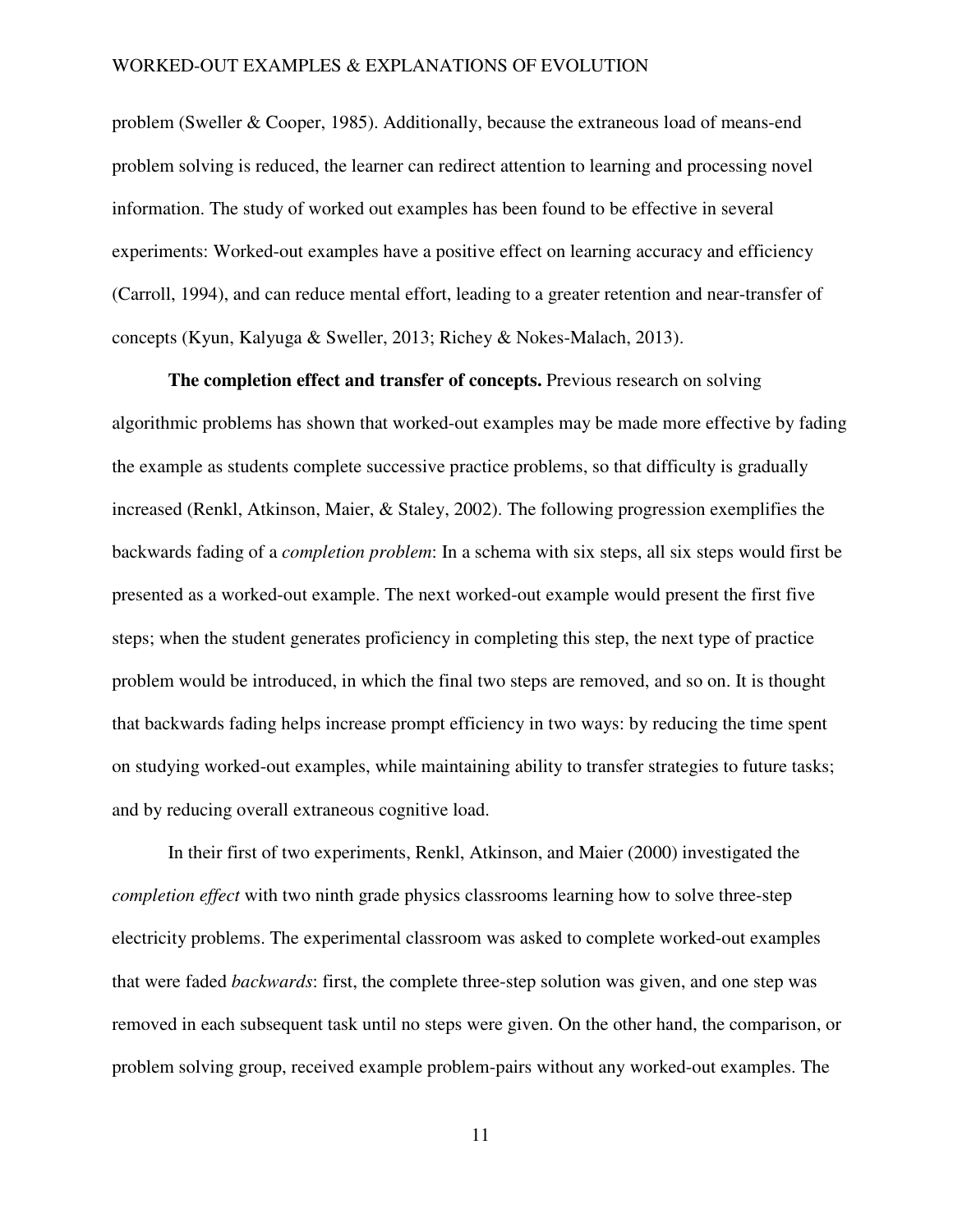study showed that students completing backwards faded, worked-out examples scored higher in both the near and far-transfer post-tests, compared to the problem solving students (Renkl et al., 2000). In the second experiment, university psychology students learned concepts of probability using a computer-based program (Renkl et al., 2000). The participants were assigned to either a completion group receiving *forwards* faded worked-out examples, or a problem solving group receiving example problem pairs. For the experimental group, the first task was to study a completed, worked-out example; subsequent tasks removed the first solution step, then the second, and so on. The problem solving group received example-problem pairs for all tasks. The completion group scored higher on the near transfer post-test and demonstrated greater correctness in solution steps; however, the completion group scored lower in the far-transfer test, compared with the problem solving group. Therefore, the completion effect may foster learning and near-transfer, but not necessarily far-transfer (Renkl et al., 2000).

Another study by Baars, Visser, Gog, Bruin, and Paas (2013) investigated the effects of removing the middle steps of completion problems; effects were measured for judgments of learning and mental effort. In this study, students were asked to complete a six-step heredity problem: the fourth and fifth steps were removed. Students completing these examples – where the middle steps were removed – demonstrated decreased judgements of their own learning as well as increased mental effort, compared to students who received fully worked-out examples. The findings from the forwards fading experiment (Renkl et al., 2000) as well as the experiment removing the middle steps of the completion problem (Baars et al., 2013), suggest that backwards fading may be most effective for far-transfer of concepts, compared with either forwards or middle fading. Additional studies have examined the conditions for the effectiveness of the completion method (Salden, Aleven, Schwonke, & Renkl, 2010).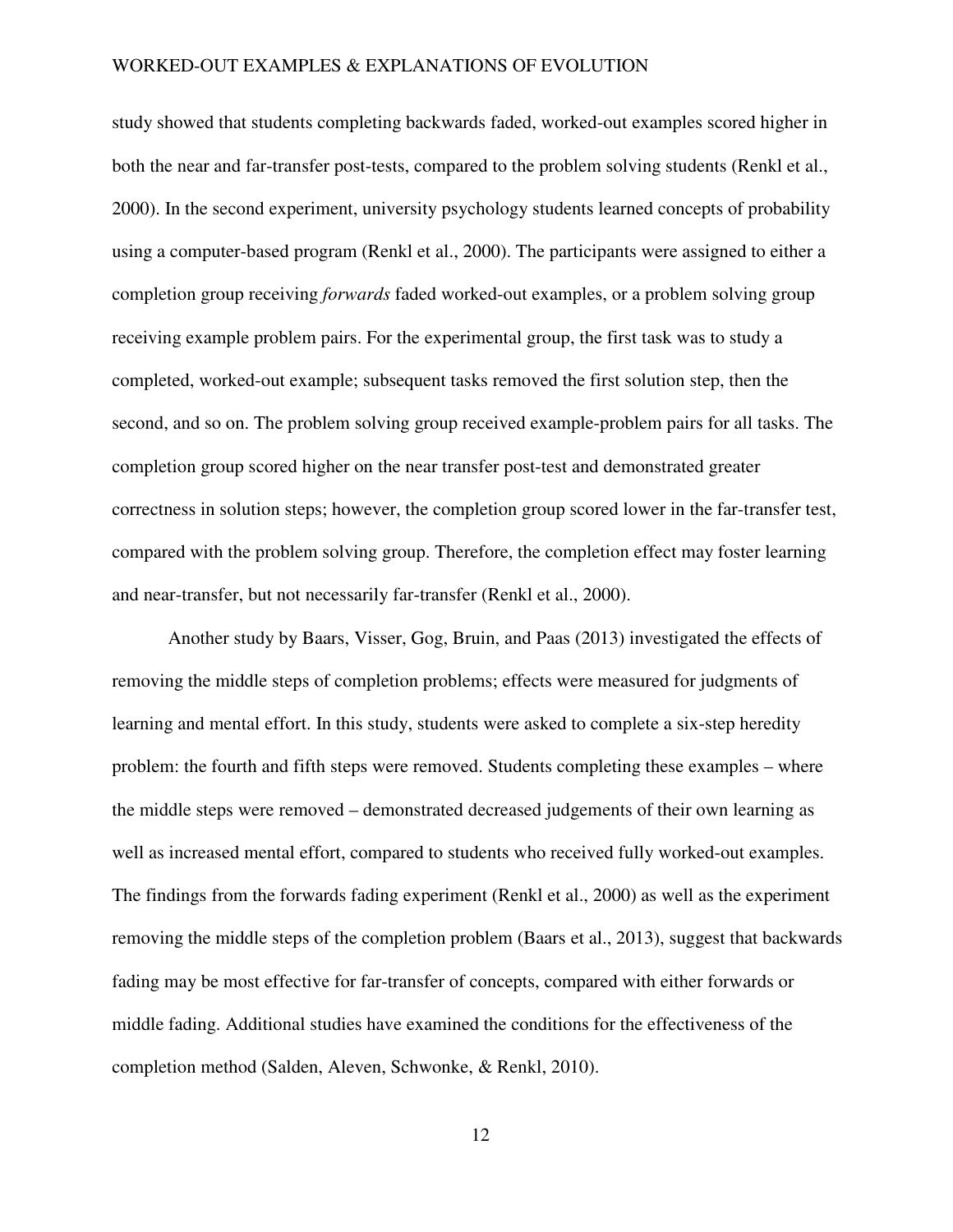Therefore, the manner with which worked-examples are presented to learners needs to be further investigated, in order to maximize their effectiveness in specific educational contexts, such as in evolutionary biology. Previous studies suggest that backwards fading may be most effective for the transfer of concepts, compared with forwards or middle fading (Baars et al., 2003; Renkl et al., 2000; Renkl et al., 2002). Backwards fading allows the last step to be removed first, thus preventing the extraneous cognitive load that may result from the learner having to generate the first step during the primary task (Renkl et al., 2002; Sweller et al., 2011).

**Incorporating self-explanation prompting into worked-out examples.** When worked examples are faded *and* supplemented with self-explanation prompting, the effects are additive (Renkl & Atkinson, 2010). Specifically, self-explanation prompts encourage learners to use freed cognitive capacity to explain the steps to a given example, thus increasing their knowledge of the schema (Renkl & Atkinson, 2010). Indeed, think-aloud prompts help reduce unproductive learning events and increasing learning outcomes (Sweller et al., 2011). Incorporating selfexplanation prompts into backwards-faded examples also optimizes achievement on both near and far-transfer tasks, as opposed to using backwards fading only (Renkl & Atkinson, 2010).

Evolution is a complex schema involving abstract Darwinian principles. The understanding of the Darwinian principles is necessary for accurate evolutionary explanations. Without a precise understanding of the mechanisms driving evolution, students lack the foundation for understanding important biological principles (Alters & Nelson, 2002; Bishop  $\&$ Anderson, 1990; Engel Clough & Wood-Robinson, 1985; Nieswandt & Bellomo, 2009). As a single strategy, writing entire evolutionary explanations has not proven to be an effective teaching method for increasing conceptual understanding (Asterhan & Schwarz, 2007; Nehm et al., 2012; Nieswandt & Bellomo, 2009). Therefore, this study seeks to investigate if backwards faded,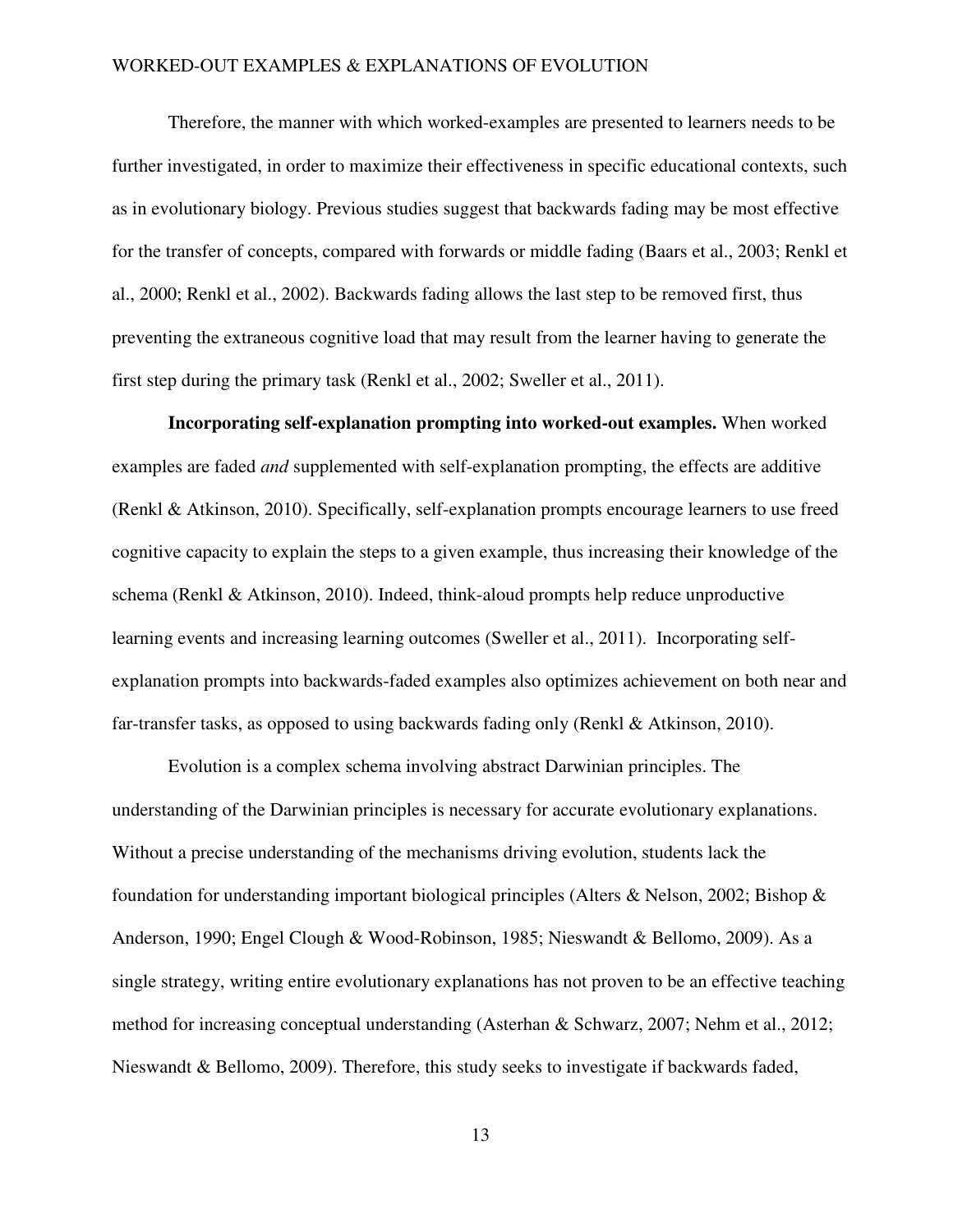worked-out examples, as completion problems, can reduce extraneous cognitive load and promote the acquisition of evolutionary schemas. Many past studies have investigated the effectiveness of worked-out examples for mathematical or scientific calculations (Carroll, 1994; Renkl et al., 2000; Richey & Nokes-Malach, 2013; Sweller et al., 2011; Sweller & Cooper, 1985), but not for writing-to-learn. Therefore, this study investigates if the positive effects of worked-out examples extend into biology for writing explanations of evolutionary processes.

### **Hypotheses**

- 1. Completion of worked-out examples of explanations, compared to problem solving to write complete explanations, produces higher scores on a final writing task when students are asked to transfer knowledge to a novel situation.
- 2. Completion of worked-out examples of explanations, compared to problem solving to write complete explanations, produces higher scores on the transfer of concepts in an evolution post-test.
- 3. Completion of worked-out examples of explanation, compared to problem solving to write complete explanations, produces more inclusion of the six key Darwinian principles during the writing tasks.
- 4. Completion of worked-out examples of explanations, compared to problem solving to write complete explanations, produces lower cognitive load, as measured by Likert scale self-reported difficulty for each writing activity.
- 5. Completion of worked-out examples of explanation, compared to problem solving to write complete explanations, produces lower cognitive load, as measured by Likert scale selfreported effort for each writing activity.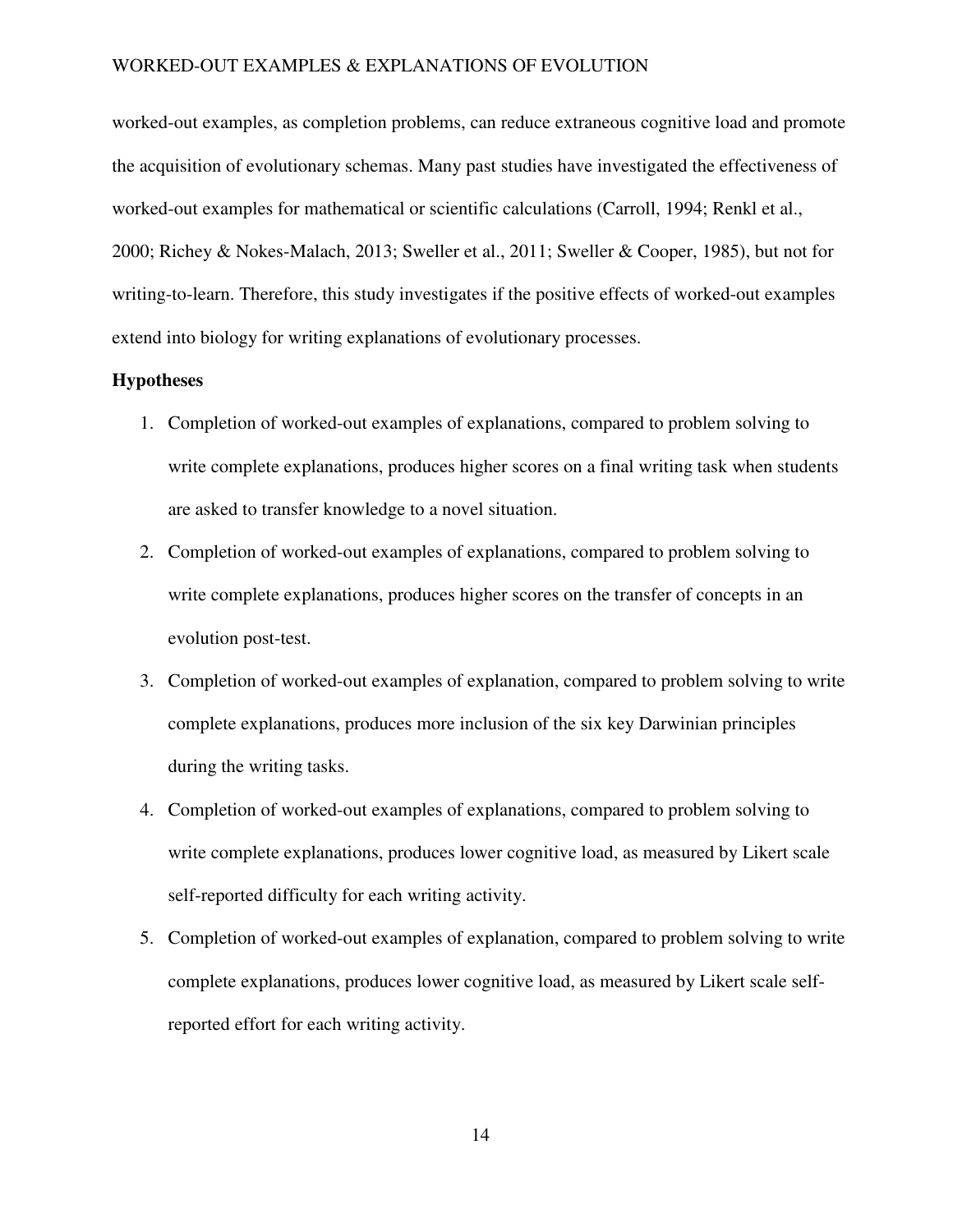### **Chapter 2**

## **Method**

#### **Research Design Overview**

A pre-test post-test quasi-experimental design examined the effects of completing backwards faded, worked-out examples, compared with problem solving in order to write evolutionary explanations. The evolution pre-test and post-test were designed to measure domainspecific knowledge of evolutionary concepts. The lesson sequence included six writing tasks, during which students learned to write explanations for various novel evolutionary phenomena (Appendix F). For these six tasks, the completion group was asked to complete worked-out examples of explanations, which were faded backwards. The problem solving group was asked to write complete explanations for all tasks. The sixth writing task asked students in both groups to complete a full explanation of a novel phenomenon (Appendix F). For each writing activity, students were asked to self-report their effort and the perceived difficulty of the task.

### **Participants**

Participants included 52 students from four classes of Grade 11 university-level biology students from an inner-city secondary school of the Toronto District School Board. Grade 11 university-level biology classes with enriched science students were excluded from participating, in order to reduce possible pre-existing achievement differences within the study population. Each of the regular-stream biology classes was randomly assigned to a treatment condition: Two were assigned to the problem solving condition (problem solving to write full explanations) and two were assigned to the completion condition (completion of backwards faded worked-out examples). In order to obtain free and informed consent from each Grade 11 student, a teacher from the school's math department visited each of the four biology classes at the beginning of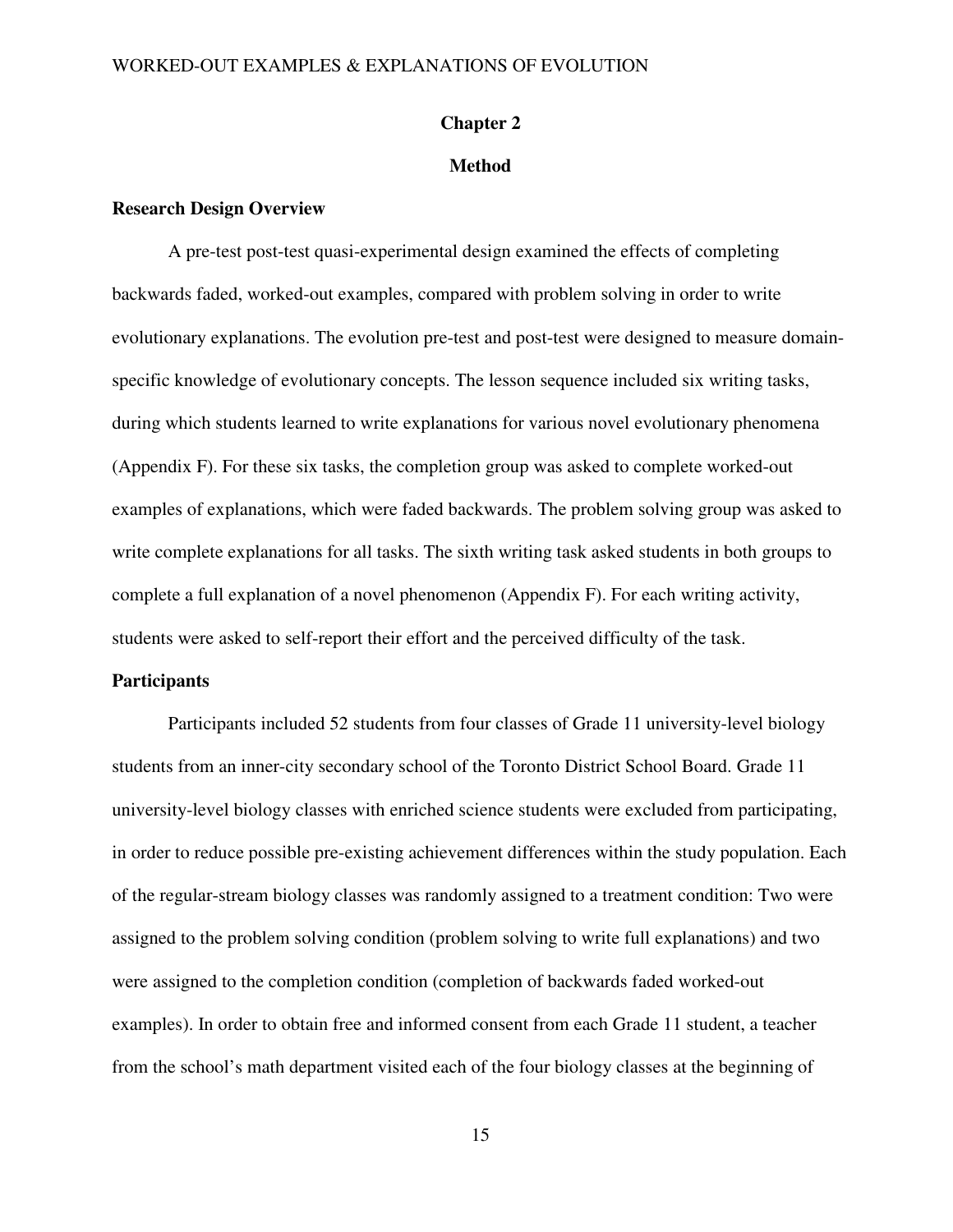each semester. The teacher explained the study to students and provided informational letters and consent forms. The teacher collected consent forms and kept them until the end of each semester, after all final grades were distributed. In this way, the identities of the participants were kept confidential from the researcher and classroom teachers during the course of the study.

All instruments and consent forms were collected and secured in the science department office at the school: Only the researcher had access to these files. These instruments remained in this secure location for the duration of the study.

#### **Procedure**

**Curriculum context.** Several measures in the protocol ensured that the conditions of the two classes were kept the same. Both teachers were expected to deliver very comparable unit lessons, because they were both familiar with the Grade 11 university-level biology curriculum (Ontario Ministry of Education, 2008). Before the study began, both teachers had taught multiple semesters of the evolution unit and its accompanying activities. One teacher was the researcher. One teacher taught one class in the completion condition; the other teacher (also the researcher) taught one class in the completion condition, and two classes in the problem solving condition. Specifically, in the first year of the study, two different teachers taught each of the two treatment classrooms. In the second year, one of those two teachers (the researcher) taught both treatment groups, due to teacher timetable and scheduling restraints.

Given these circumstances, all lessons, writing instruction, and writing tasks were outlined in great detail (Appendices C, D, E and F). Other than the experimental intervention, all aspects of content and method of instruction between the classes were kept the same: Reading material and assignments, lectures, practice problems, and feedback on practice problems were all comparable between conditions.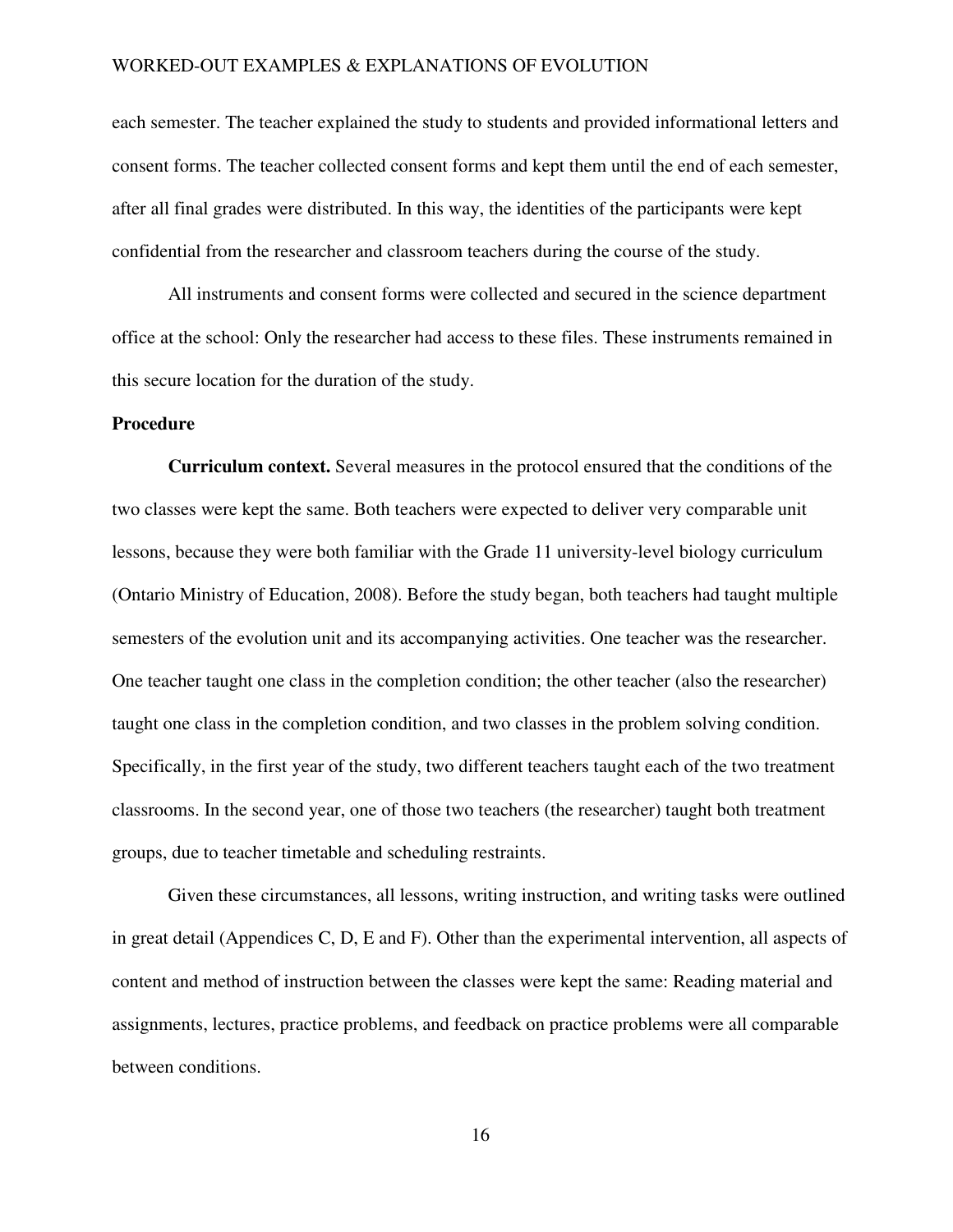Firstly, detailed outlines of the focal lesson (Appendix C) were given to both teachers, as well as the checklist of the six Darwinian principles (Appendix E). This information was provided to ensure that both treatment groups received the same guidelines for writing. Secondly, a detailed thirteen-day lesson sequence checklist (Appendix D) provided both teachers with guidelines for the exact textbook pages for lecture content and student readings. This resource also included a day-by-day checklist, indicating the exact writing tasks, student activities, and questionnaires to be delivered. Thirdly, writing tasks for both completion and problem solving groups (Appendix F) were distributed in the same manner for each group. Because the researcher was one of the teacher participants, detailed outlines were necessary to ensure consistency between treatment groups.

**Pre-testing***.* Students completed a pre-test on evolutionary concepts (Appendix A or B) before lessons or writing tasks were given. The pre-test measured students' pre-existing, domainspecific knowledge of evolution. Scores provided a baseline for measuring possible gains. One half of the class received Form A (Appendix A), and the other half received Form B (Appendix B). Form A and B were also used as the post-test: Each participant received the alternate forms for their pre-test and post-test (Appendix A and B). The pre-test and post-test both contained one short answer question, which asked students to explain natural selection, as well as seven, twotiered multiple choice questions concerning evolutionary phenomena. Each student received a score out of 20: six for the short answer component, and 14 for the multiple-choice component.

**Focal lesson to introduce six Darwinian principles and two fully worked examples.** Both completion and problem solving groups received a focal lesson introducing the six Darwinian principles used to explain evolutionary processes: *source of variability, intraspecies variability, differential survival rates, reproductive advantage, accumulation of change,* and *changes within a population.* Students in each class read articles describing the evolution of two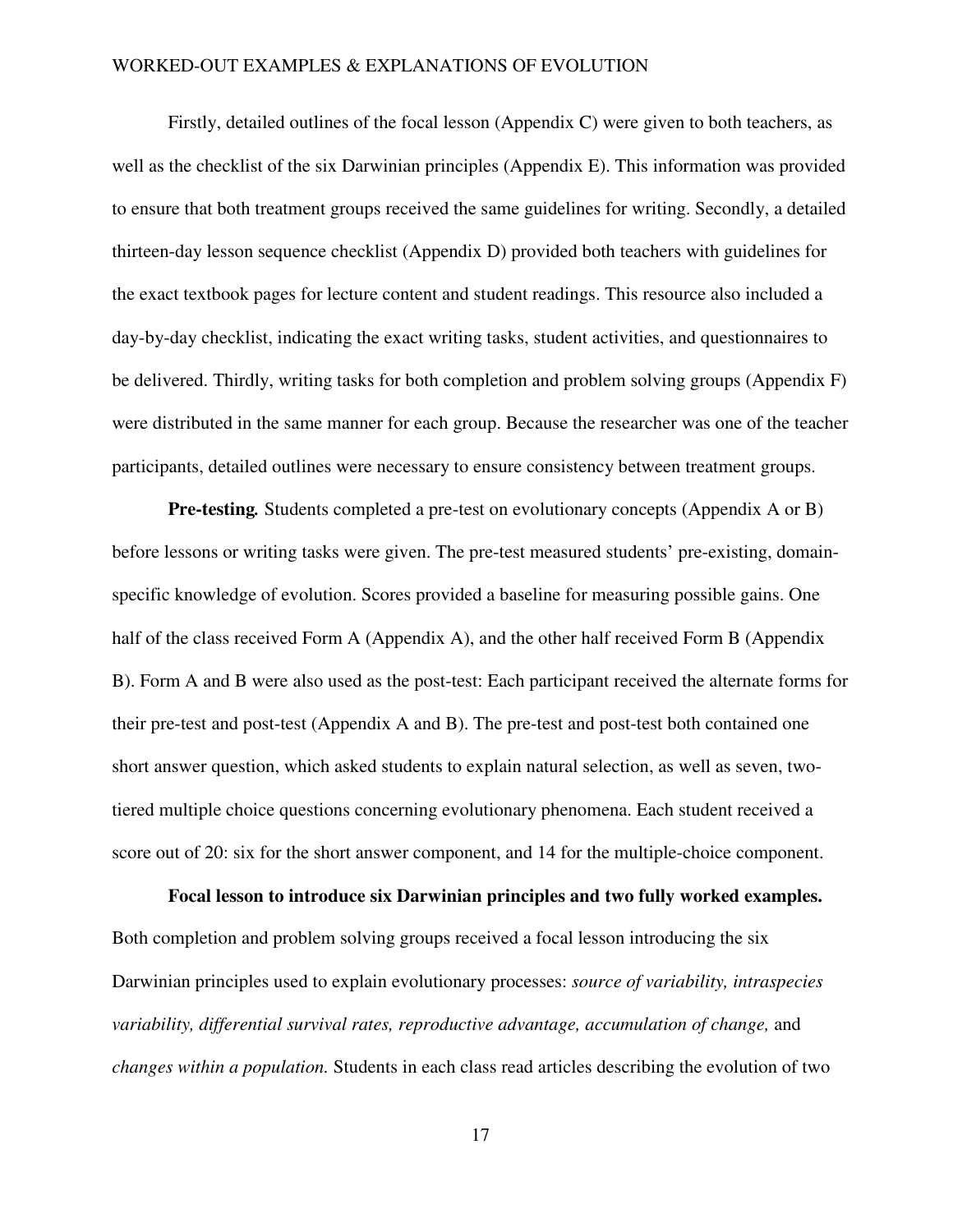biological phenomena (Appendix G). Then, students analyzed two fully worked examples of explanation: Each explanation included all six Darwinian principles (Appendix C). Students were asked to identify the principle that corresponded to each part of the example. As a reflection activity, classroom teachers asked students to "write two paragraphs, one for each phenomenon, paraphrasing the evolutionary concepts" for each worked-out example. Students then shared their ideas in a think-pair-share activity, as a way of prompting and checking that students read and thought about each step of the two worked-out examples.

The researcher posted a list of the six Darwinian principles at the front of each classroom, so that it was visible to all students of both conditions during the focal lesson and the six writing tasks (Appendix E).

**Lessons to teach curriculum on evolution.** After the focal lesson, students in both groups received lessons on evolution, designed to teach the expectations of the provincial science curriculum (Ontario Ministry of Education, 2008). In order to ensure comparable lesson deliveries, the researcher met with the other classroom teacher to review the lesson sequences, concepts and activities. Specifically, each classroom teacher used a common checklist of required lesson characteristics, which each teacher confirmed was applied to both treatment groups (Appendix D).

The first lesson (day 1) focused on early ideas about evolution, in accordance with the class textbook (Ellis, Muller, Panayiotou, Sharp, & Webb, 2011, pp. 187-189). In this lesson, students received a lecture and wrote notes about evidence for evolution, the age of the earth, and the ideas of Charles Lyell, Thomas Malthus, and Jean Baptiste Lamarck. Students were then asked to complete textbook questions and a vocabulary activity of their choice.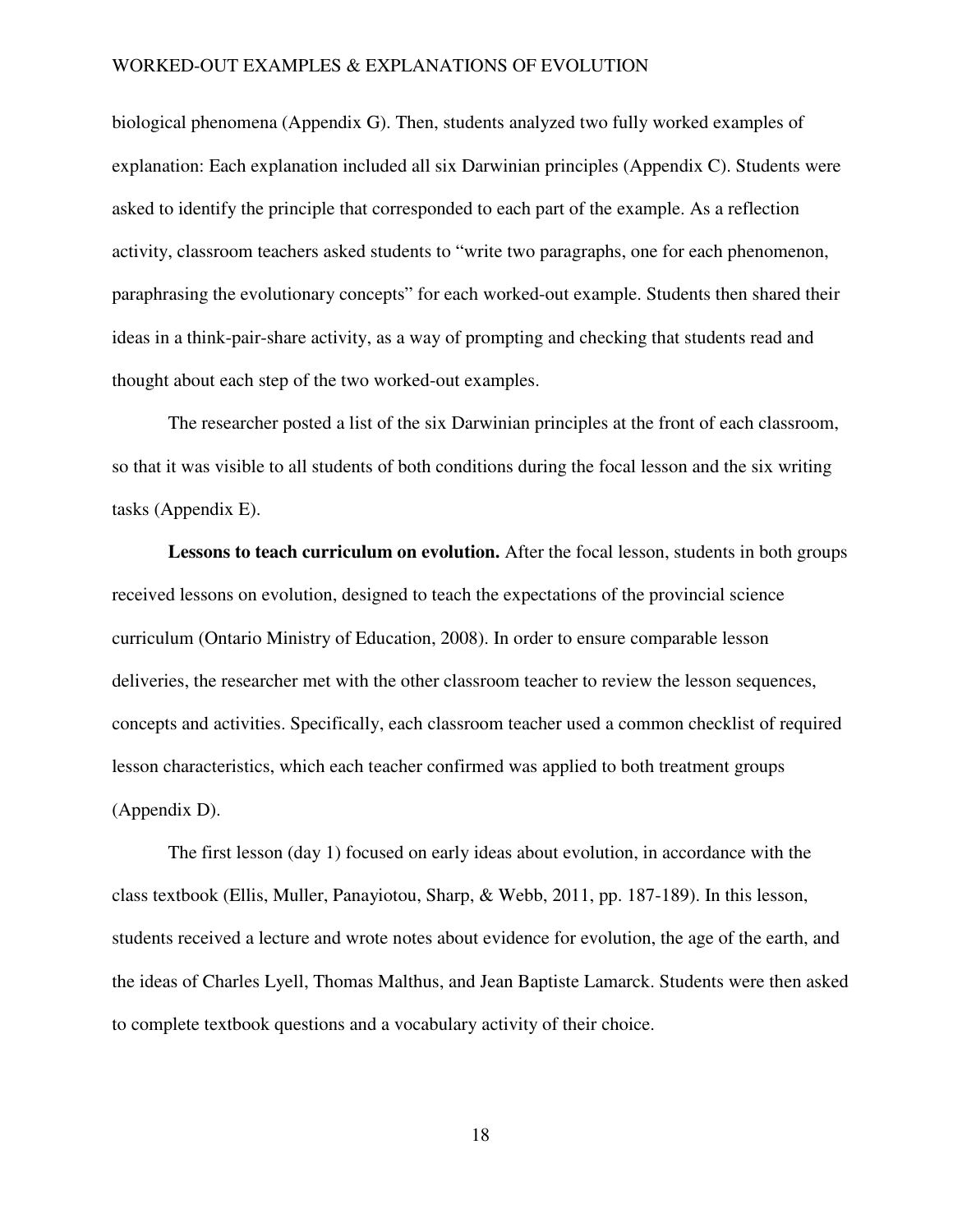The second lesson (day 3) focused on Darwin's observations as well as the development of his theory, in accordance with the class textbook (Ellis et al., 2011, pp. 189-194). In this lesson, students received a lecture and wrote notes about Darwin's voyages, his principle observations of species characteristics, and how his theory developed. Students were asked to complete textbook questions, and also to watch a video called *Origin of Species: Beyond Genesis* (Killeen, Ward, & Sutherland, 2005). This video reviewed Darwin's career, his findings, and the impact his ideas had on scientific thinking at the time.

The third lesson (day 5) focused on Darwin's model of natural selection, in accordance with the class textbook (Ellis et al., 2011, pp. 195-199). Students received a lecture and wrote notes on several concepts: descent with modification; the struggle for existence; variation; the role of the environment; and the theory of natural selection. Students were asked to complete textbook questions, and also watched a video called *Charles Darwin and the Tree of Life* (BBC Natural History Unit, 2009).

The fourth lesson (day 7) focused on the evidence for evolution on which Darwin built his theory of natural selection. Students took notes on a lecture based on the classroom textbook (Ellis et al., 2011, pp. 199-204) about the following concepts: the fossil record; geographic distribution; homologous structures, vestigial structures, and analogous structures; comparative development; and molecular biology. Students were asked to answer textbook questions, as well as complete an Active Folder called *Adaptations* (Glencoe Education, 2006).

 The fifth lesson (day 9) focused on the concept of artificial selection, and how it serves as evidence for Darwin's theory of natural selection. Students took notes on a lecture based on the classroom textbook (Ellis et al., 2011, pp. 205-208). This lesson also covered other examples in biology that serve as evidence for evolution (changes in beak shape in finches, antibiotic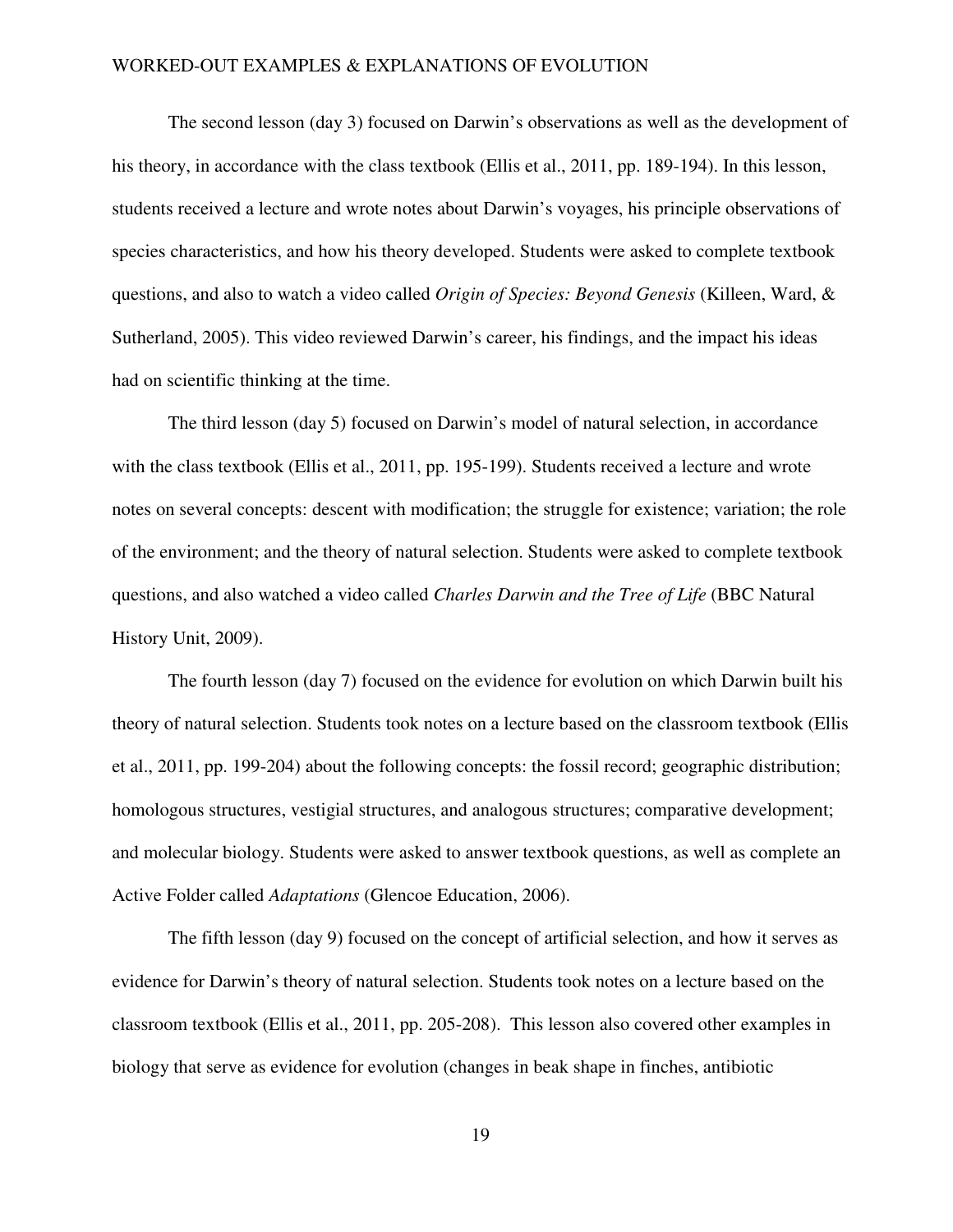resistance in bacteria). Students were asked to answer textbook questions and to complete an online simulation Gizmo about evolution, called *Evolution: Natural and Artificial Selection* (ExploreLearning, 2012).

The sixth lesson (day 11) focused on the concept of genetic variation as well as sexual selection, and covered several concepts: variation in gene pools; the roles of mutation and sexual recombination; microevolution; genetic drift; the bottleneck effect; the founder effect; and gene flow. Students took notes on a lecture based on a section of the classroom textbook (Ellis et al., 2011, pp. 212-221). As a follow up to this lesson, students were also asked to complete textbook questions as well as an online simulation Gizmo about evolution, called *Evolution: Mutation and Selection* (ExploreLearning, 2012). The purpose of this Gizmo was to observe a fictional population of bugs, set the background habitat colour to different settings, and observe the natural selection process.

Finally, in the seventh lesson (day 13), students completed an inquiry activity, based on industrial melanism and the peppered moth. For this activity, all students chose to complete another Gizmo about evolution, called *Natural Selection* (ExploreLearning, 2012). In this Gizmo, students participated in a virtual simulation of birds hunting dark and light-coloured moths. Students preyed on and "killed" highly visible moths, thus allowing most of the camouflaged moths to survive. As a result, students observed accumulations of change and changing populations over time. This inquiry activity was marked for the purpose of the student's class grade.

**Writing tasks.** On each second day, alternating with lesson days (i.e., days 2, 4, 6, 8, 10 and 12), students in both classes participated in writing tasks. The completion group received faded, worked-out examples; the problem solving group was asked to write full explanations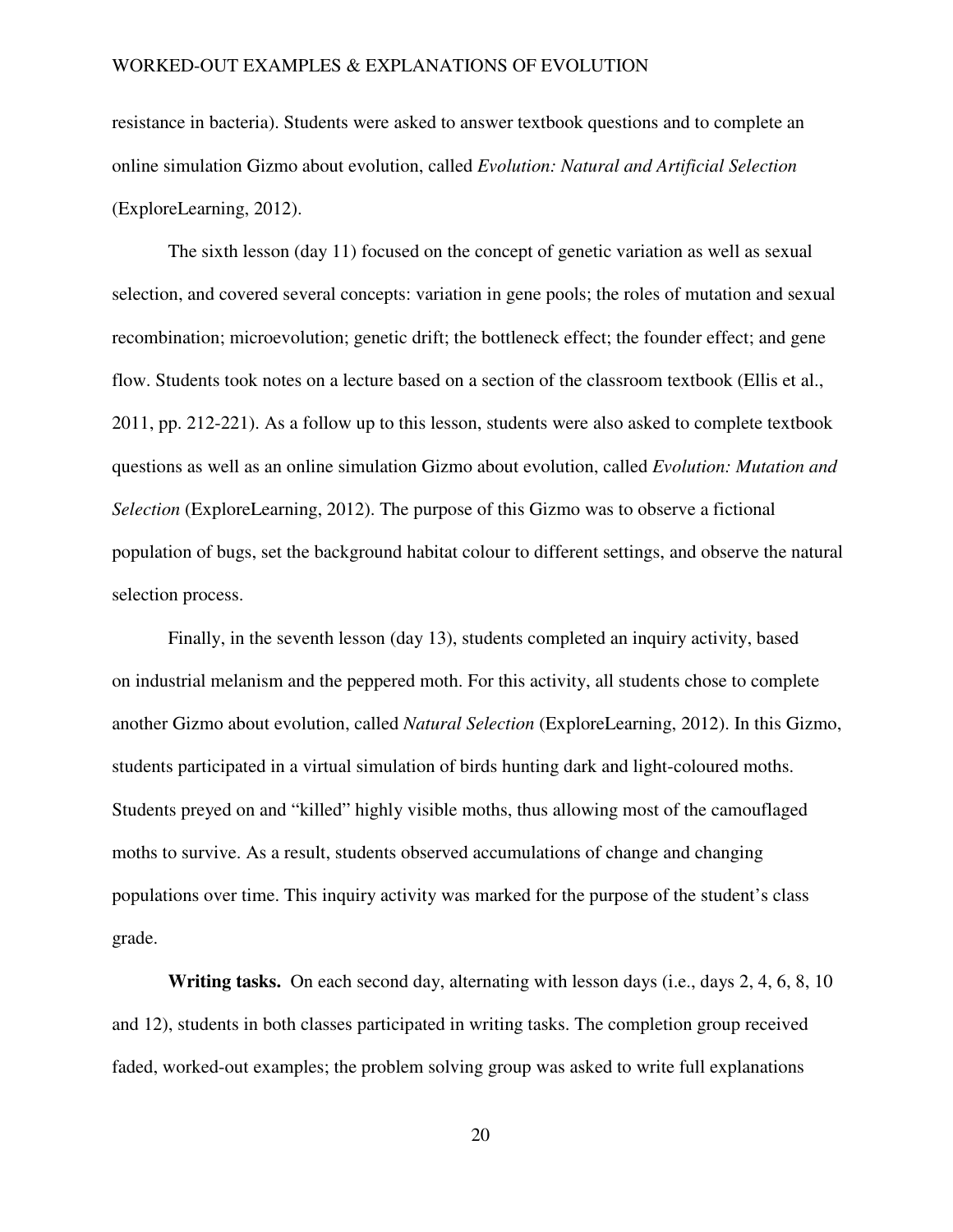(Appendix E). For each writing activity, students in both treatments were given a newspaper or magazine article describing a specific biological phenomenon (e.g., antibiotic-resistant bacteria, dwarf elephants; Appendix G). In this way, each writing activity included a source describing the environmental context, as well as the trait that evolved in this context. Students were asked to explain the biological phenomenon, using Darwin's six principles (Appendix F). Thus, the source materials did not provide an explanation of the evolution of a given trait, but they provided information that would allow students to construct an explanation of the trait, through the application of Darwinian principles. During the writing tasks, students in both the completion and problem solving classes were able to see a classroom poster listing the six Darwinian principles (Appendix E). Both the completion and problem solving classes were asked to complete a reflective activity after each writing task, labelling each part of their explanation with the correct Darwinian principle (Appendix F).

Recall that during the focal lesson, students received two fully worked-out examples, each including all six steps of an explanation. Each step of the explanation applied of one of the six Darwinian principles: *source of variability, intra-species variability, differential survival rates, reproductive advantage, accumulation of change,* and *changes within a population*. For the writing activities, the completion group received worked-out examples of explanation, which were faded in a backwards manner. After the first evolution lesson (day 1), completion students received the first completion task (day 2), which included a backwards-faded worked-out example with the last solution step (*changes within a population*) removed. Completion students completed the explanation by writing about the last Darwinian principle in context of the evolutionary phenomenon. After the second evolution lesson (day 3) completion students received another evolution article and their second completion task (day 4), which included another worked-out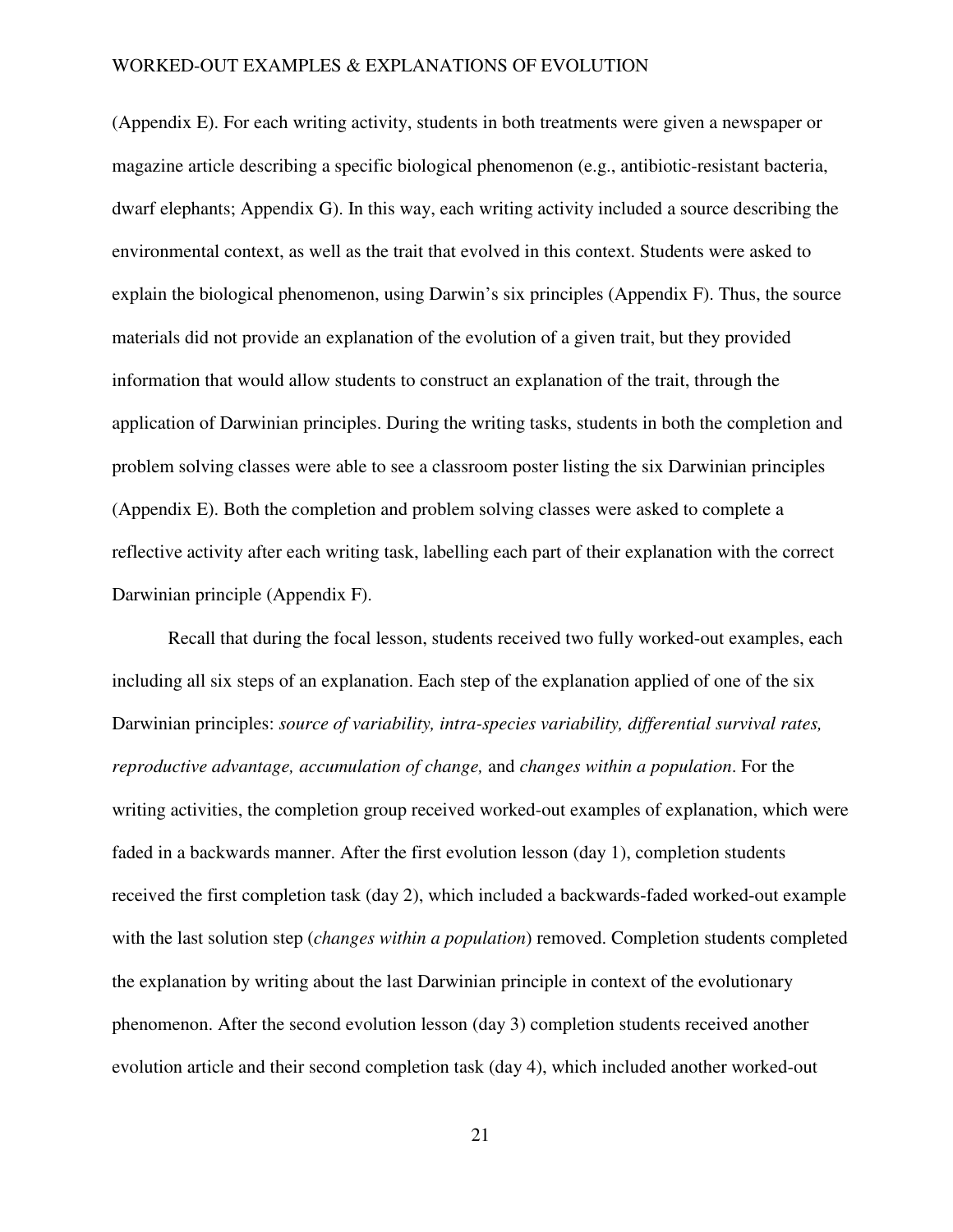example with the last two solution steps removed (*changes within a population*, and *accumulation of change*). Completion students were then asked to write about the missing two Darwinian principles in the context of the evolutionary phenomenon. For the next four writing tasks (days 6, 8, 10 and 12), completion students asked to complete tasks with additional steps removed (see Appendix D and Appendix F).

Students in the problem solving group were asked to write explanations for the same evolutionary phenomena as the completion group. However, the students in the problem solving group completed all six writing tasks without worked-out examples or steps. Specifically, problem solving students received a blank response sheet and were instructed only to "explain the evolution behind the phenomena you have read about, using Darwinian principles."

 For the sixth and final task, concerning the evolution of mussels, students in the both completion and problem solving groups were required to write an entire explanation that included all six principles.

 Students submitted their writing tasks to the teacher, who forwarded these to the researcher. For both groups, the researcher read the writing tasks and provided written feedback, based on the assessment checklist of Darwinian principles (Appendix E). In the beginning of the next class, the classroom teacher provided this written feedback to the student, as well as their score for the particular writing task.

The student's score for each completion task was recorded in two ways: the total number of principles added, and total number of *target* principles added. For the total number of principles added, each student received one mark for each Darwinian principle in their explanation, regardless of which principle it was. For the total number of *target* principles added, each student received one mark for each target Darwinian principles included in their explanation: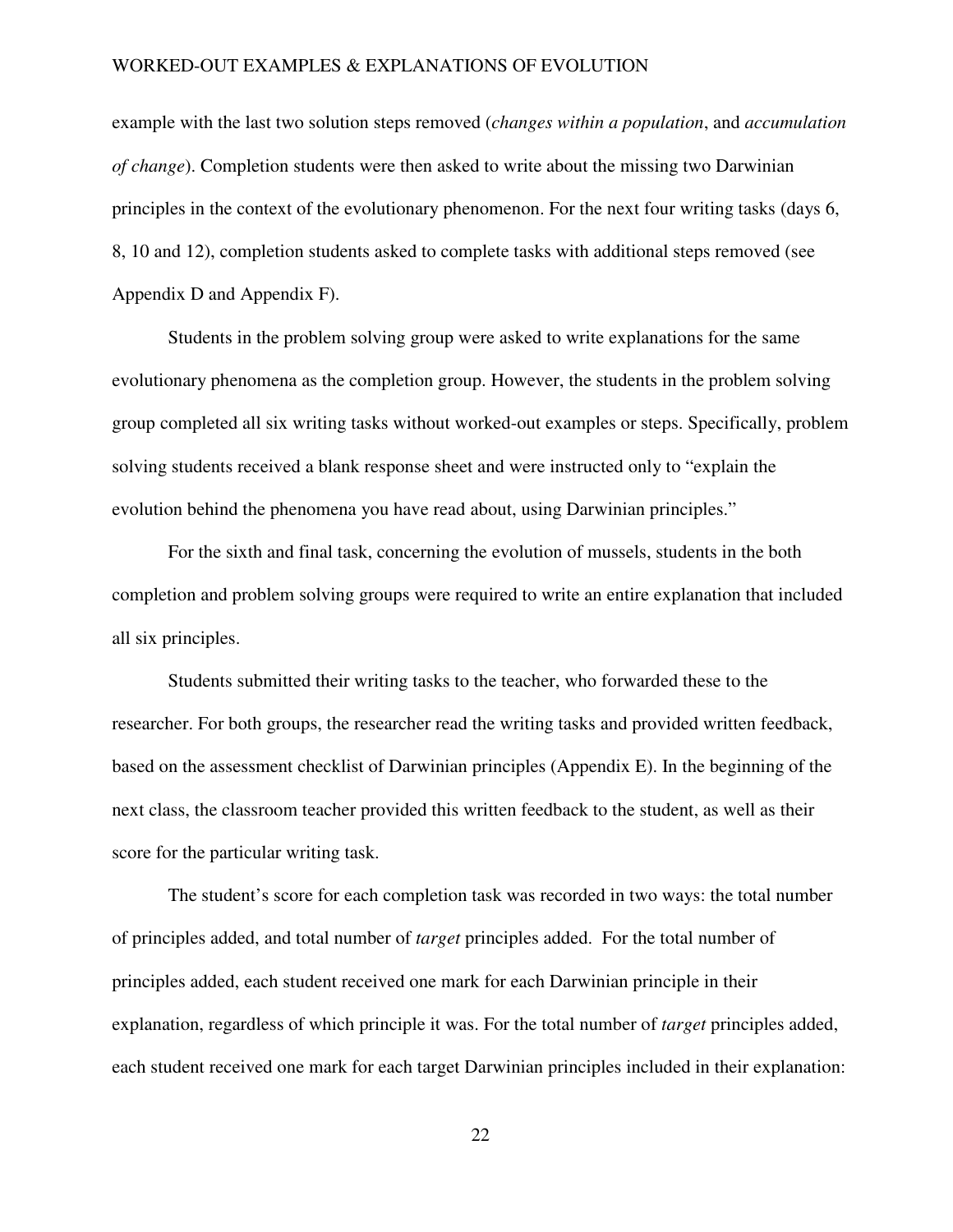The target principle or principles depended on the number of the writing task. For example, for the first writing task, the target Darwinian principle was the last step of the explanation *(changes within a population)*. For the second writing task, the target Darwinian principles were the last two steps (*accumulation of change* and *changes within a population*). For the third writing task, the target Darwinian principles were the last three steps *(reproductive advantage, accumulation of change,* and *changes within a population)*, and so on. Because the worked-examples were faded in a backwards manner, the target principles increased by one for each subsequent writing task.

**Likert scale questionnaires.** Each student received six questionnaires: one after each writing task. Each questionnaire featured two Likert scales: one measured students' self-reported difficulty, and the other measured their self-reported effort for each writing task (Appendix H).

**Sixth writing task assessment.** The sixth writing task (day 12) served as an immediate assessment of transfer of evolutionary concepts. Students in both groups were asked to write about a novel scenario – the evolution of mussels' thick shells – using all six Darwinian principles. This writing task was identical for students in both conditions. The sixth writing task was evaluated using the assessment checklist (Appendix E).

**Evolution post-test.** Seventeen days after day 13, students in both groups received a posttest, which assessed the transfer of evolutionary concepts (Appendix A or B). Like the pre-test, the post-test contained one short answer question, which asked students to explain natural selection. The post-test also included seven, two-tiered multiple choice questions asking about explanations for various evolutionary situations. Each student received a score out of 20: up to six points for the short answer component, and up to 14 points for the multiple-choice component. Students who received Form A as a pre-test received Form B as a post-test, and vice versa.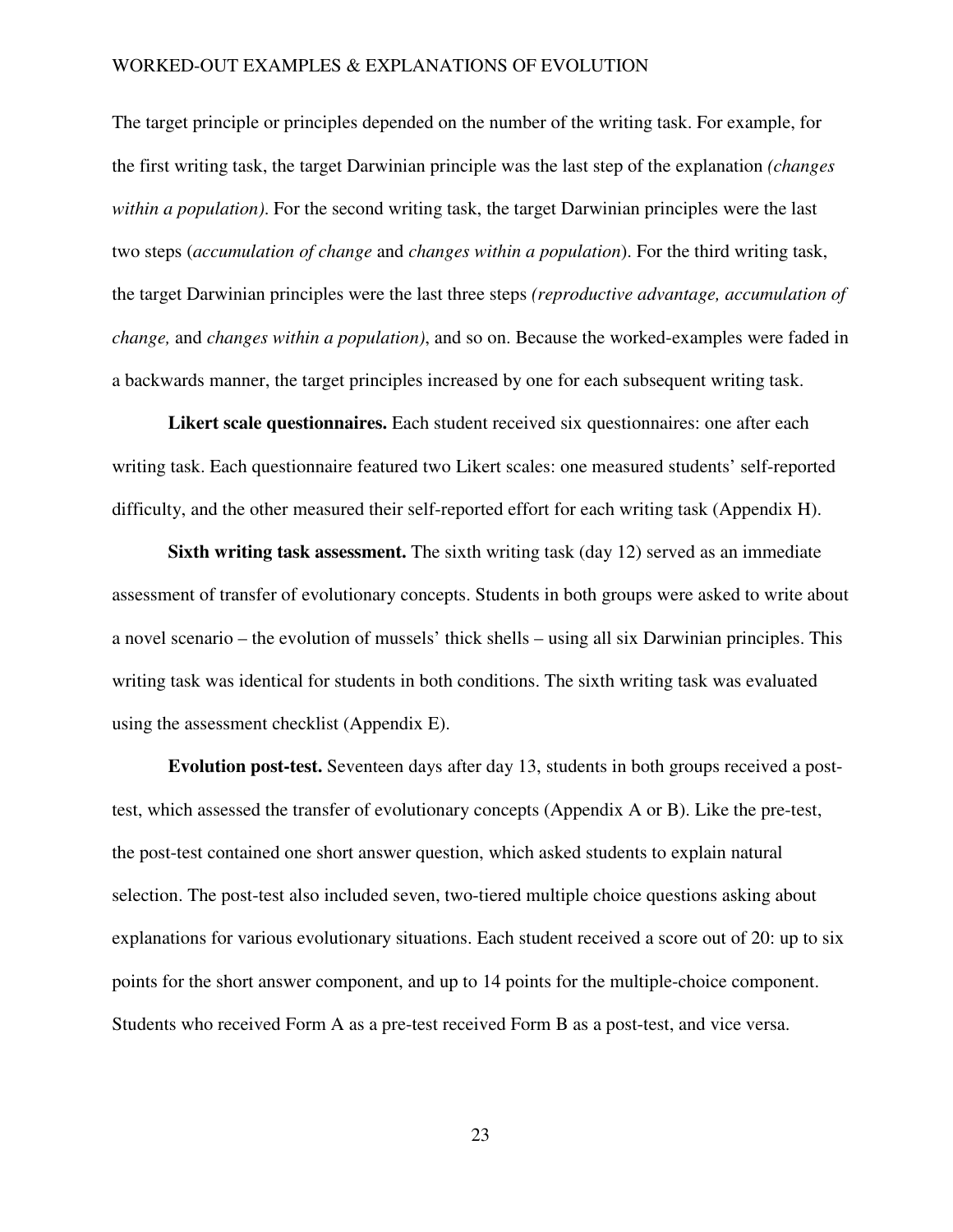## **Materials and Assessments**

**Pre-test (Appendix A or B) to assess prior knowledge and to measure baselines.** The design of the test was informed by previous research on students' understanding of evolution (Asterhan & Schwarz, 2007; Nieswandt & Bellomo, 2009). Questions were designed to address each aspect of the evolutionary process. The first section included a short *written response*, in which students were asked to respond to one of two questions about natural selection: either "Explain how living things change over generations" (Appendix A), or "How do organisms evolve?" (Appendix B). The written response was worth six marks, and was evaluated using the checklist of Darwinian principles (Appendix E).

The second section was a *multiple-choice* assessment consisting of seven, two-tiered multiple-choice questions (worth 14 marks total). In a two-tiered multiple choice question, the first part of each question required the student to select an answer, and the second part of each question required them to select a justification for the first answer. Within each question, one alternative represented the standard, scientific understanding of evolution; other alternatives represented common misconceptions about evolution. According to Alters and Nelson (2002), multiple-choice assessments are both reliable and effective for the assessment of evolutionary concepts when common misconceptions are provided as "distracters," as they were for the preand post-tests. Overall, both pre- and post-tests (Appendix A and B) were worth 20 marks each.

In order to determine initial class differences, the researcher obtained scores from a pretest measuring pre-existing, domain-specific knowledge on evolution (Appendix A or B). This assessment was completed before the lessons and writing tasks were given. Inter-item reliability was determined for Form A and Form B. Students completing pre-test Form A had comparable mean scores,  $M = 8.09$ ,  $SD = 1.69$ , to the students completing pre-test Form B,  $M = 8.05$ ,  $SD =$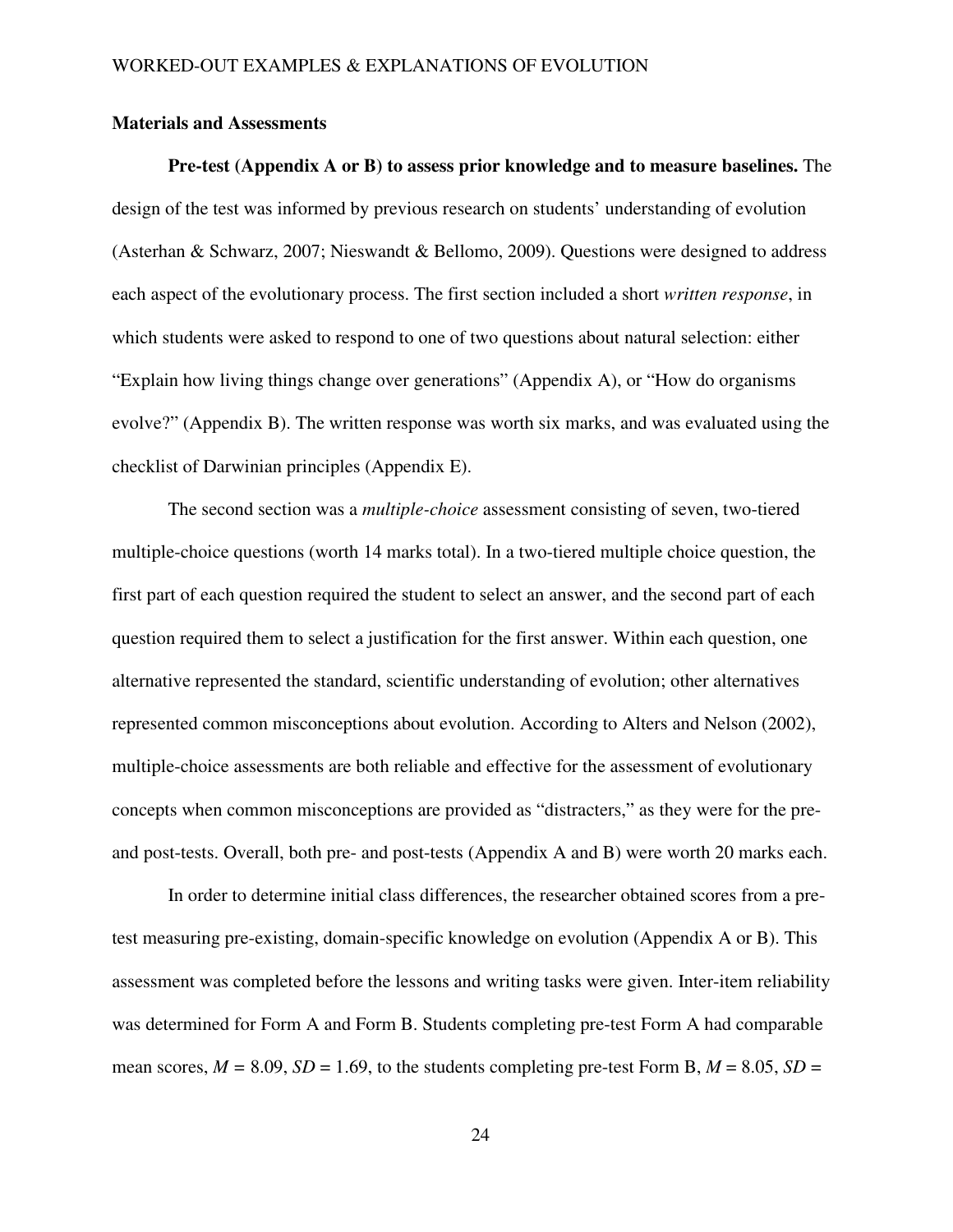3.09. However, pre-test form A showed an unacceptable inter-item reliability ( $\alpha$  = -0.08), while pre-test form B showed a poor inter-item reliability ( $\alpha = 0.56$ ). This was thought to be because of poor scores for the second parts of the multiple-choice questions, which primarily involved explanations of evolution on a population level (Appendix A and B). In particular, questions 2b and 3b from pre-test form A, as well as question 8b from pre-test form B, did not correlate with pre-test totals. (It will be argued below that the low inter-item reliability of the pre-tests was not the result of poor design, and instead indicated the ubiquity of misconceptions about evolution in the sample of students, prior to instruction.)

All pre-tests were graded by the researcher. In addition, a random sample of short-answer responses from the pre- and post-tests were graded by another rater, in order to calculate interrater reliability. For the other rater, it was masked as to whether the explanation was a pre-test or post-test, and whether the participant was from the completion or problem solving group. The inter-rater reliability for scores of the pre- and post-tests was found to be excellent ( $\alpha = 0.95$ ).

In order to determine test-retest reliability, total scores from the pre-test were correlated with total scores from the post-test. The test-retest reliability was found to be low ( $\alpha = 0.19$ ), indicating low repeatability. It was inferred that because instructional treatments occurred between the pre-test and post-tests, test-retest reliability was low**.** 

**Evolution post-test (Appendix A or B).** Seventeen days after the last lesson (day 13), a post-test was used to assess the transfer of evolutionary concepts. Students received either Form A or B: the alternative to what was given for the pre-test (Appendix A and B). Inter-item reliability was determined for both Form A and Form B. Students completing post-test Form A had lower mean scores,  $M = 10.77$ ,  $SD = 3.22$ , compared to the students completing post-test Form B,  $M =$ 13.55, *SD* = 3.60. Reliability for post-test forms was unacceptable for test form A ( $\alpha$  = 0.46) but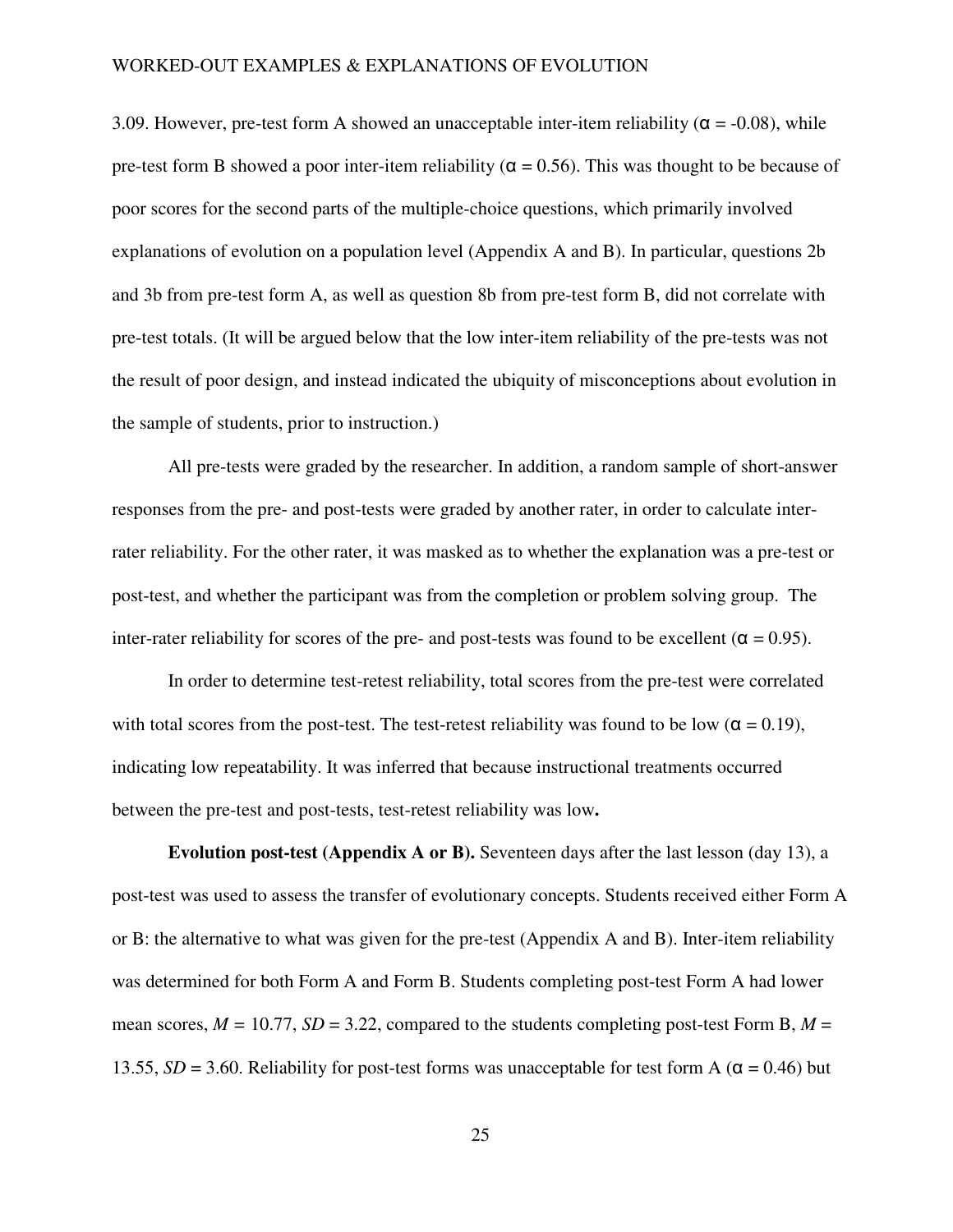acceptable for test form B ( $\alpha$  = 0.63). The low reliability for post-test A resulted from question 8b in particular, which did not correlate with totals for post-test A marks.

All tests were graded by the researcher. As previously described, a random sample of written responses from pre- and post-tests were graded by another rater. This was done in order to measure inter-rater reliability for the pre- and post-tests, which was excellent ( $\alpha = 0.95$ ).

**Sixth writing task assessment (day 12).** In the sixth writing task, students in both completion and problem solving groups were provided with a source describing a novel environmental context and evolved trait. They were asked to write a full explanation of the evolution of the trait, using the six Darwinian principles. Therefore, the worked-out example was faded completely and removed, but both groups were still cued to include six principles on the response sheet (Appendix F). This required students to construct an original explanation using the six principles, which was not provided by the source materials.

The sixth writing task was worth six marks and was evaluated by the researcher using the checklist of Darwinian principles (Appendix E). Students were given a score of 0 or 1 for each Darwinian principle that was discussed in context of the phenomenon under consideration. In addition, all sixth writing tasks were graded by another rater, in order to measure inter-rater reliability. For the rater, it was masked as to whether the writer was in the completion or problem solving group. The inter-rater reliability was found to be very good ( $\alpha = 0.83$ ).

**Number of added Darwinian principles in students' compositions.** In order to measure learning gains over the first four writing tasks, the total number of added principles was measured for both groups. "Added" principles refer to those written by the student; for the completion condition, this meant principles that were not provided already in the partially completed explanation.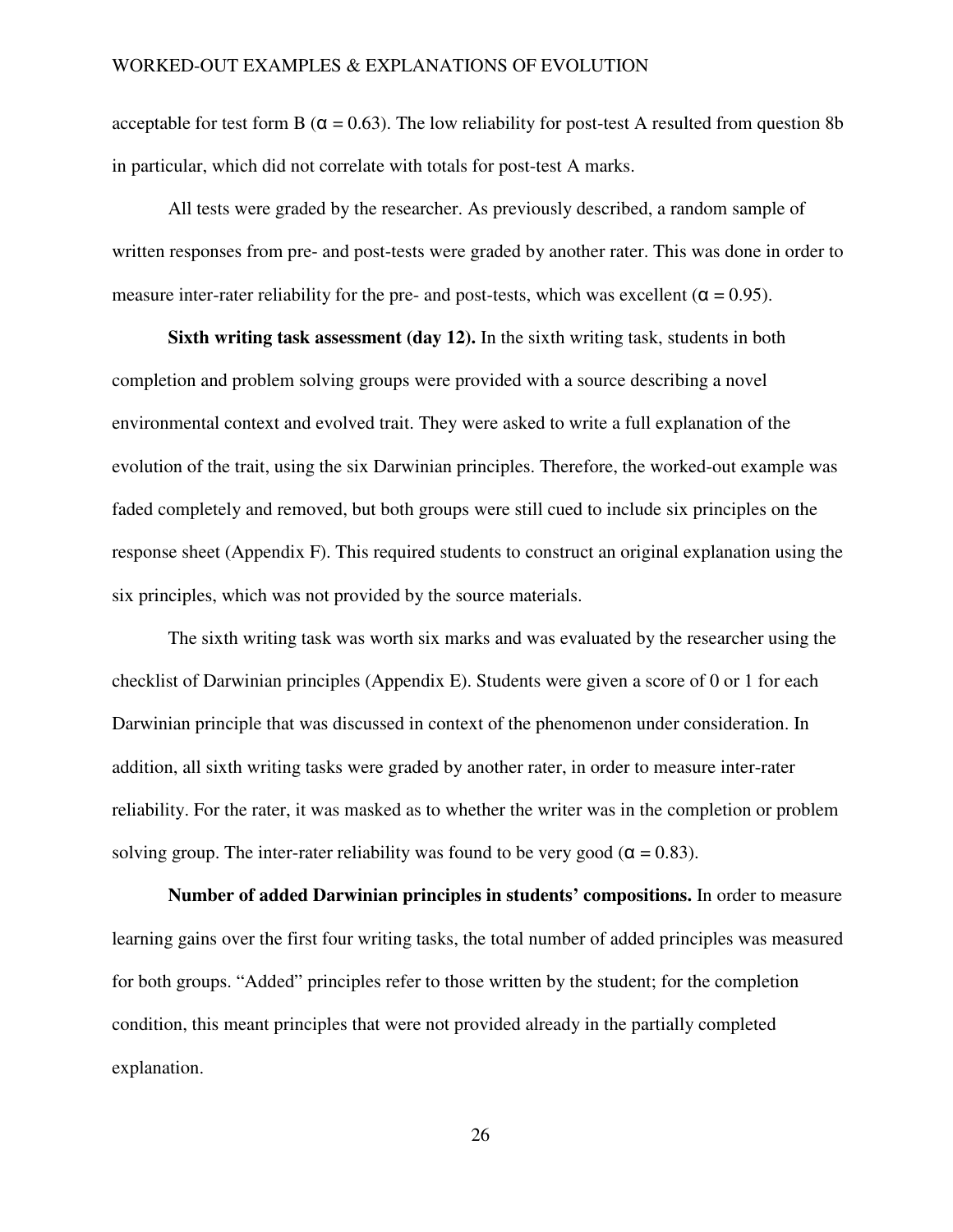In addition, the total number of target principles for each writing task was measured.

Target principles refer to those principles that students in the completion condition were expected to add at a given step of instruction. For example, for both groups, the number of target principles in the first task was one. In the second task, two target principles were measured; in the third task, three target principles were measured, and so on. These measurements served as formative assessment of the learning occurring during completion tasks for the completion group. This allowed for the fact that in each writing task, the maximum number of principles that could be added was limited in the completion condition.

**Likert scale questionnaires measuring difficulty ratings and perceived effort.** Each student (in both completion and problem solving groups) received a questionnaire following each writing task. The questionnaires were based on two Likert scales, indicating the relative difficulty, or cognitive load, of writing completion tasks or explanations (Appendix E). The first Likert scale measured self-reported difficulty, using a nine-point scale that ranged from "very, very easy" (score of 9) to "very, very difficult" (score of 1). The second Likert scale measured the selfreported perceived effort exerted during the completion tasks. It also used a nine-point scale, that ranged from "very, very little effort" (score of 1) to "very, very much effort" (score of 9) (Kyun et al., 2013; Pollock, Chandler, & Sweller, 2002). .

#### **Analysis**

The Statistical Package for the Social Sciences, Version 20, was used for all analyses. An independent samples t-test was used to compare the pre-test means of the two groups. A pairedsamples t-test was also performed to compare pre- and post-test scores.

 Due to individual student absences or individual students not completing specific items (e.g., writing tasks or Likert scales), some data was missing. The first step in dealing with missing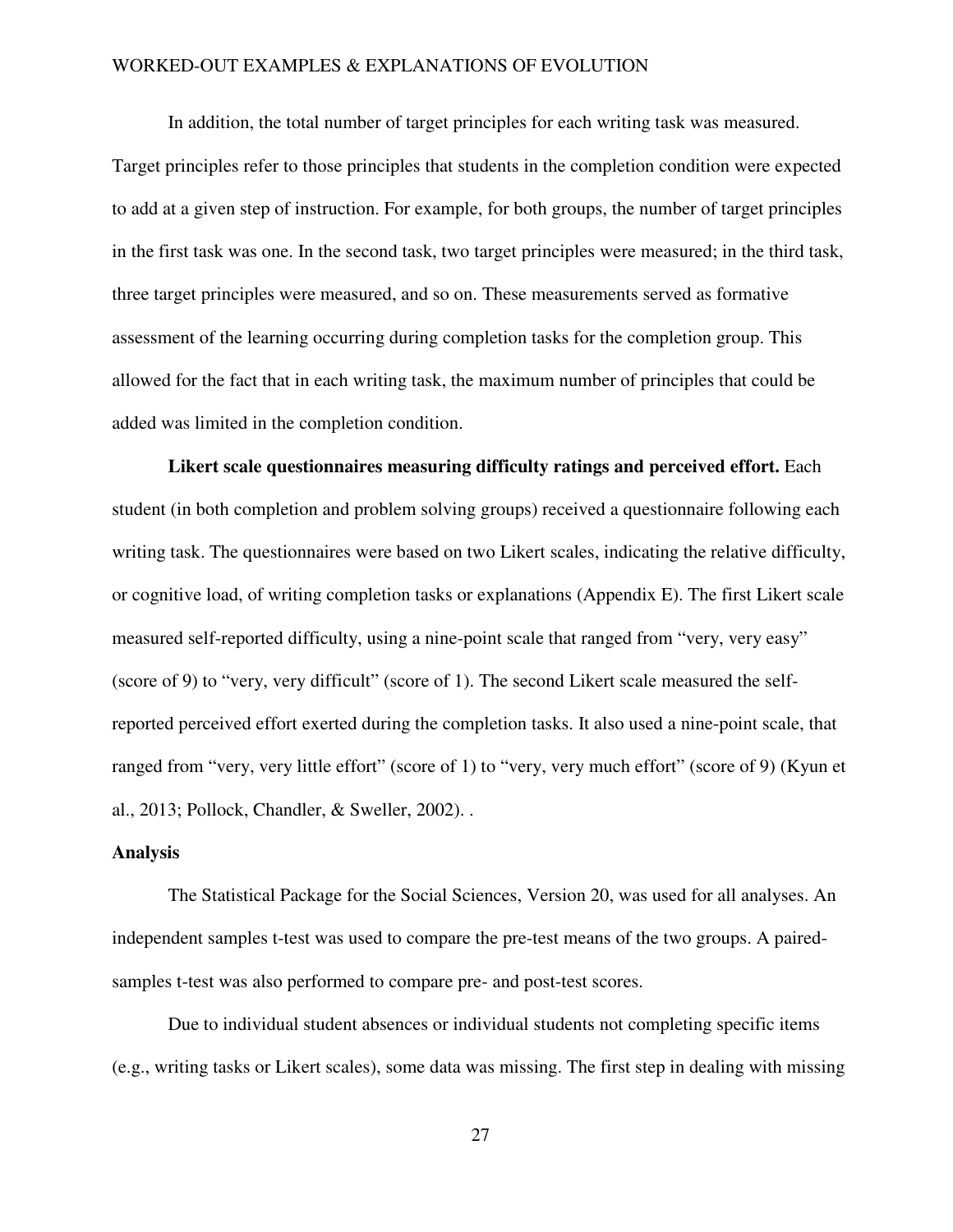data is that students who did not complete the evolution post-test were considered not to have completed the study, and were dropped from the analysis. This resulted in dropping four students.

The second step in dealing with missing data focused on the practice writing activities. 46 of the remaining 48 students completed at least four of the five practice writing activities; however, only 32 of the 48 students completed all five practice activities. This would mean that for statistical procedures that involve list-wise deletion of cases from analysis (e.g., repeated measures), a considerable number of cases could have been dropped from the analysis. Consequently, to prevent this, the analysis of the practice writing activities focused on the first four writing activities completed by each individual student. That is, if a given student completed four activities, these were the focus of analysis; if a student completed five practice activities, then the first four comprised data for analysis.

The third step in dealing with missing data involved imputation. Due to individual absence or non-response to some items, usually Likert scales, two students were missing individual data points. The total percentage of missing data at this stage was less than one percent. To address these missing data points, the SPSS single imputation procedure was performed using the regression procedure.

A one-way analysis of variance (ANOVA) was used to determine the effect of the writing condition (completion versus problem solving) on scores for the sixth writing task assessment. A one-way ANOVA was also used to determine the effect of the writing condition (completion versus problem solving) on scores of the evolution post-test.

A repeated measures ANOVA was used to determine the effect of the writing condition (completion versus problem solving) on the total number of principles added to first four writing tasks completed by each student. (See the note on missing data). For total number of principles,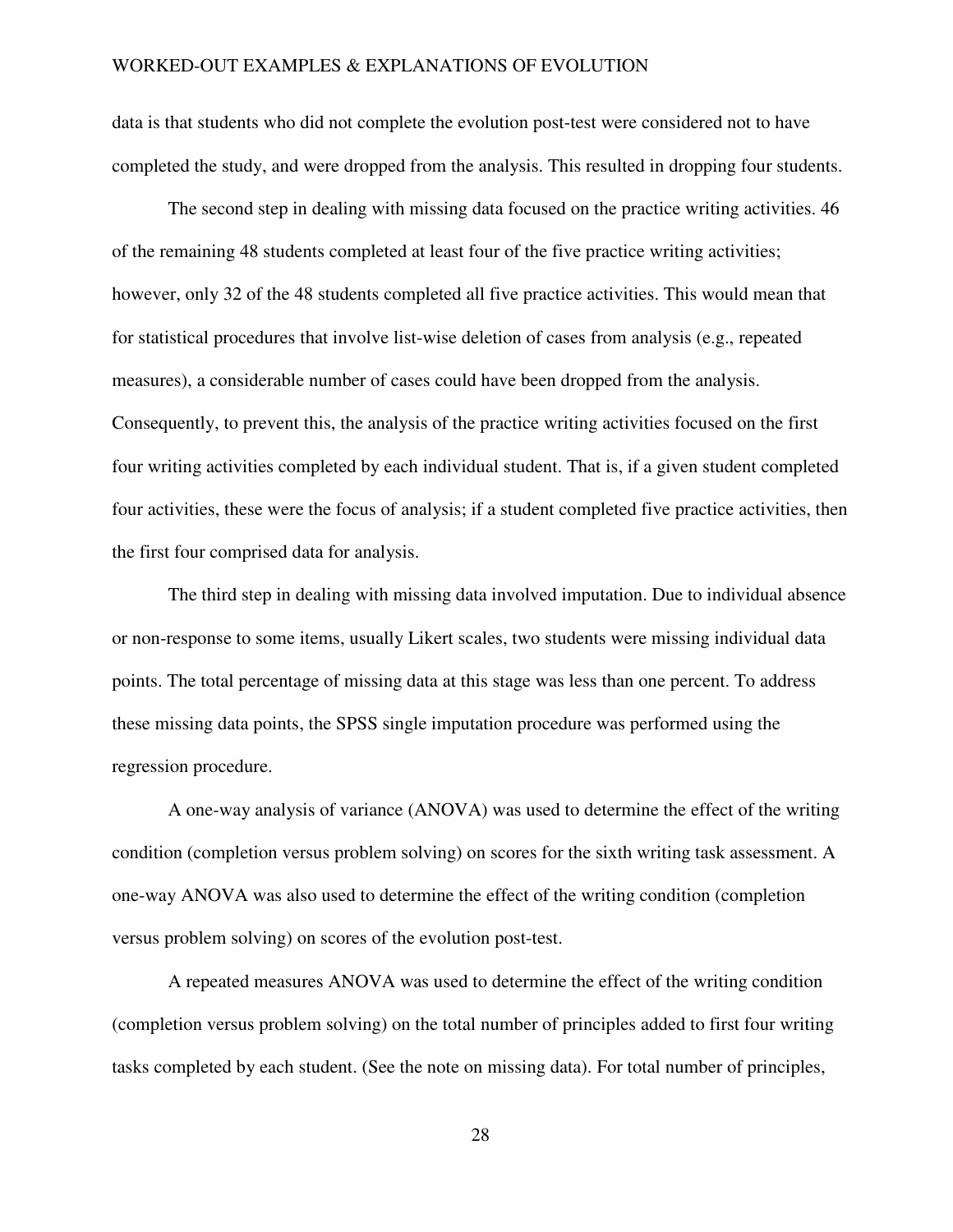students scored one point for any Darwinian principle discussed in context of the phenomenon. Another repeated measures ANOVA was used to determine the effect of the writing condition (completion versus problem solving) on the total number of target principles added for the first four writing tasks completed by each student. A repeated measures ANOVA was also used to determine the effect of the writing condition (completion versus problem solving) on the reported difficulty for the first four writing tasks completed by each student. Finally, a repeated measures ANOVA was used to determine the effect of the writing condition (completion versus problem solving) on perceived effort for the first four writing tasks completed by each student. For all repeated measures ANOVAs resulting in significant results, planned comparisons were conducted in order to describe within-group trends of the dependent variables.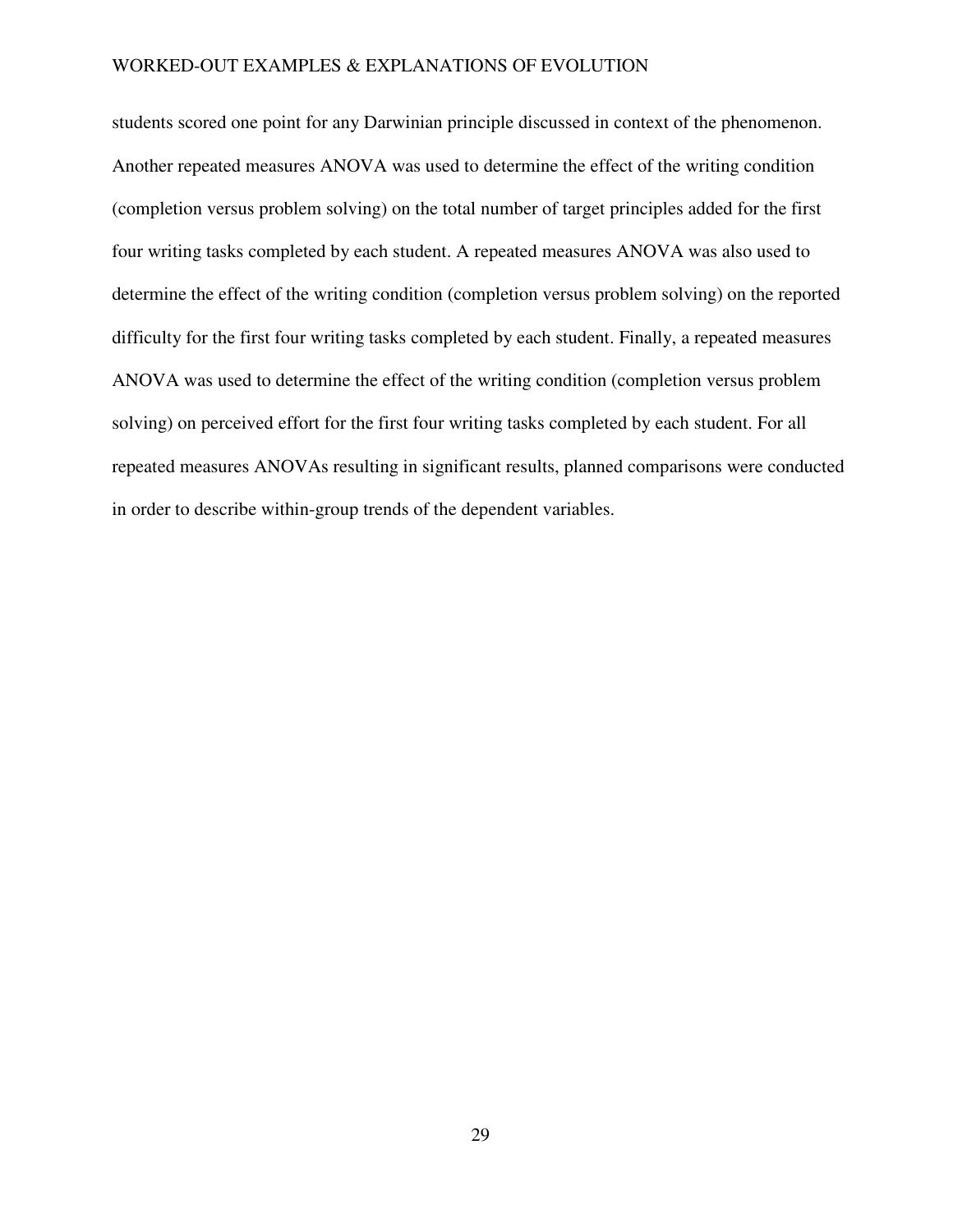#### **Chapter 3**

## **Results**

#### **Analysis**

**Data screening and preliminary calculations.** A Levene's test did not find significant differences in population variances between the completion group and the problem solving group, *p* > 0.05. A one-sample Kolmogorov-Smirnov test confirmed a normal distribution. An independent samples t-test did not find statistically significant differences between the mean pretest total score of the completion group,  $M = 8.52$ ,  $SD = 2.78$ , and the problem solving group, *M* = 7.88, *SD* = 2.09, *t*(45) = .908, *p* = 0.37 (Table 1).

## Table 1.

*Summary of Means and Standard Deviations for Pre-test Scores* 

| Treatment       | N  | Pre-Test (max = $20$ ) |
|-----------------|----|------------------------|
|                 |    | M(SD)                  |
| Completion      | 16 | 8.52(2.78)             |
| Problem solving | 32 | 7.88(2.09)             |

*Note.* p<.05 are in boldface.

**Paired-samples t-test to determine pre-test post-test differences.** A paired t-test was performed for all of the participants to determine whether there was a statistically significant mean difference between pre-test and post-test scores after the instructional treatments (completing worked-out examples or problem solving). The paired t-test found a significant difference between the scores of the pre-test,  $M = 8.09$ ,  $SD = 2.33$ , and scores of the post-test,  $M =$ 13.63, *SD* = 3.47, *t*(47) = -9.900, *p* < 0.001 (Table 2).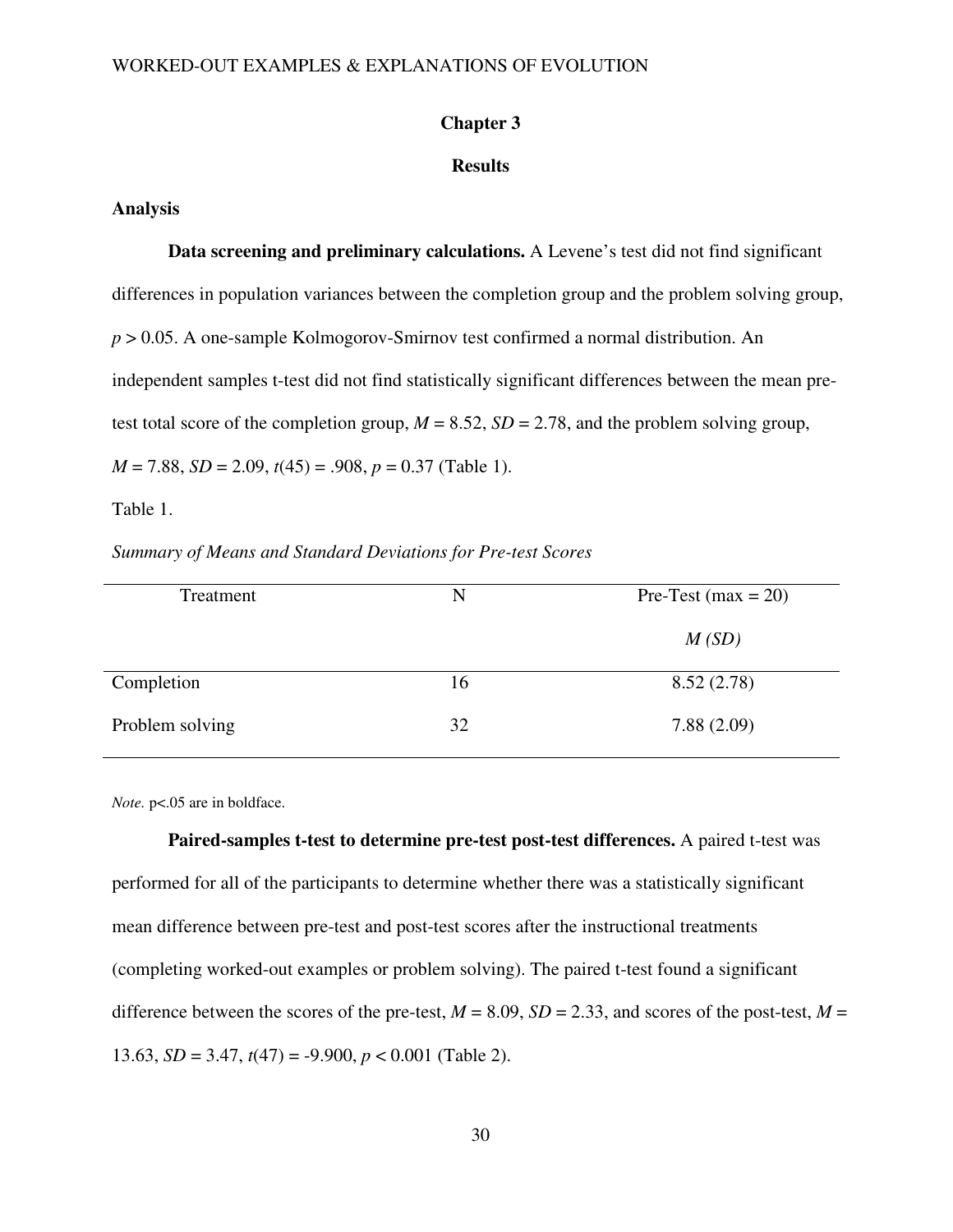#### Table 2.

| Measure   | N  | Score (max $=20$ ) |
|-----------|----|--------------------|
|           |    | M(SD)              |
| Pre-test  | 48 | 8.09(2.33)         |
| Post-test | 48 | 13.63(3.47)        |

*Summary of Means and Standard Deviations for Pre-test and Post-test Scores* 

*Note.* p<.05 are in boldface.

 **ANOVAs for sixth writing task and evolution post-test.** Recall that the first hypothesis stated that the completion of worked-out examples of explanations, compared to problem solving to write complete explanations, would produce higher scores on the sixth writing task, when students are asked to transfer knowledge to a novel problem. A one-way analysis of variance (ANOVA) was conducted to determine the effect of the treatment condition on scores from the sixth writing task. The ANOVA found marginally significant differences between the mean scores of the completion group,  $M = 3.12$ ,  $SD = 2.09$ , and the problem solving group,  $M = 4.22$ ,  $SD =$ 1.85,  $F(1, 46) = 3.47$ ,  $p = 0.07$ , partial  $\eta^2 = 0.07$ . Therefore, the first hypothesis was rejected; that is, completion of worked-out examples of explanation, compared to problem solving, did not produce higher scores in the sixth writing task, which assessed transfer of concepts. Instead, the results suggest that problem solving to write complete explanations may increase knowledge transfer, compared with completion of worked-out examples.

The second hypothesis stated that the completion of worked-out examples of explanations, compared to problem solving to write complete explanations, would produce higher scores on the transfer of concepts to an evolution post-test. A one-way ANOVA was conducted to determine the effect of the treatment condition on evolution post-test scores. The completion group scored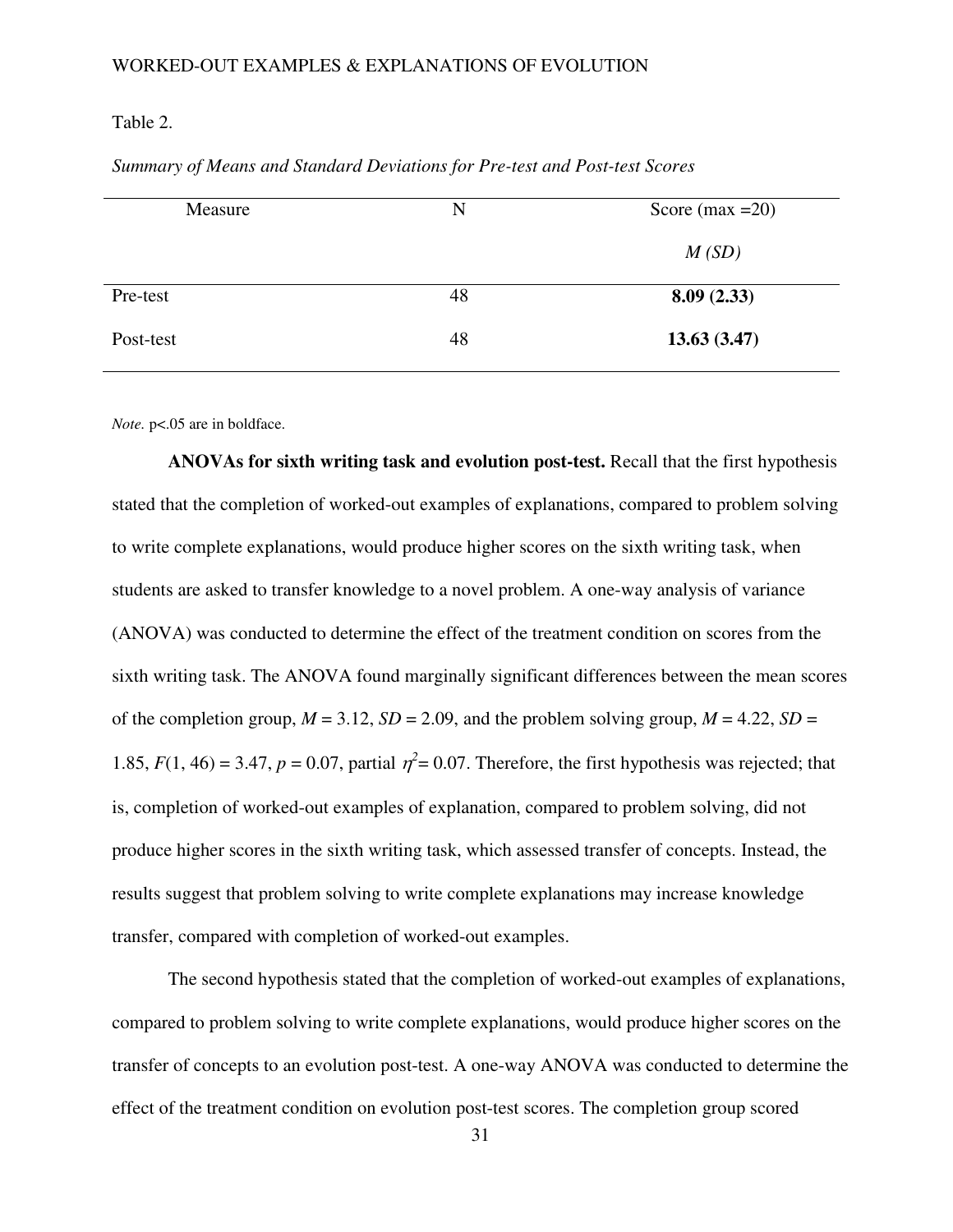significantly lower on the post-test,  $M = 12.13$ ,  $SD = 3.05$ , compared with the problem solving group,  $M = 14.38$ ,  $SD = 3.46$ ,  $F(1, 46) = 4.86$ ,  $p = 0.03$ , partial  $\eta^2 = 0.10$ . Therefore, the second hypothesis was rejected. Instead, problem solving to write complete explanations produced higher evolution post-test scores, compared with completion of worked-out examples.

# **Repeated measures ANOVAs for the first four writing tasks.** Four ANOVAs were performed, in which the dependent variables were measures of the quality of explanations (operationalized as the number of total or target Darwinian principles), or measures of cognitive load (operationalized as reported difficulty or perceived effort). The repetition of the measures was represented by a "time" variable. For significant results, planned polynomial contrasts were performed in order to determine data trends.

The third hypothesis stated that the completion of worked-out examples of explanation, compared to problem solving to write complete explanations, would produce more inclusion of the six key Darwinian principles during the writing tasks. A repeated measures ANOVA was performed on scores for the total number of principles added for the first four writing tasks. Mauchly's test confirmed sphericity of the paired variables ( $p > 0.05$ ). The repeated measures ANOVA found significant between-group differences for the total number of added principles,  $F(1, 46) = 10.89$ ,  $p = 0.00$ , partial  $\eta^2 = 0.19$ . In particular, the completion group added a significantly lower number of total principles over the first four writing tasks, compared to the problem solving group (Table 3). The ANOVA also found significant within-group effects of time on the total number of added principles,  $F(3, 138) = 31.44$ ,  $p = 0.00$ , partial  $\eta^2 = 0.41$ . The polynomial planned contrast showed that this trend was significantly linear,  $F(1, 46) = 78.81$ ,  $p < 0.001$ , partial  $\eta^2 = 0.63$ , and that the rate of growth of the differences between groups was linear,  $F(3, 138) = 3.12$ ,  $p = 0.03$ , partial  $\eta^2 = 0.06$ . In addition, the completion group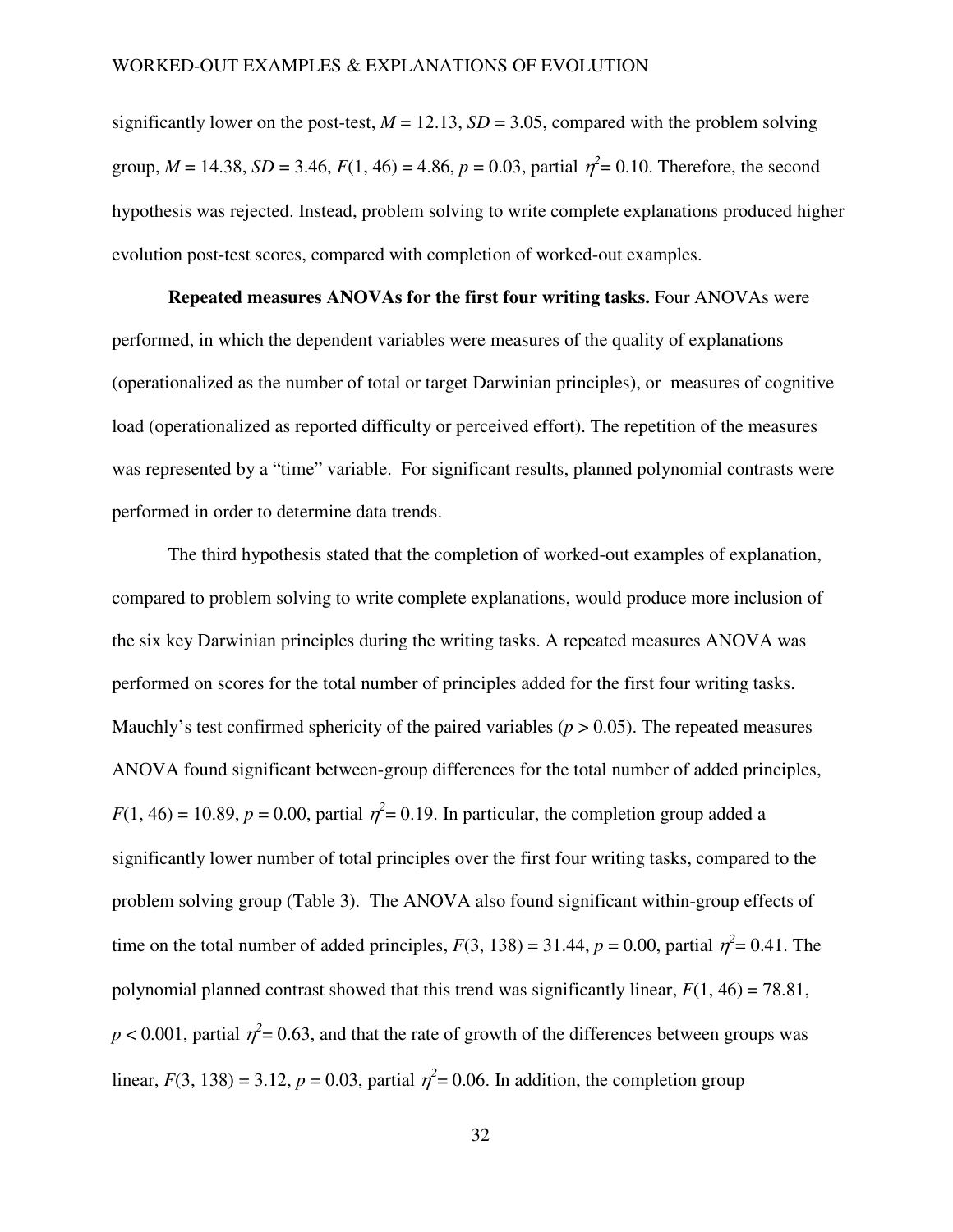demonstrated more rapid gains in the total principles added over time, compared to the problem solving group,  $F(1, 46) = 8.05$ ,  $p = 0.01$ , partial  $\eta^2 = 0.15$ .

Consequently, the third hypothesis was rejected: Completion of worked-out examples of explanation does not produce more inclusion of the six key Darwinian principles during the writing tasks compared to problem solving. Instead, students who used problem solving included significantly more of the six key Darwinian principles during the first four writing tasks. Additionally, participation in the first four writing tasks elicits a statistically significant withingroup increase in total number of principles. The rate of growth of the differences between groups was linear, with the completion group demonstrating more rapid gains over time. Table 3.

Treatment N Time 1 Time 2 Time 3 Time 4 *M (SD)* Completion 16 0.50 (0.52) 1.00 (0.89) 2.13 (1.31) 2.75 (1.57) Problem solving 32 2.62 (1.90) 2.69 (1.89) 3.41 (1.97) 3.74 (1.90)

*Mean Total Number of Principles Added for First Four Writing Tasks* 

 The third hypothesis was that completion of worked-out examples of explanation, compared to problem solving to write complete explanations, would produce more inclusion of the target Darwinian principles during each writing task. A repeated measures ANOVA was performed on scores for the number of target principles added for the first four writing tasks. Mauchly's test confirmed sphericity of the paired variables between completion and problem solving groups  $(p > 0.05)$ . The repeated measures ANOVA did not find significant between-group differences for the number of target principles added,  $F(1, 46) = 0.69$ ,  $p = 0.41$ , partial  $\eta^2 = 0.02$ .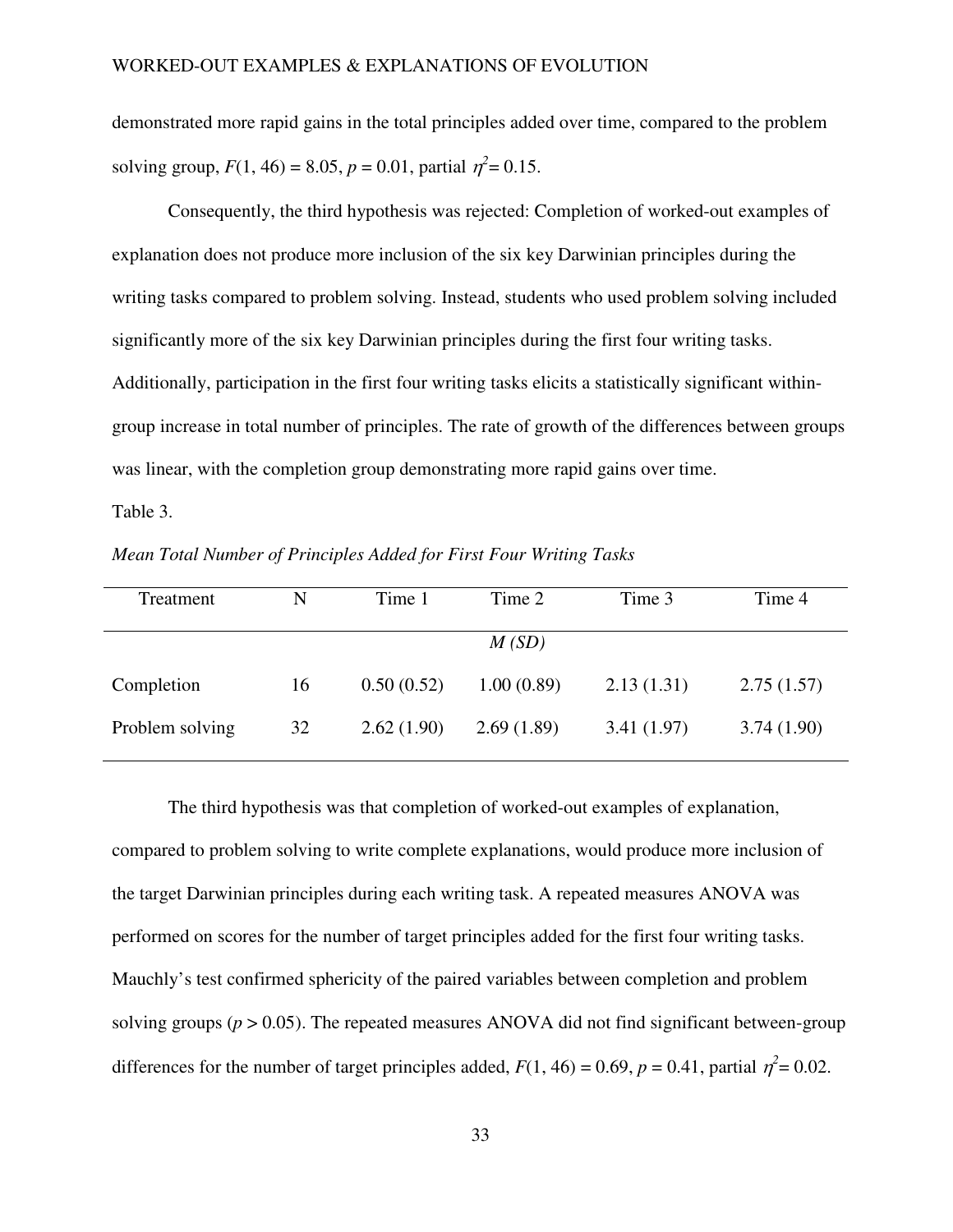However, the ANOVA found significant within-group differences for the effects of time on the number of target principles added,  $F(3, 138) = 69.78$ ,  $p < 0.001$ , partial  $\eta^2 = 0.60$ . Moreover, the polynomial planned contrast confirmed a significant linear trend,  $F(1, 46) = 128.81$ ,  $p < 0.001$ , partial  $\eta^2$  = 0.74, but there was no significant growth of differences between groups,  $F(3, 138)$  = 0.14,  $p = 0.94$ , partial  $\eta^2 = 0.00$ .

Thus, the results do not support the third hypothesis: Completion of worked-out examples of explanation did not produce significantly more inclusion of the target principles during the writing tasks, compared to problem solving. Instead, both groups showed a significant linear increase in target principles across the first four writing activities (Table 4).

Table 4.

*Mean Total Number of Target Principles Added for First Four Writing Tasks* 

| Treatment       | N  | Time 1     | Time 2     | Time 3     | Time 4     |
|-----------------|----|------------|------------|------------|------------|
|                 |    |            | M(SD)      |            |            |
| Completion      | 16 | 0.50(0.52) | 1.00(0.89) | 2.13(1.31) | 2.75(1.57) |
| Problem-solving | 32 | 0.41(0.50) | 0.78(0.83) | 1.81(1.09) | 2.54(1.45) |

 The fourth hypothesis stated that completion of worked-out examples of explanations, compared to problem solving to write complete explanations, would produce lower cognitive load, as measured by Likert scale self-reported difficulty for each writing task. Mauchly's test indicated that the sphericity assumption was not violated,  $p > 0.05$ . The repeated measures ANOVA did not find significant between-group differences for reported difficulty,  $F(1, 46) =$ 0.39,  $p = 0.53$ , partial  $\eta^2 = 0.01$ . Also, the ANOVA did not significant within-group effects of time on the reported difficulty,  $F(3, 138) = 0.30$ ,  $p = 0.82$ , partial  $\eta^2 = 0.01$ . Accordingly, there was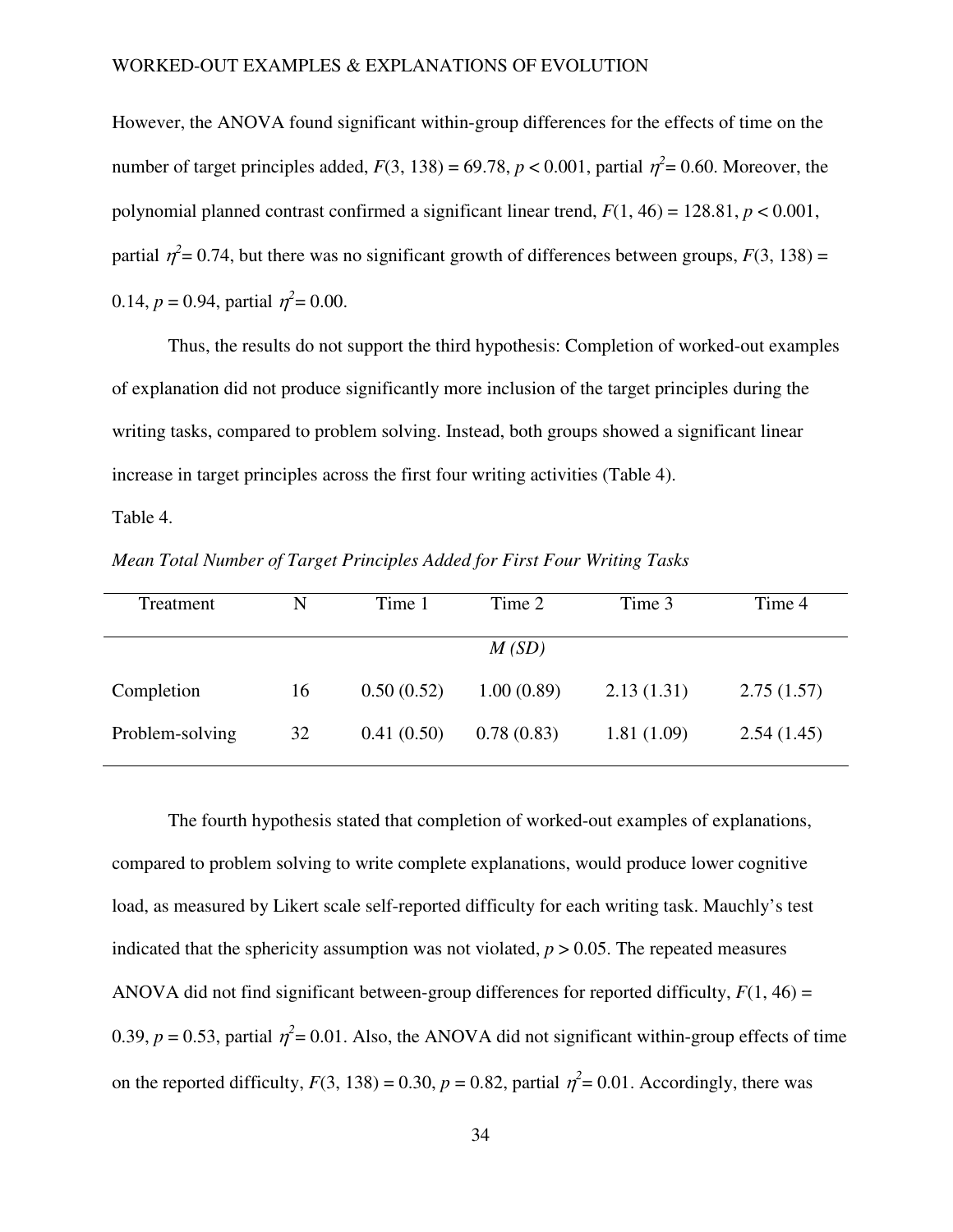neither a significant within-group linear trend found with the polynomial planned contrast, nor a significant growth of differences between the groups,  $F(3, 138) = 0.97$ ,  $p = 0.41$ , partial  $\eta^2 = 0.02$ . Therefore, the fourth hypothesis was rejected: Completion of worked-out examples of explanations, compared to problem solving, does not produce significantly lower cognitive load as measured by Likert scale self-reported difficulty for each writing task (Table 5). Table 5.

| Treatment       | N  | Time 1     | Time 2     | Time 3     | Time 4     |
|-----------------|----|------------|------------|------------|------------|
|                 |    |            | M(SD)      |            |            |
| Completion      | 16 | 5.69(1.49) | 5.06(1.69) | 5.06(1.73) | 4.88(2.47) |
| Problem solving | 32 | 5.28(1.69) | 5.29(2.01) | 5.55(2.06) | 5.58(1.92) |

*Mean Difficulty by Treatment Group for First Four Writing Tasks* 

*Note.* 1 (min score) = very, very difficult; 9 (max score) = very, very easy

 The fifth hypothesis stated that completion of worked-out examples of explanation, compared to problem solving to write complete explanations, would produce lower cognitive load, as measured by Likert scale self-reported effort for each writing activity. Mauchly's test confirmed that the sphericity assumption was not violated,  $p > 0.05$ . The repeated measures ANOVA found significant between-group differences for perceived effort, *F*(1, 46) = 4.42,  $p = 0.04$ , partial  $\eta^2 = 0.09$ . Specifically, the completion group reported significantly less perceived effort over the first four writing tasks, compared to the problem solving group (Table 6). The ANOVA did not find significant within-group effects of time on perceived effort,  $F(3, 138) =$ 0.93,  $p = 0.43$ , partial  $\eta^2 = 0.02$ . Likewise, there were neither significant within-group linear trends found with the planned polynomial contrast, nor a significant growth of differences between the groups,  $F(3, 138) = 1.34$ ,  $p = 0.26$ , partial  $\eta^2 = 0.03$ . Therefore, the fifth hypothesis was accepted: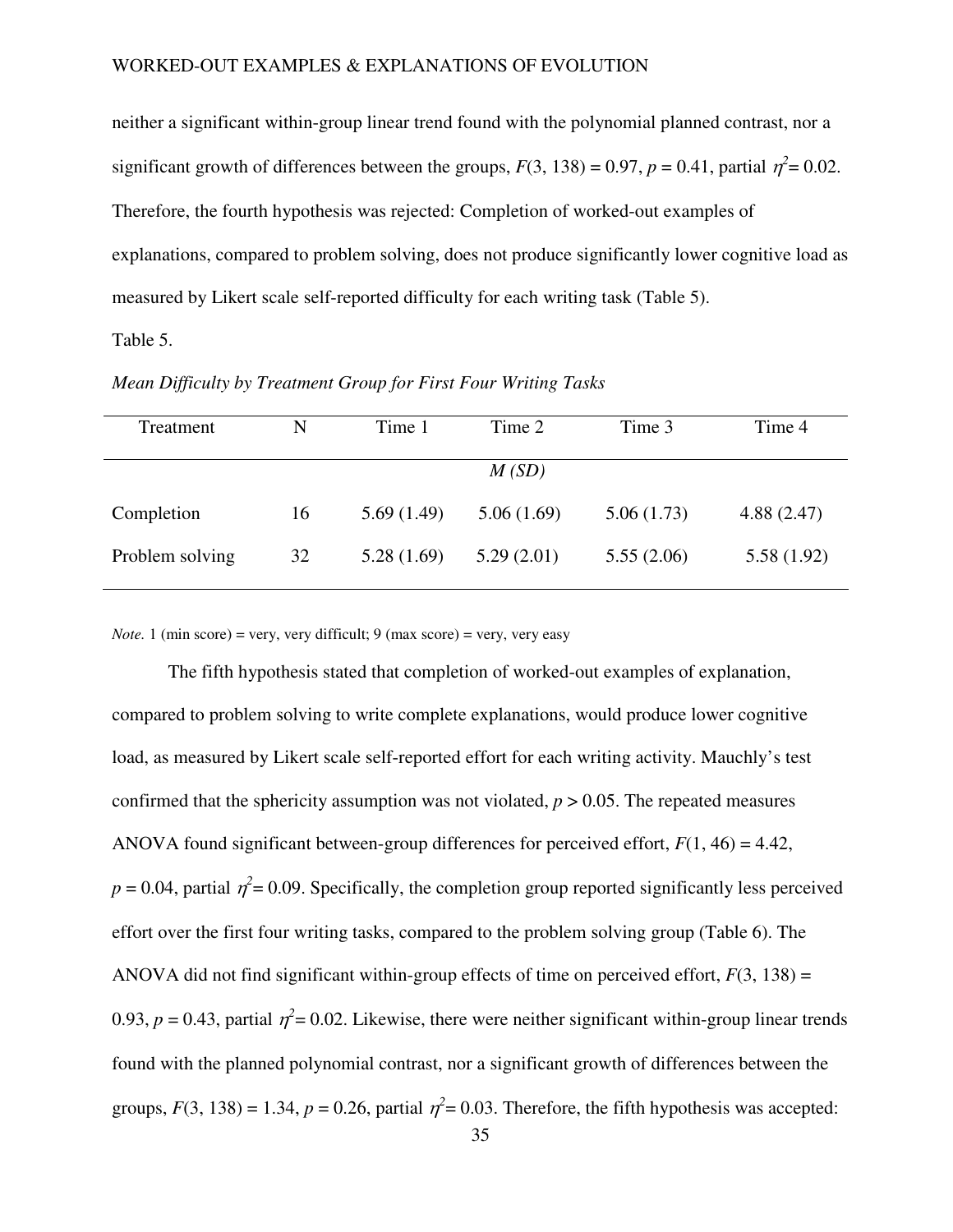completion of worked-out examples of explanation, compared to problem solving to write complete explanations, produces lower cognitive load as measured by Likert scale self-reported perceived effort for each writing activity.

Table 6.

*Mean Effort by Treatment Group and Time for First Four Writing Tasks* 

| Treatment       | N  | Time 1     | Time 2     | Time 3     | Time 4     |
|-----------------|----|------------|------------|------------|------------|
|                 |    |            | M(SD)      |            |            |
| Completion      | 16 | 5.69(1.89) | 5.81(1.38) | 6.50(1.55) | 5.94(1.77) |
| Problem-solving | 32 | 6.62(1.88) | 6.99(1.74) | 6.69(2.32) | 7.18(1.47) |

*Note.* 1(min score) = very, very little effort; 9 (max score) = very, very much effort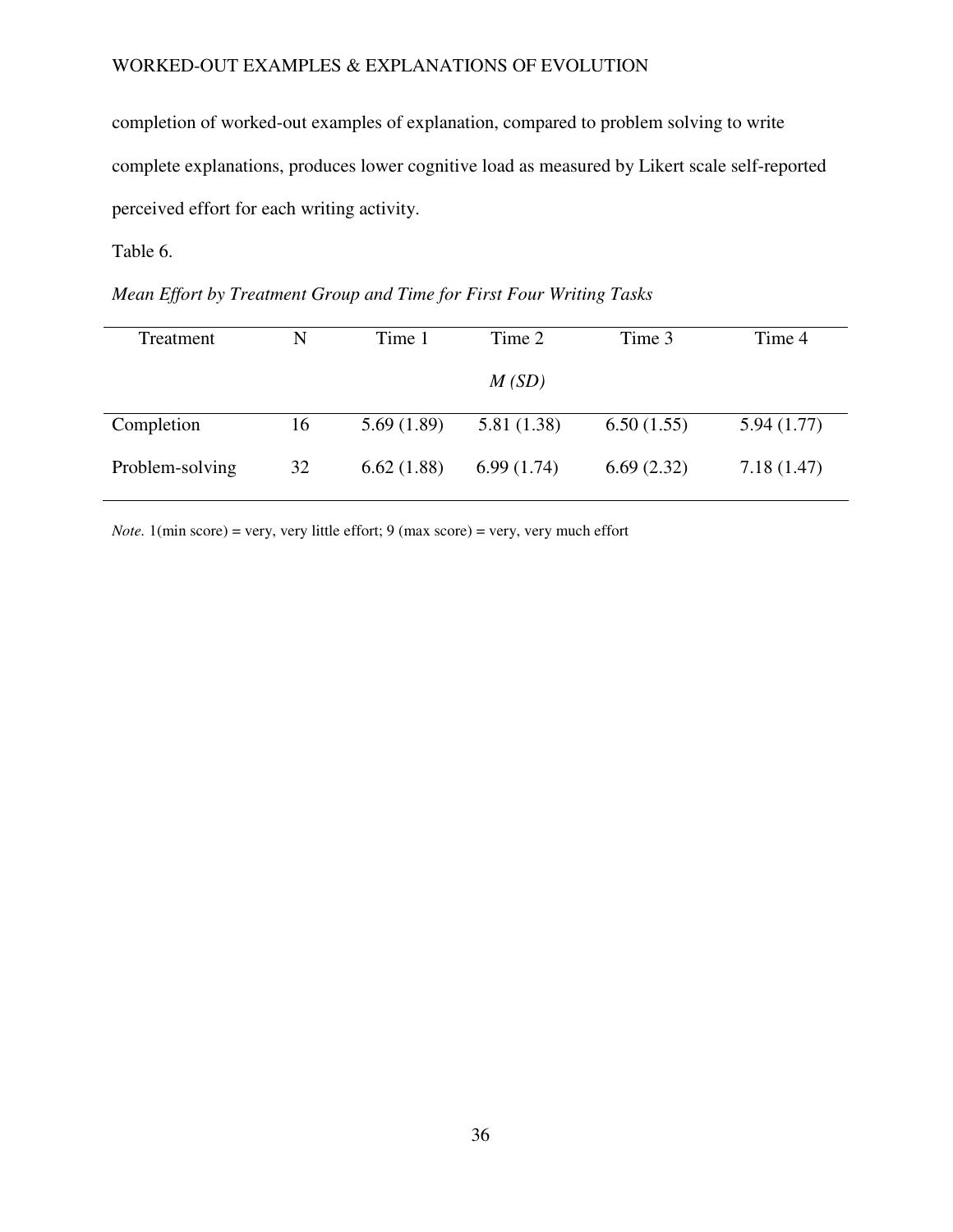## Table 7.

# *Summary of Results*

| Dependent Variable         | Effect of  | Effect        | Time by Condition      |
|----------------------------|------------|---------------|------------------------|
|                            | Treatment? | of Time       | Interaction            |
| <b>Total Principles</b>    | PS > C     | <b>Linear</b> | More rapid gains for C |
| <b>Target Principles</b>   | <b>NS</b>  | <b>Linear</b> | <b>NS</b>              |
| <b>Reported Difficulty</b> | <b>NS</b>  | <b>NS</b>     | <b>NS</b>              |
| Perceived Effort           | PS > C     | <b>NS</b>     | <b>NS</b>              |
| Principles in Sixth        | PS > C     |               |                        |
| <b>Writing Task</b>        |            |               |                        |
| <b>Evolution Post-test</b> | PS > C     |               |                        |

*Note.*  $NS =$  non-significant results,  $C =$  completion group,  $PS =$  problem solving group,  $p < .05$  are in boldface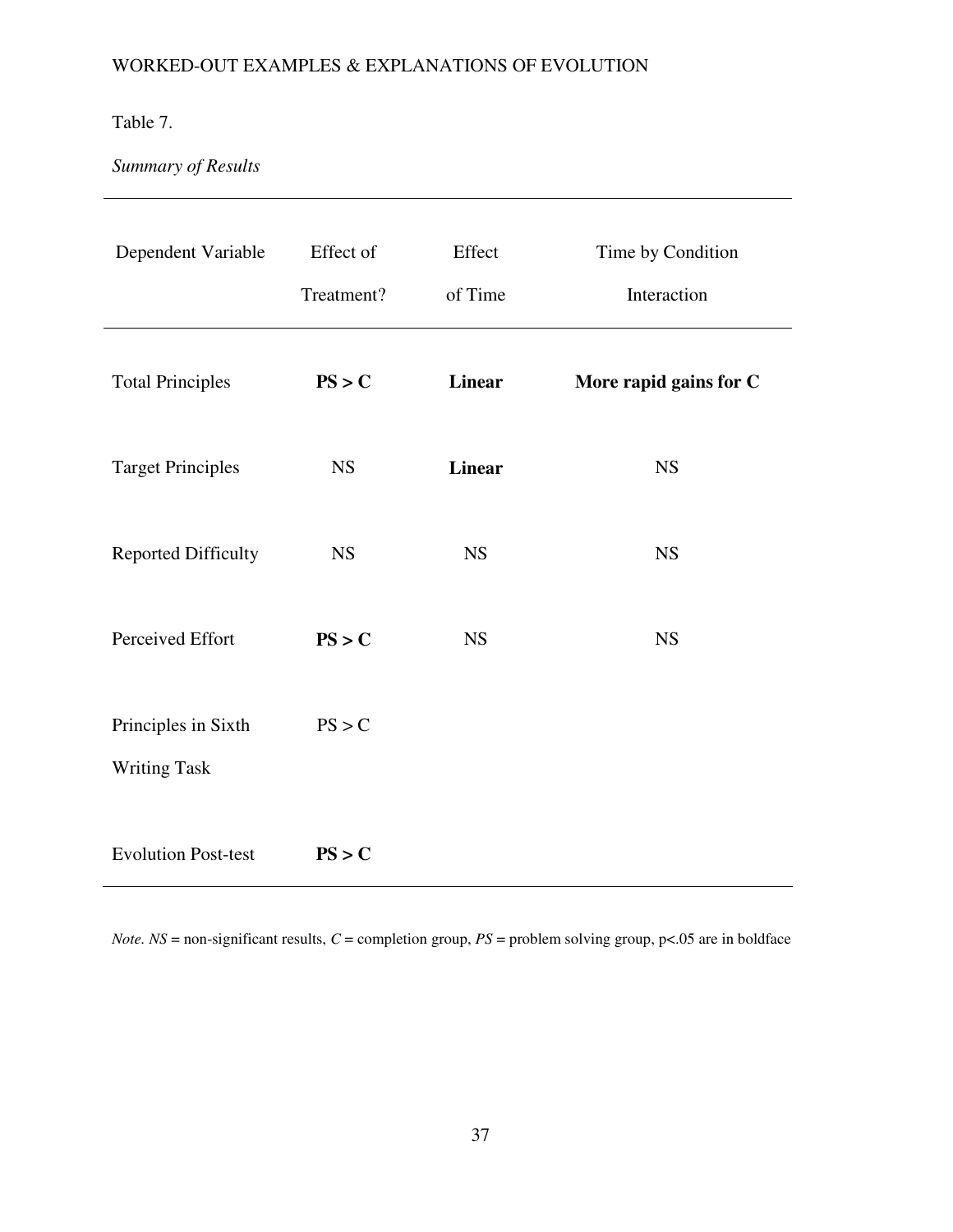#### **Chapter 4**

#### **Discussion**

## **General**

Cognitive load theory has been used to inform instructional design in variety of learning contexts (Sweller et al., 2011). Evolutionary principles are difficult for many students to learn, and are often perceived as difficult (Alters & Nelson, 2002; Bishop & Anderson, 1990; Engel Clough & Wood-Robinson, 1985; Nieswandt & Bellomo, 2009). Previous studies examining writing-to-learn in evolution have asked students to write open-ended responses (Nehm et al., 2012; Nieswandt & Bellomo, 2009), or use learning progression lists based on specific concepts (Furtak et al., 2012). However, results from these studies indicate that when asked to explain evolutionary phenomena, students lack cognitive strategies for linking and transferring key evolutionary terms to written explanations (Nieswandt & Bellomo, 2009). Consequently, this study sought to investigate a cognitive strategy using a very structured method of instruction: teaching students to write evolutionary explanations using six Darwinian principles. The explanation, which includes relationships between the six principles, constituted a schema.

The study investigated two methods of instruction: The experimental group completed faded, worked-out examples of explanations; and the comparison group wrote full explanations, a procedure that is referred to in the cognitive load literature as using "problem solving." This expectation was based on empirical research concerning other learning activities. There is also some evidence that when solving full problems, novice learners rely on means-end problem solving, which imposes a high cognitive load (Sweller, 1988; Sweller et al., 2011).

Overall, both treatment groups demonstrated substantial learning gains, as measured by significant differences between evolution pre-test and post-test scores (Table 2). As they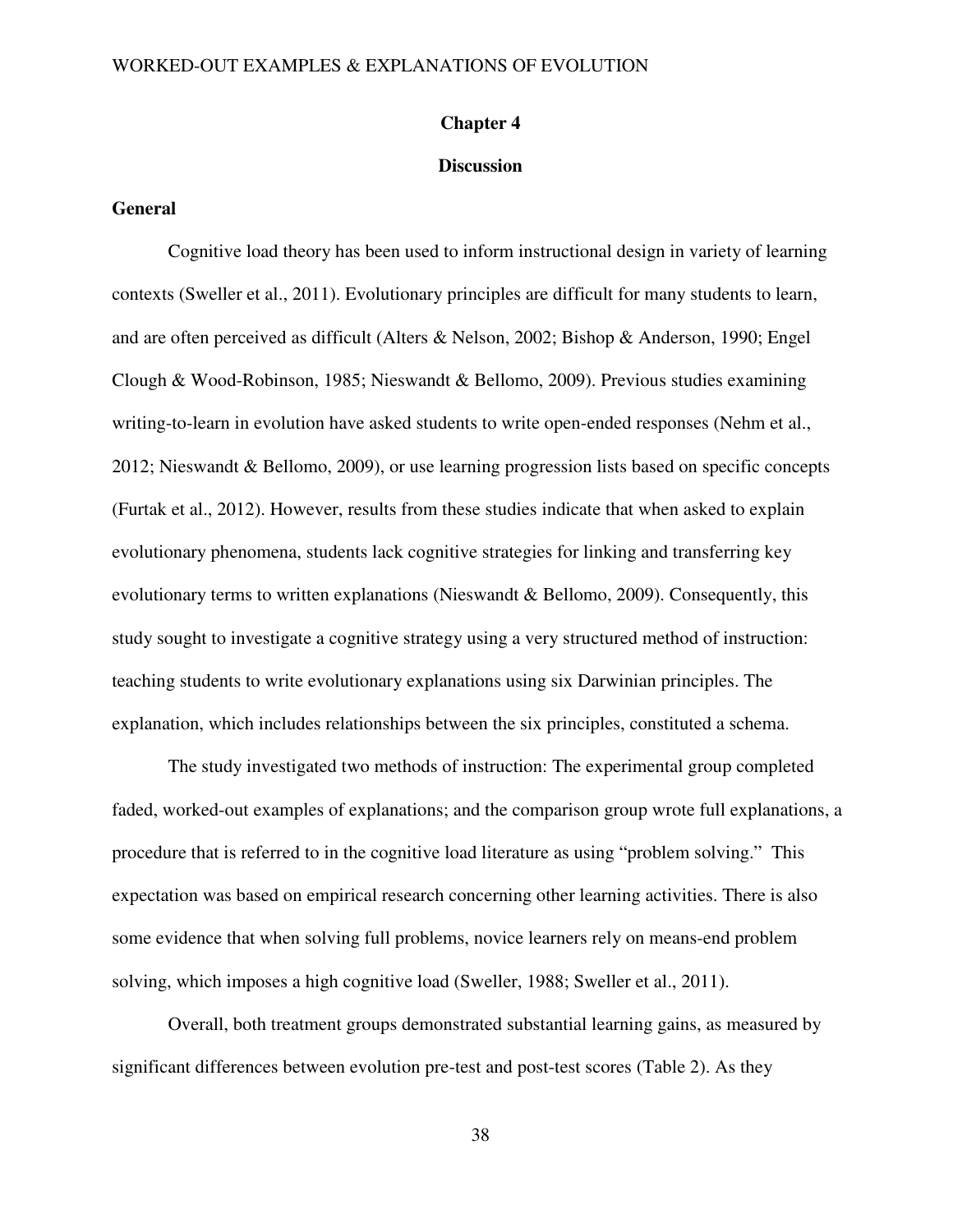progressed from the first to fourth writing task, both groups also included an increasing number of total and target Darwinian principles. Therefore, students appeared to acquire schemas as they progressed through the lesson sequence and writing tasks. In addition, for the final writing task – the sixth writing activity – most students were able to construct explanations and apply most Darwinian principles to a novel scenario in a valid manner. Altogether, these results are favourable compared to many previous descriptive studies on secondary students' understanding of evolution (Alters & Nelson, 2002; Bishop & Anderson, 1990; Engel Clough & Wood-Robinson, 1985; Furtak et al., 2012; Nehm et al., 2012; Nieswandt & Bellomo, 2009). These gains and favourable results suggest that both completion and problem solving writing activities were effective.

Contrary to our hypotheses, participants in the problem solving group scored higher on several dependent variables: total principles for the first four writing tasks; scores for the sixth writing task; and scores for the evolution post-test. The exception was self-reported perceived effort for each writing task, for which the completion group, as hypothesized, showed significantly lower cognitive load. Three interpretations are proposed here as possible explanations for these results. It will be argued that the preferred interpretation is transfer complexity, and two alternative interpretations are the expertise reversal effect and time on task. **Interpretations**

**Preferred interpretation: transfer complexity.** A possible explanation for the betweengroup differences for the sixth writing task scores, evolution post-test scores, and total number of Darwinian principles in writing activities concerns the effects of task characteristics on transfer. Previous research has demonstrated a transfer complexity hypothesis. Simple tasks support more rapid acquisition with fewer errors; however, more complex tasks, such as problem solving,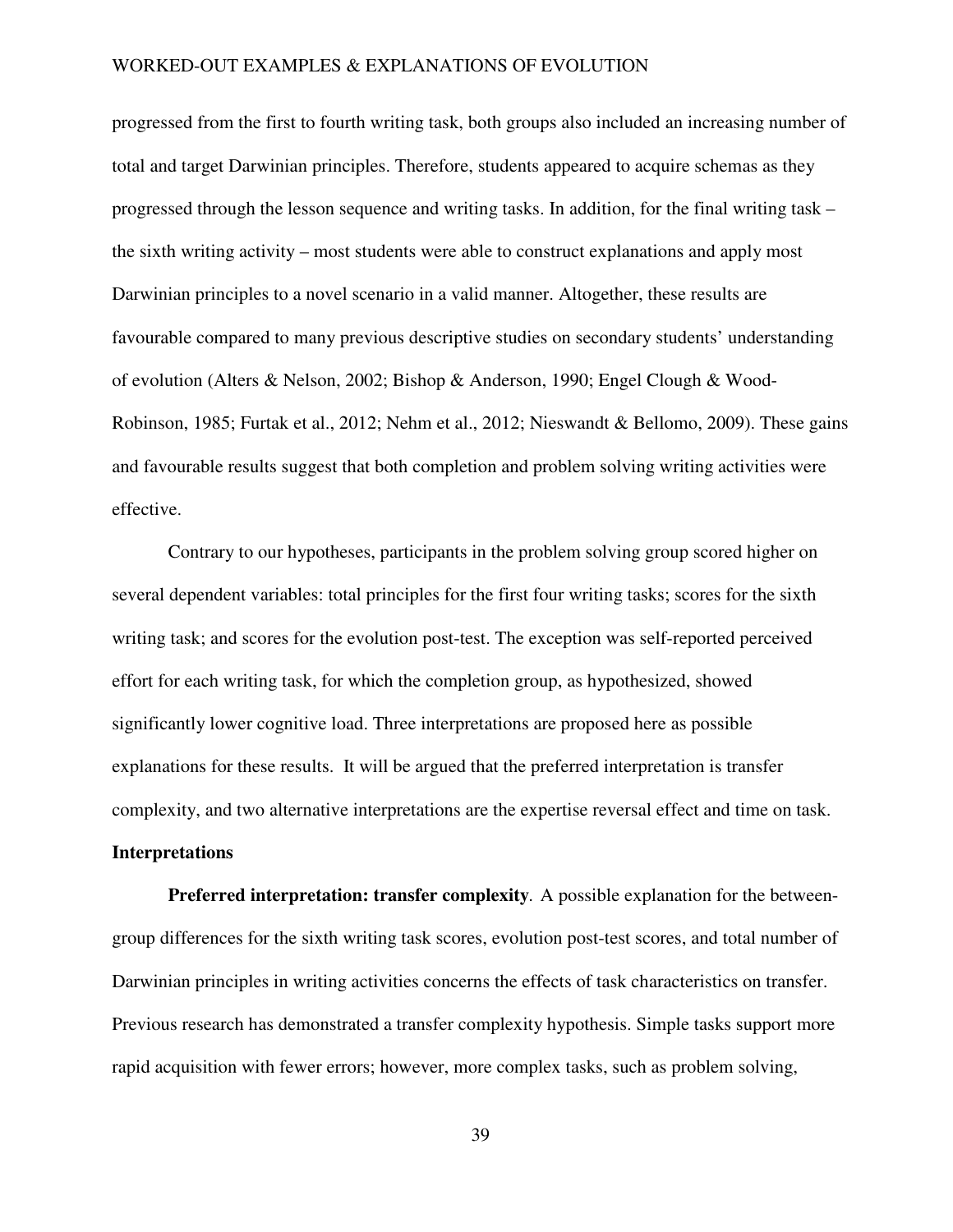require more effort and result in improved performance on transfer tasks (van Merriënboer & Sweller, 2005). In this study, writing full explanations using problem solving is complex because of the high number of elements interacting simultaneously. For the writing activities, the elements are Darwinian principles. To construct a satisfactory explanation, a student must consider how each of the principles fits together to produce the evolution of a given trait.

On the other hand, a worked-out example represents a less complex task. Indeed, for the first five tasks, completion students were required to include fewer principles, compared with the problem solving students. To put this differently, the completion condition actually required students to apply any given Darwinian principle, particularly those earlier in the explanatory sequence, to a smaller number of phenomena, and hence to a narrower range of phenomena. This may have prepared them less well for transfer. The transfer complexity hypothesis is supported by results from the study: The problem solving group reported significantly greater cognitive load as measured by self-reported perceived effort. Interestingly, there were no significant within-subject differences for the effect of time on perceived effort, suggesting that the act of writing explanations using problem solving required much effort and was a complex activity, regardless of whether it was the first or last writing task. Self-reported difficulty would be expected to be greater for the problem solving group if problem solving was a more complex task; however, there were no significant differences found for this measure between the two groups.

**Alternative interpretation: expertise reversal effect**. The significantly higher post-test scores, as well as the marginally higher sixth writing task scores achieved by the problem solving group may also be explained by the *expertise reversal effect*. The expertise reversal effect implies that students with higher knowledge benefit from higher cognitive load conditions, and that redundant information constitutes extraneous cognitive load (Kalyuga et al., 2001; Sweller et al.,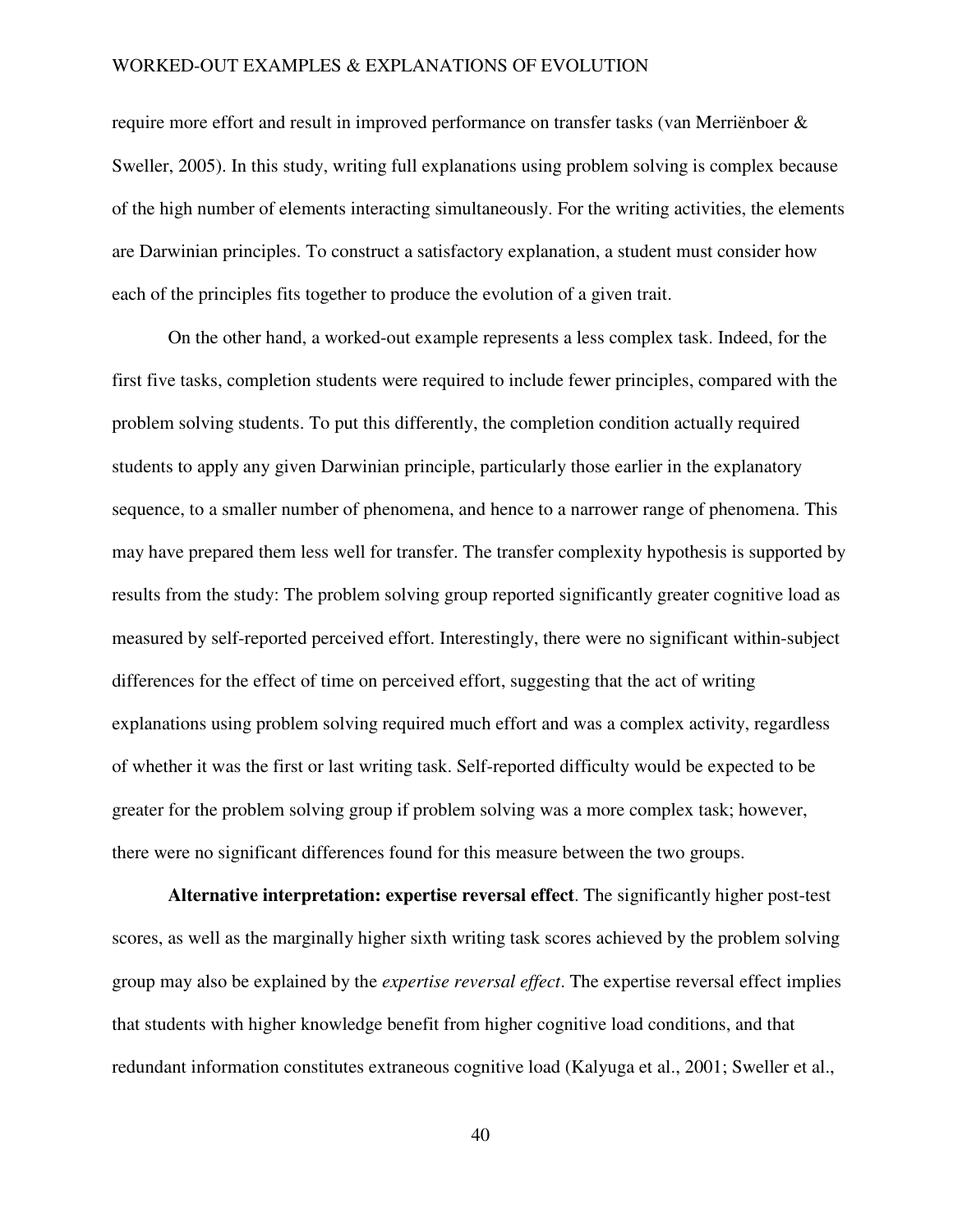2011). At the beginning of the learning process, students in both treatment groups could be considered to be at a relatively novice level, as determined by the pre-test (Table 1). As students progressed through the lesson sequence, they could be considered more expert: By the latter part of the study, most students were constructing explanations of evolution that included most Darwinian principles. At this point, all students were possibly ready to benefit from a more challenging condition requiring greater effort, such as writing complete explanations using problem solving. Conversely, according to cognitive load theory, the completion condition would be considered to impose extraneous cognitive load on a relatively expert student. The need to accommodate a partially worked example would conflict with the student's ability to derive a solution from her or his existing schema.

This interpretation is partially supported by the results: On average, students in both conditions rated the difficulty of the writing activities as moderate (Table 5). Consequently, they may have benefitted from the challenge of the problem solving condition more than the completion condition.

However, the expertise reversal effect also predicts that a less challenging task would impose a higher cognitive load. This was not the case: Completion students reported significantly less effort across the four writing tasks (Table 6), and there were no significant differences between treatment groups for reported difficulty (Table 5). Therefore, because completion students did not report higher cognitive load as operationalized by self-reported difficulty or selfreported perceived effort, the results do not fully support the expertise reversal effect interpretation.

**Second alternative interpretation: time on task.** These results can also be explained by time on task, which is another factor affecting cognitive load and learning efficiency. Specifically,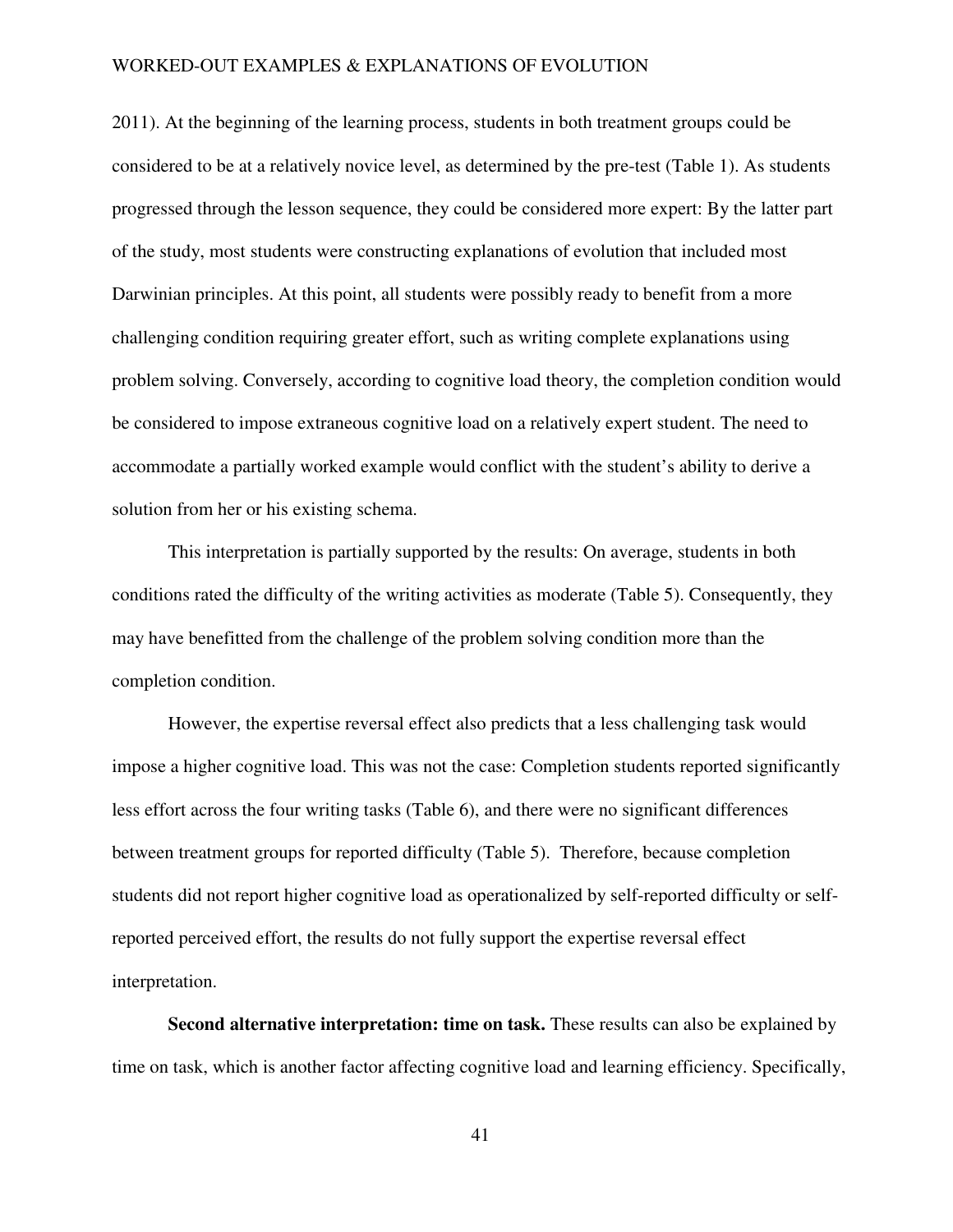increased time on task can cause a learner to perceive a task as more difficult, requiring greater cognitive load (Paas, Tuovinen, Tabbers, &Van Gerven, 2003). Although time on task was not measured in this study, students in the problem solving group were asked to write complete explanations involving all six steps of the explanation; students completing worked-out examples were required to write less than six steps. Therefore, students in the problem solving group probably spent more time on task.

This interpretation is supported by some results: Problem-solving students reported significantly more effort across the first four writing tasks, compared to students in the completion group (Table 6).

However, this interpretation is not fully supported, because there were no significant differences between the completion and problem solving groups for reported difficulty (Table 5). The increased time on task interpretation would predict that problem solving students would experience more difficulty during the writing tasks.

#### **Educational Implications**

 Asking students to write explanations of evolution has benefits over time, and results in the increased conceptual understanding of evolutionary theory. Furthermore, writing complete explanations using all six principles is more effective than completing faded, worked-out examples. Therefore, educators should encourage students to write complete explanations of evolutionary phenomena to increase schema acquisition and transfer of evolutionary concepts.

## **Limitations**

Cluster sampling conveniently reduced the time needed to obtain participants; this also facilitated greater ease in securing consent from administrators and parents, because entire classrooms were left intact. Although cluster sampling allowed whole classrooms to benefit from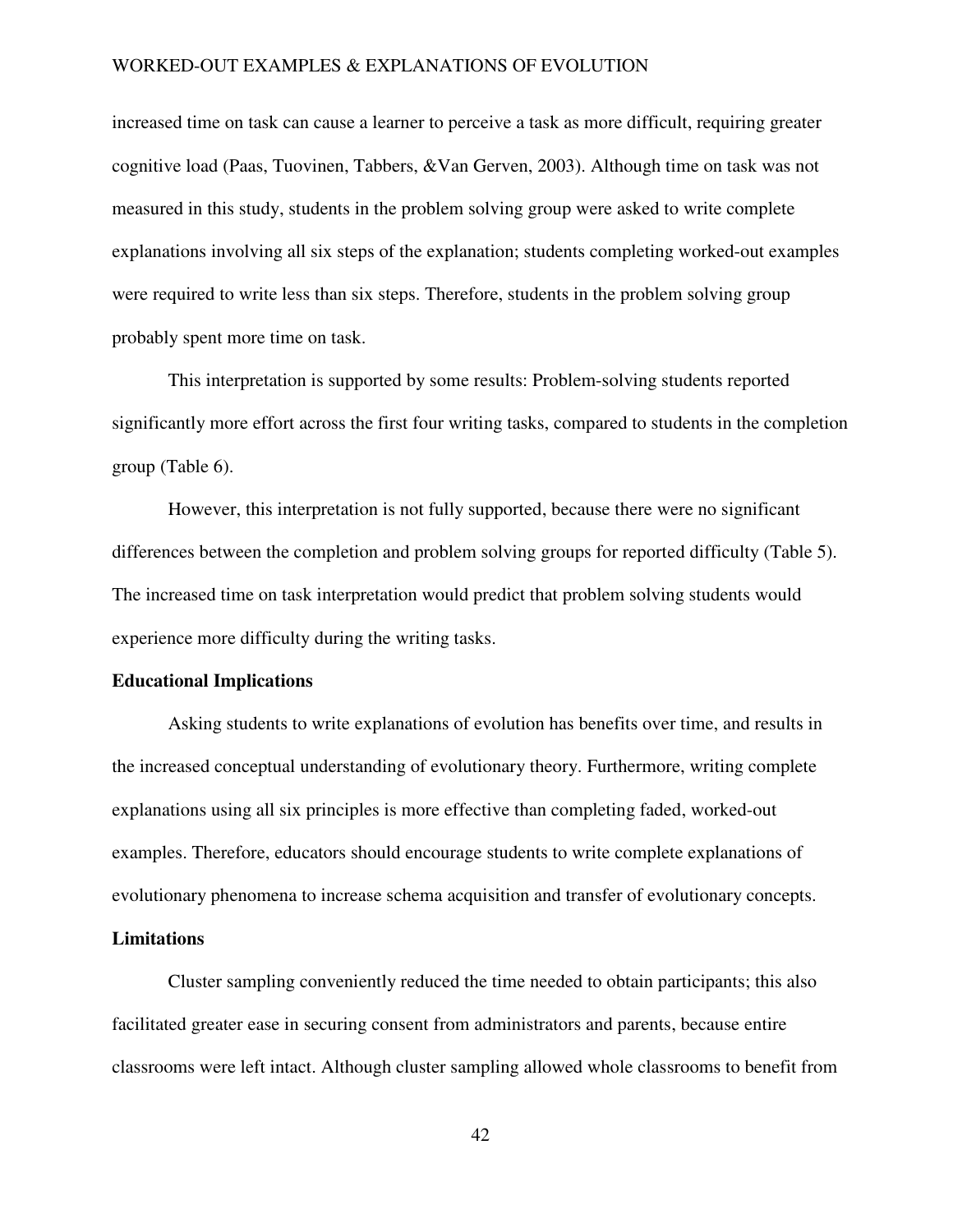the writing treatments, rather than a few students in each class, the quasi-experiments introduced two confounding variables: class and teacher. Consequently, these confounding variables (class and teacher) cannot be eliminated as alternative explanations of this study's results.

 Another limitation was the negative inter-item reliability of pre-test Form A. However, this statistic suggests a theoretically interesting pattern. Items that performed well statistically on the pre-test were generally prediction items that required students to anticipate that adaptive traits would become prevalent in the environment. Conversely, the problematic test items required students to select explanations of why (through what principles), these traits would become prevalent. These items apparently were valid, because they were based on previous research on students' understanding of evolution. The negative inter-item reliability and negative correlation of these items with the total indicates that students who scored relatively high on the test as a whole tended to score low (below chance) on these items. At the same time, on average, pre-test scores were low. This set of patterns suggests the following: At pre-test, more knowledgeable students were able to predict evolutionary changes, resulting in a relatively high total test score; however, they applied misconceptions to explanations, thus scoring below chance on the problematic items. Conversely, less knowledgeable students were unable to predict evolutionary phenomena at a level above chance, resulting in a low total score; conversely, they appeared to guess on explanation questions, resulting in a score at a chance level. At post-test, most students had resolved their misconceptions, and so scored above chance on both prediction and explanation items. This resulted in positive inter-item reliability.

In addition, for the total number of principles, it should be noted that the problem solving group scored higher across writing activities due to inherent differences in the task. Students in the problem solving condition received points by including any Darwinian principle that they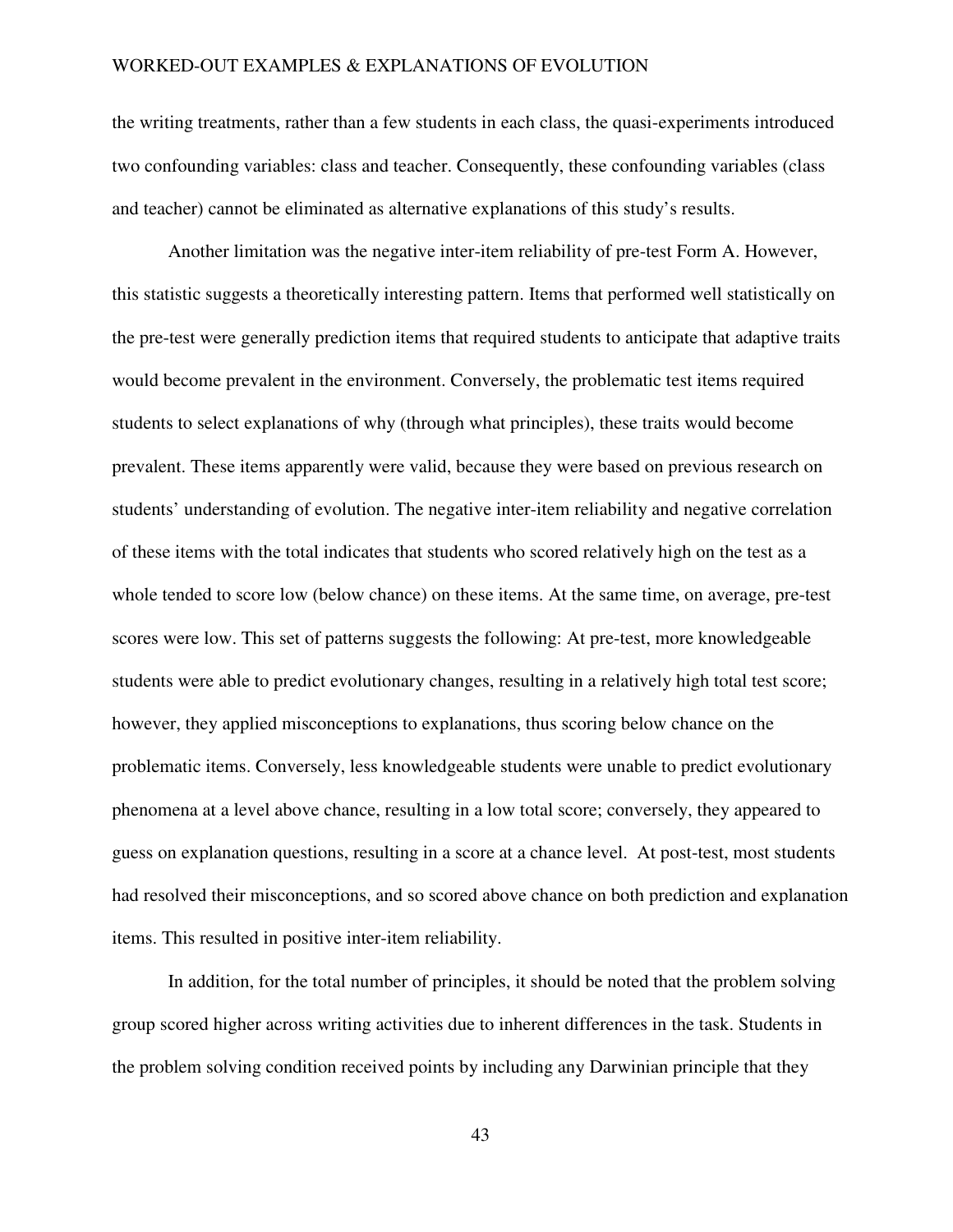could generate. On the other hand, students in the completion condition could only add principles that were not already in the worked part of the explanation, giving them less opportunity to score points. Also, for the initial writing activities, students in the completion condition had the opportunity to add very few principles (e.g., one, two), and on later writing activities, they had the opportunity to add more (e.g., four, five), so this inherently led to a greater rate of increase in principles for the completion group.

Missing data was an issue in this study, which may have distorted inferences about the participant population. Indeed, some non-significant results could have resulted from reduced statistical power caused by the small sample size, especially in the completion class. In addition, four students did not complete the post-test and were removed from the study. Six writing tasks in total were given to all students; however, several students were missing one or two of the writing tasks. Therefore, scores for the first four writing tasks written by every participant were used. For example, for one participant, this may mean the first, second, fourth and fifth writing task were used; for another participant, the first, third, fourth and fifth writing tasks were used. Finally, some regression imputed values were used. This method generated the most probable values; however, regression imputation tends to reduce variance in data. This limitation was tempered by the fact that the imputed values constituted less than one percent of all data values; they were applied mainly to effort and difficulty scores, and no evolution post-test scores were imputed.

 There was an experiment-wise increase in the probability of a false rejection of the null hypothesis, because of the use of multiple dependent variables. If the number of participants were larger, multivariate analysis could be used to control this risk; however, the number of participants in this study was modest. This limitation is tempered by the fact that several dependent variables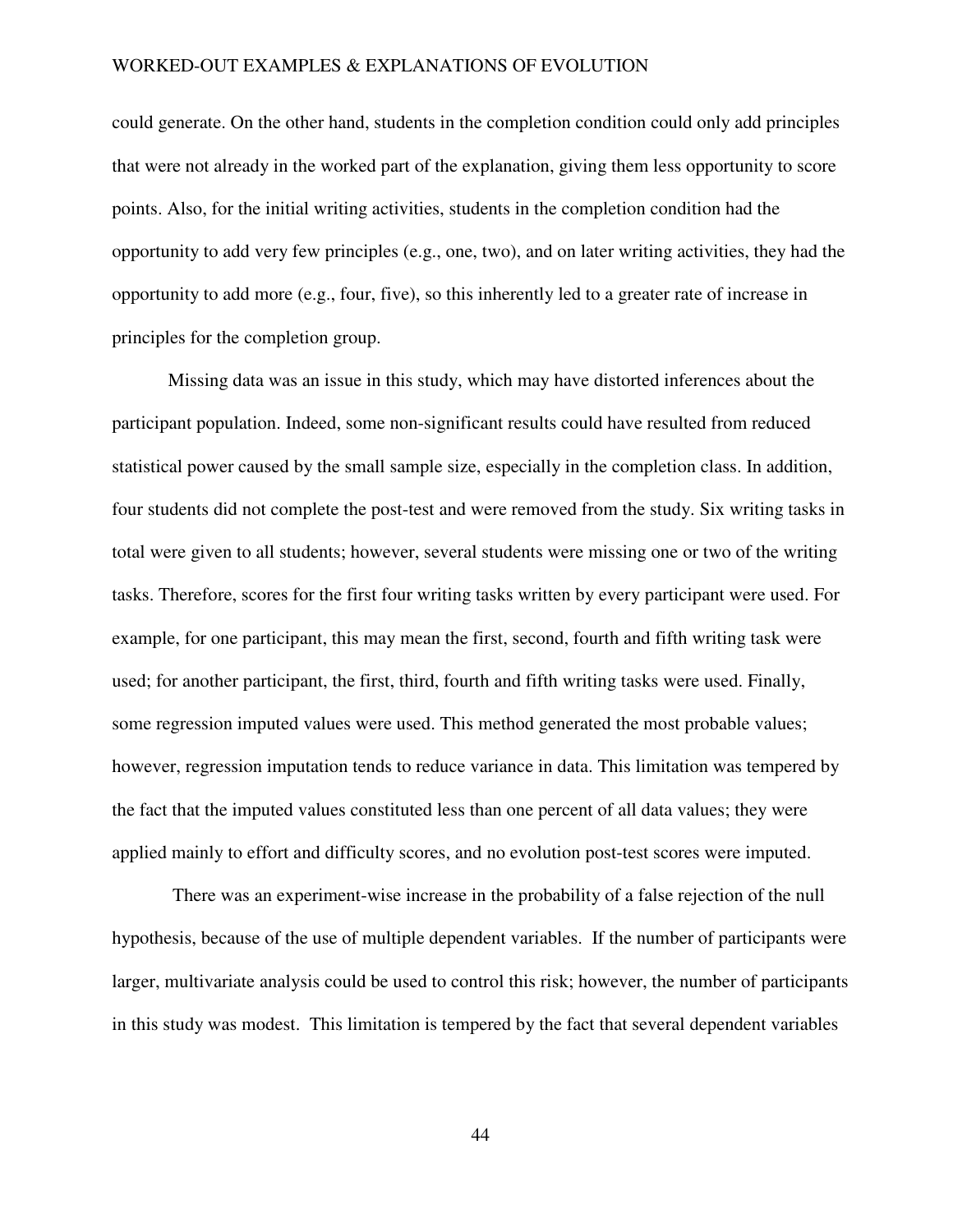were statistically significant, and it is unlikely that all of these significant effects occurred by chance.

#### **Future Research**

For future research, replication of the study with more classes and more participants would be desirable in order to increase statistical power. For example, increased participants may provide a better estimate of the effects of completion and problem solving on self-reported difficulty for each writing task, a measure that was found to be insignificant. This in turn may help us to test for an expertise reversal effect, and provide more accurate measures of cognitive load in general. In addition, in order to control for time on task, the completion group could be asked to complete two worked-out examples for some sessions. The effectiveness of completing workedout examples, compared to problem solving, could also be tested for other writing-to-learn activities in science.

In this study, both groups received similar supports to constitute feedback: Both groups received two worked problems in the focus lesson, visual posters of the six Darwinian principles, and written comments about each of their six writing tasks. These feedback elements were consistent between the two groups in terms of structure and timing. In future research, this feedback could be more varied, and tailored specifically to the participants' expertise levels In addition, more rapid diagnostic assessments could be used to quickly assess learning expertise levels (Blayney, Kalyuga, & Sweller, 2010). For example, if formative assessments showed increased levels of expertise, worked-examples could be faded more quickly; if assessments measured novice levels of expertise, worked-examples could be faded in a more gradual manner. Likewise, more research is needed to investigate mediating mechanisms, such as feedback, to determine the effects of far-transfer for both forward and backward fading (Renkl et al., 2002).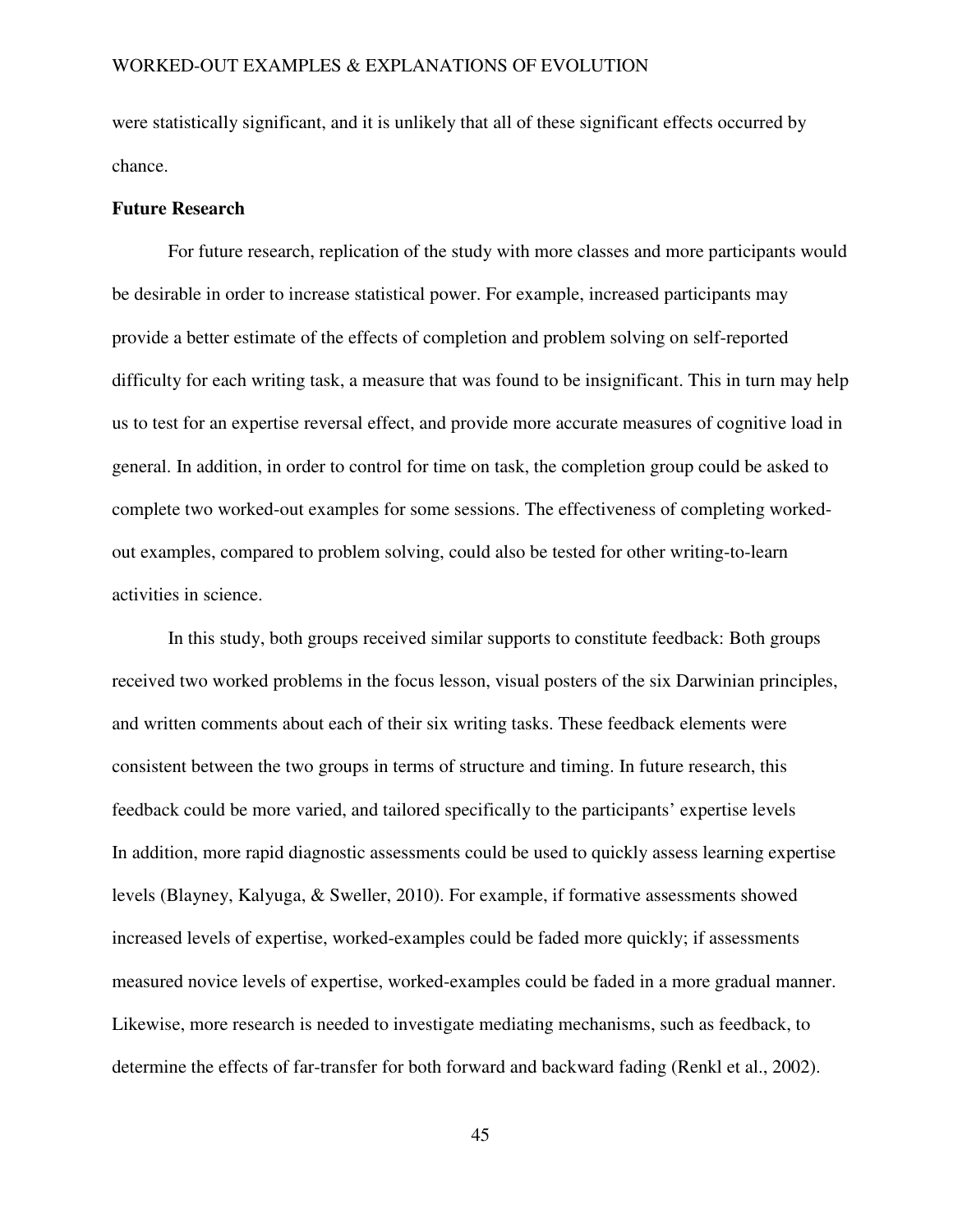## **Conclusion**

 This study investigated the effects of two treatments (completing worked-out examples or problem solving) on six measures: a final writing task assessment (measuring transfer of concepts to a novel scenario); an evolution post-test; number of total and target Darwinian principles included; reported difficulty; and perceived effort. Both groups used the cognitive structure of the six Darwinian principles. Both completion and problem solving groups demonstrated significant learning gains as measured by scores of the pre- and post-test; both groups also demonstrated learning gains as measured by the number of principles added over the first four writing tasks. However, students in the problem solving condition scored significantly higher in the evolution post-test, and scored marginally higher in the sixth and final writing task, than students completing worked-out examples. The problem solving group also included significantly more total Darwinian principles in the first four writing tasks. These results suggest that problem solving is more efficient for schema acquisition and concept transfer, compared with completing worked-out examples. These results can be explained by transfer complexity, expertise reversal, and time on task interpretations. Overall, these findings confirm cognitive load as a promising tool for informing future writing-to-learn structures.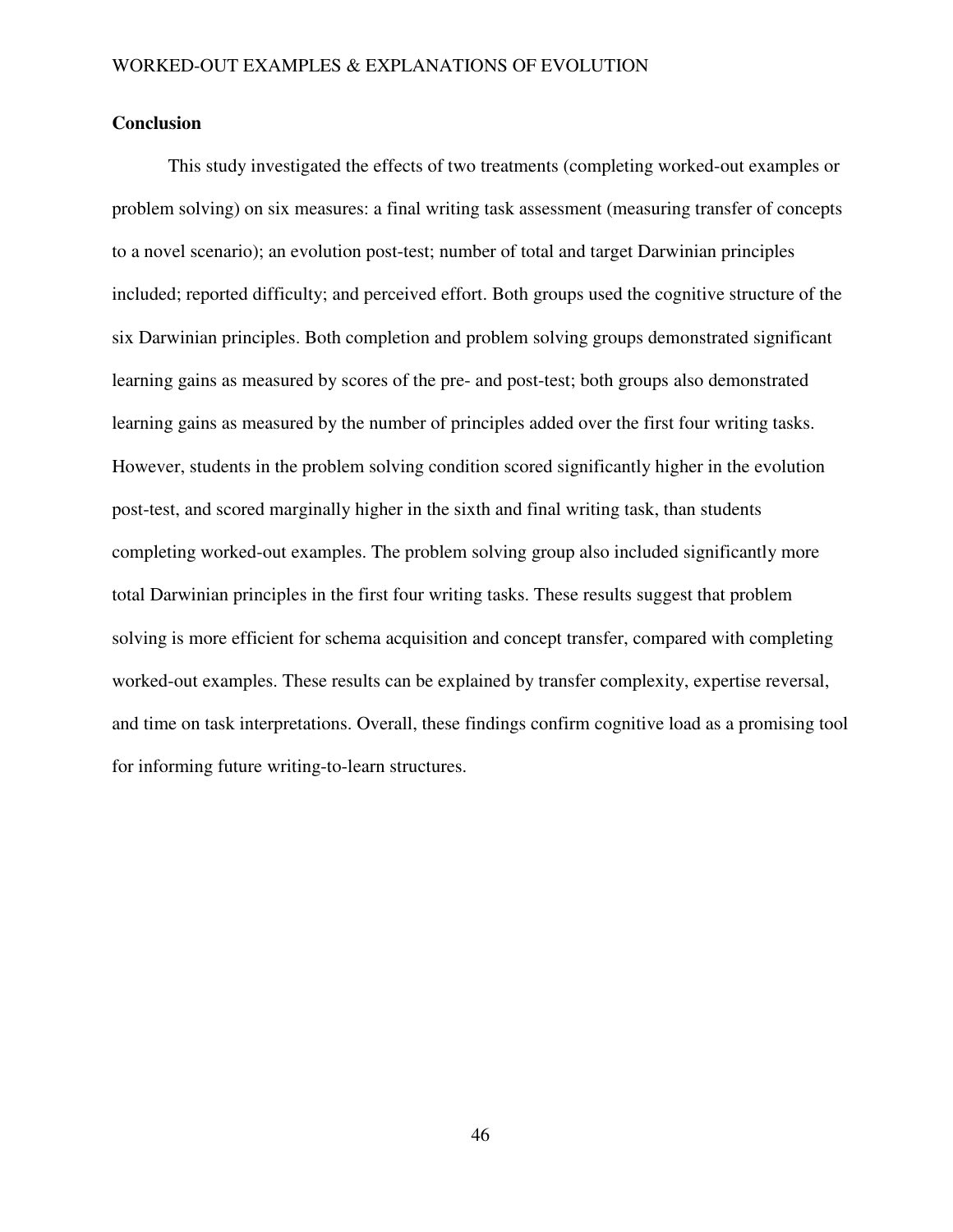#### **References**

- Alters, B. J., & Nelson, C. E. (2002). Perspective: Teaching evolution in higher education. *Evolution, 56*, 1891-1901.
- Asterhan, C.S.C., & Schwarz, B.B. (2007). The effects of monological and dialogical argumentation on concept learning in evolutionary theory. *Journal of Educational Psychology, 99,* 626-639.
- Baars, M., Visser, S., Gog, T. V., Bruin, A. D., & Paas, F. (2013). Completion of partially worked-out examples as a generation strategy for improving monitoring accuracy. *Contemporary Educational Psychology*, *38*, 395-406.
- Banel, E., & Ayuso, G.E. (2003). Teaching of biological inheritance and evolution of living beings in secondary school. *International Journal of Science Education, 25,* 373-407.
- Bangert-Drowns, R.L., Hurley, M.M., & Wilkinson, B. (2004). The effects of school-based writing-to-learn interventions on academic achievement: A meta-analysis. *Review of Educational Research, 74,* 29-58.
- BBC Natural History Unit (Producer). (2009). *Charles Darwin and the tree of life* [DVD]. Available from http://www.bbc.co.uk/programmes/b00hd5mf
- Bishop, B. A., & Anderson, C. W. (1990). Student conceptions of natural selection and its role in evolution. *Journal of Research in Science Teaching, 27*, 415-427.
- Blayney, P., Kalyuga, S., & Sweller, J. (2010). Interactions between the isolated interactive elements effects and levels of learner expertise: Experimental evidence from an accountancy class. *Instructional Science, 38,* 277-287.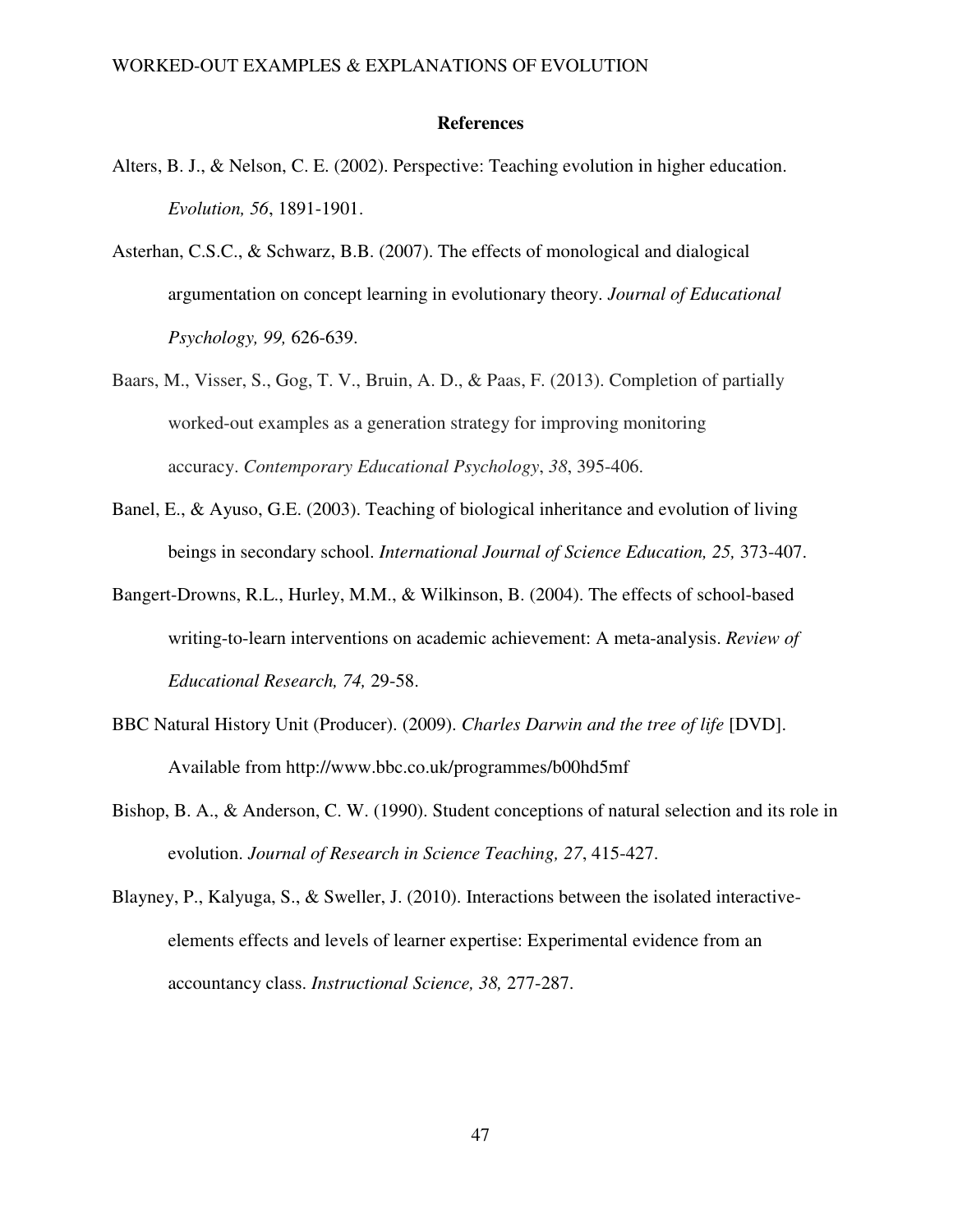- Brewer, W. F., Chinn, C. A., & Samarapungavan, A. (2000). Explanations in scientists and children. In F. C. Keil, & R. A. Wilson (Eds.), *Explanation and cognition* (pp. 281-298). Cambridge, Mass.: MIT Press.
- Carroll, W. M. (1994). Using worked examples as an instructional support in the algebra classroom. *Journal of Educational Psychology, 86,* 360-367.
- Chambliss, M., Christenson, L., & Parker, C. (2003). Fourth graders composing scientific explanations about the effects of pollutants. *Written Communication, 20*, 426-454.
- Coleman, E. B. (1998). Using explanatory knowledge during collaborative problem solving in science. *Journal of the Learning Sciences, 7*, 387-427.
- Conner, L. N. (2007). Cueing metacognition to improve researching and essay writing in a final year high school biology class. *Research in Science Education, 37,* 1-16.
- Dagher, Z. R., & Boujaoude, S. (2005). Students perceptions of the nature of evolutionary theory. *Science Education, 89*, 378-391.
- Davis, E.A. (2003). Prompting middle school science students for productive reflection: Generic and directed prompts. *The Journal of the Learning Sciences, 12,* 91-142.
- Deadman, J.A., & Kelly, P.J. (1978). What do secondary school boys understand about evolution and heredity before they are taught the topics? *Journal of Biological Education, 12,* 7-15.
- Driver, R., Squires, A., Rushworth, P., & Wood-Robinson, V. (1994). *Making sense of secondary science: Research into children's ideas*. New York: Routledge.
- Ellis, C., Muller, M.R., Panayiotou, H.E., Sharp, J.C., & Webb, P. (2011). *Pearson Investigating Science: Biology Source 11.* Toronto, Ontario: Pearson Canada Inc.
- Engel Clough, E., & Wood-Robinson, C. (1985). How secondary school students interpret instances of biological adaptation. *Journal of Biological Education, 19,* 125-130.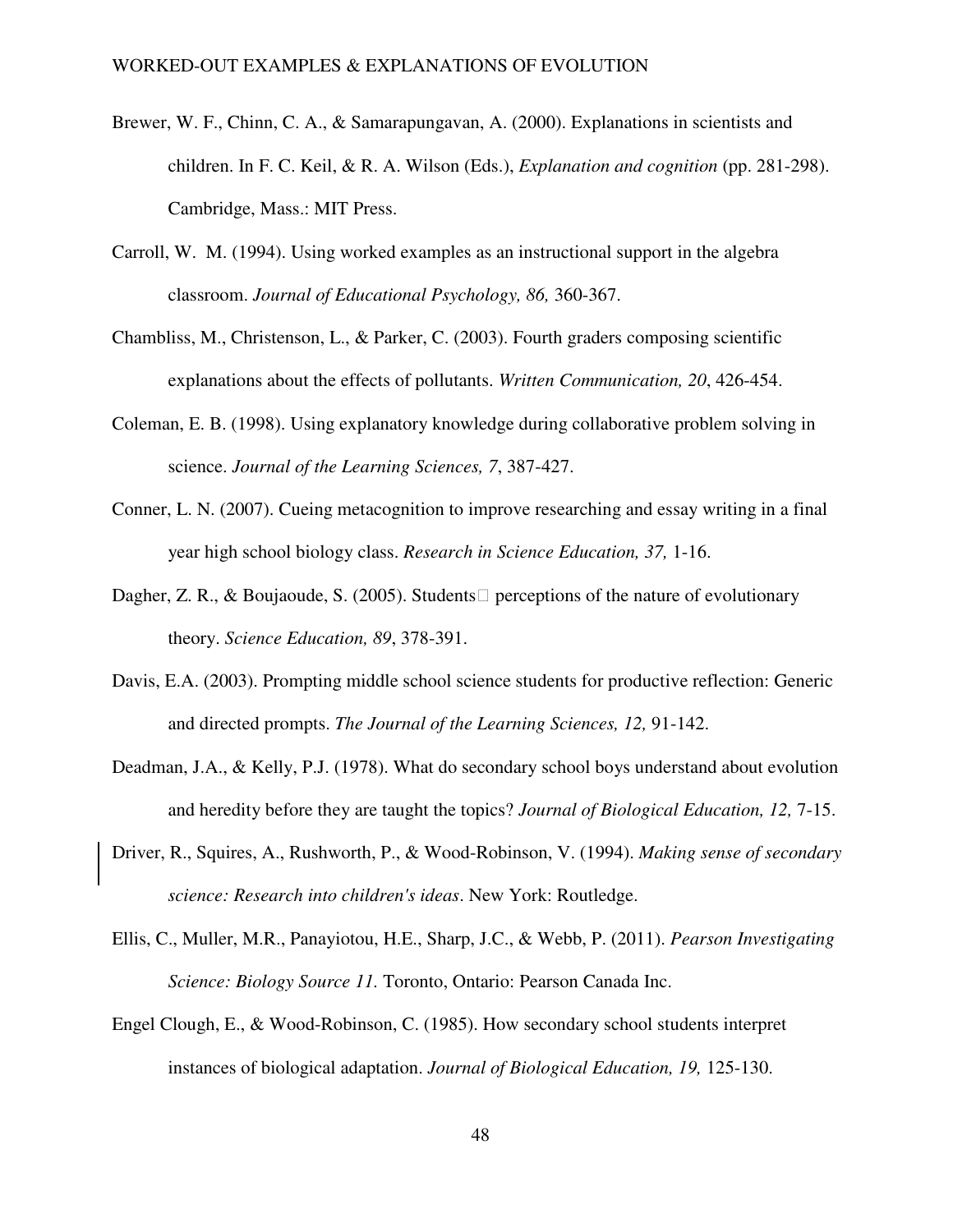- ExploreLearning (2012). *Gizmos (online interactive simulations).*Charlottesville, VA: ExploreLearning. Retrieved July 18, 2012 from http://www.explorelearning.com.
- Ferrari, M., & Chi, M. T. H. (1998). The nature of naive explanations of natural selection. *International Journal of Science Education, 20*, 1231-1256.
- Furtak, E.M. (2012). Linking a learning progression for natural selection to teachers' enactment of formative assessment. *Journal of Research in Science Teaching, 49,* 1181-1210.
- Furtak, E.M., Ruiz-Primo, M.A. (2008). Making students' thinking explicit in writing and discussion: an analysis of formative assessment prompts. *Science Education, 92,* 799- 824.
- Gay, L.R., Mills, G.E., & Airasian, P. (2012). *Educational Research: Competencies for Analysis and Applications.* Upper Saddle River, NJ: Pearson Education Inc.
- Glencoe Education (2006). *Life Science Active Folders for Differentiated Instruction (Teacher's Guide and 10 Folders).* Whitby, Ontario: Glencoe/ McGraw Hill Ryerson Limited.
- Gunel, M., Hand, B., & McDermott, M.A. (2009). Writing for different audiences: Effects on high-school students' conceptual understanding of biology. *Learning and Instruction, 19,* 354-367.
- Hand, B., Hohenshell, L., & Prain, V. (2004). Exploring students' responses to conceptual questions when engaged with planned writing experiences: A study with year 10 science students. *Journal of Research in Science Teaching, 41,* 186-210.
- Hand, B., Wallace, C., & Yang, E. (2004). Using the science writing heuristic to enhance learning outcomes from laboratory activities in seventh grade science: Quantitative and qualitative aspects. *International Journal of Science Education, 26,* 131-149.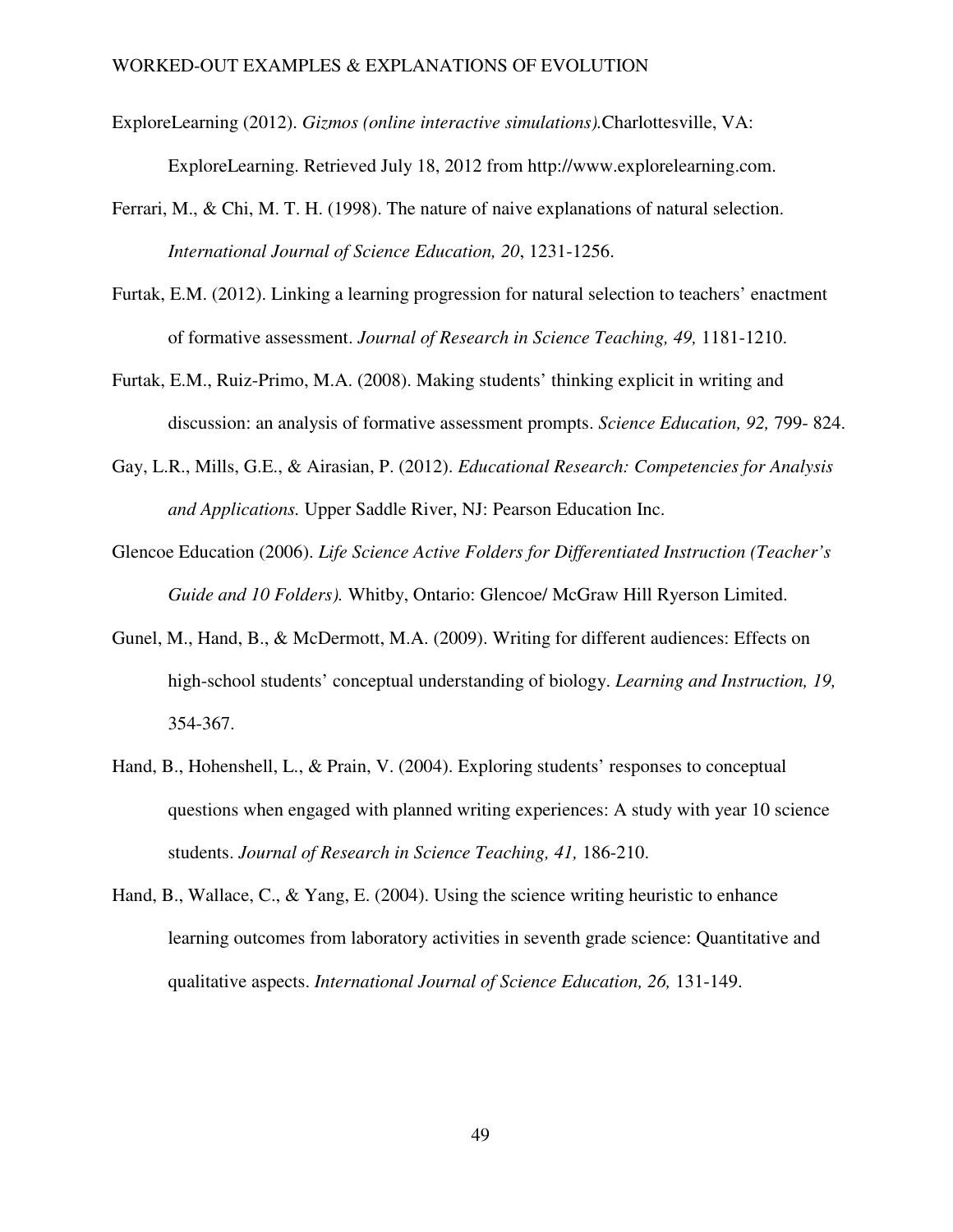- Hübner, S., Nückles, M., & Renkl, A. (2010). Writing learning journals: Instructional support to overcome learning-strategy deficits. *Learning and Instruction, 20*, 18-29.
- Jensen, M. S., & Finley, F. N. (1996). Changes in students understanding of evolution resulting from different curricular and instructional strategies. *Journal of Research in Science Teaching, 33*, 879-900.
- Kalyuga, S., Chandler, P., Tuovinen, J., & Sweller, J. (2001). When problem solving is superior to studying worked examples. *Journal of Educational Psychology, 93,* 579-588.
- Kampourakis, K., & Zogza, V. (2009). Preliminary evolutionary explanations: A basic framework for conceptual change and explanatory coherence in evolution. *Science & Education, 18*, 1313-1340.
- Kesidou, S., & Roseman, J. E. (2002). How well do middle school science programs measure up? Findings from project 2061s curriculum review. *Journal of Research in Science Teaching, 39*, 522-549.
- Killeen, M., Ward, J., & Sutherland, D. (2005). *Origin of Species: Beyond Genesis.* Silver Springs, Maryland: Discovery Communications.
- Klein, P.D. & Ehrhardt, J. (in review). Effects of writing goals and previous writing achievement on cognitive load and science learning.
- Klein, P. D. (1999). Learning science through writing: The role of rhetorical structures. *Alberta Journal of Educational Research, 45,* 132-153.

Klein, P. D., & Leacock, T. L. (2012). Distributed cognition as a framework for understanding writing. In V. Berninger (Ed.), *Past, present, and future contributions of cognitive writing research to cognitive psychology.* Psychology Press/Taylor Francis Group.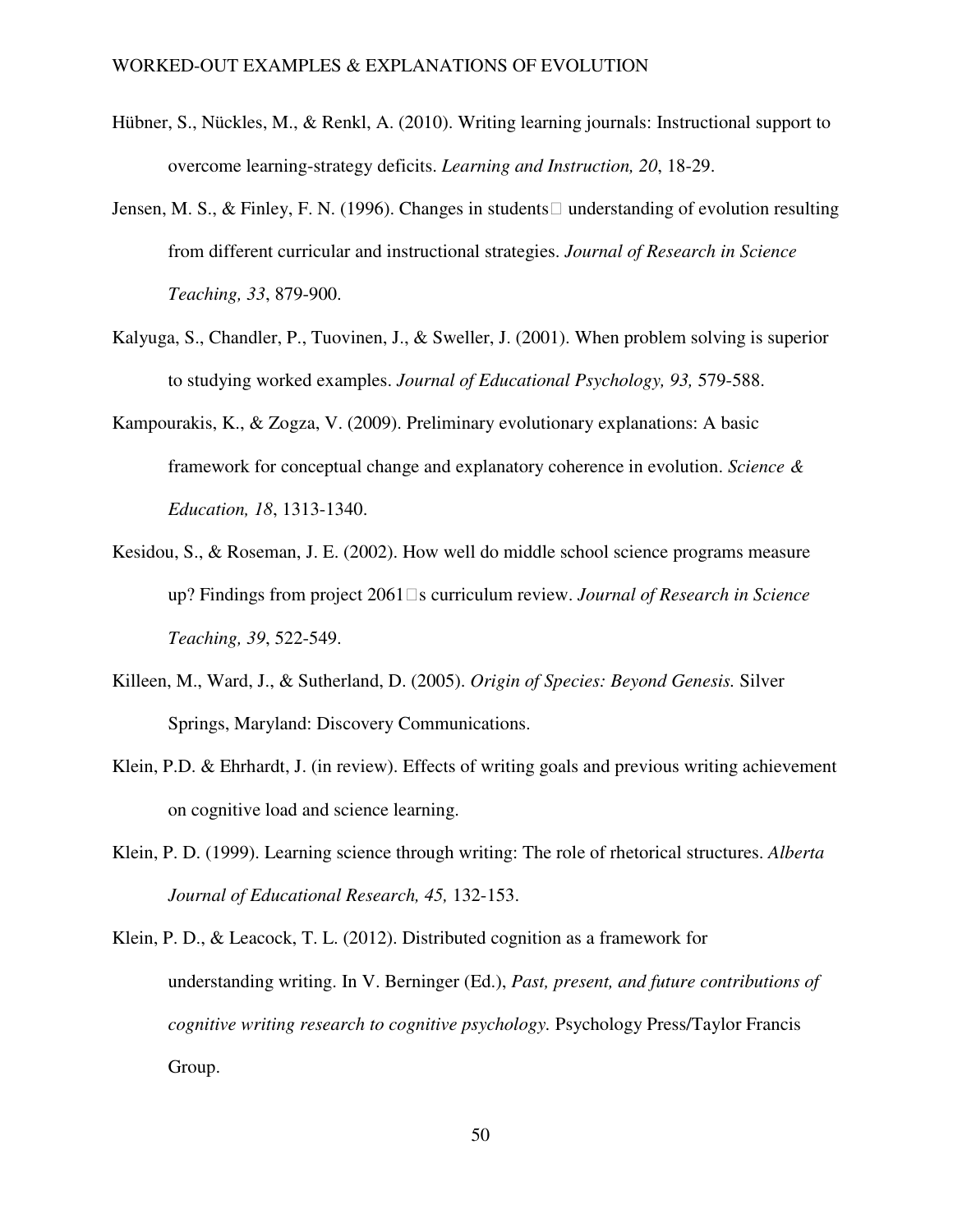- Klein, P. D., & Rose, M. A. (2010). Teaching argument and explanation to prepare junior students for writing to learn. *Reading Research Quarterly, 45*, 433-461.
- Kyun, S., Kalyuga, S., & Sweller, J. (2013). The effect of worked examples when learning to write essays in English literature. *The Journal of Experimental Education, 81,* 385-408.
- Marcus, N., Cooper, M., & Sweller, J. (1996). Understanding instructions. *Journal of Educational Psychology, 88,* 49-63.
- McNeill, K. L., & Krajcik, J. (2008). Scientific explanations: Characterizing and evaluating the effects of teachers instructional practices on student learning. *Journal of Research in Science Teaching, 45*, 53-78.
- McNeill, K. L., Lizotte, D. J., Krajcik, J., & Marx, R. W. (2006). Supporting students' construction of scientific explanations by fading scaffolds in instructional materials. *Journal of the Learning Sciences, 15*, 153-191.
- Mihalca, L., Salden, R. J. C. M., Corbalan, G., Paas, F., & Miclea, M. (2011). Effectiveness of cognitive-load based adaptive instruction in genetics education. *Computers in Human Behaviour, 27,* 82-88.
- Nehm, R.H., Beggrow, E.P., Opfer, J.E., & Ha, M. (2012). Reasoning about natural selection: Diagnosing contextual competency using the ACORNS instrument. *The American Biology Teacher, 74,* 92-98.
- Nehm, R.H., & Ha, M. (2011). Item feature effects in evolution assessment. *Journal of Research in Science Teaching, 48,* 237-256.
- Nieswandt, M., & Bellomo, K. (2009). Written extended-response questions as classroom assessment tools for meaningful understanding of evolutionary theory. *Journal of Research in Science Teaching, 46*, 333-356.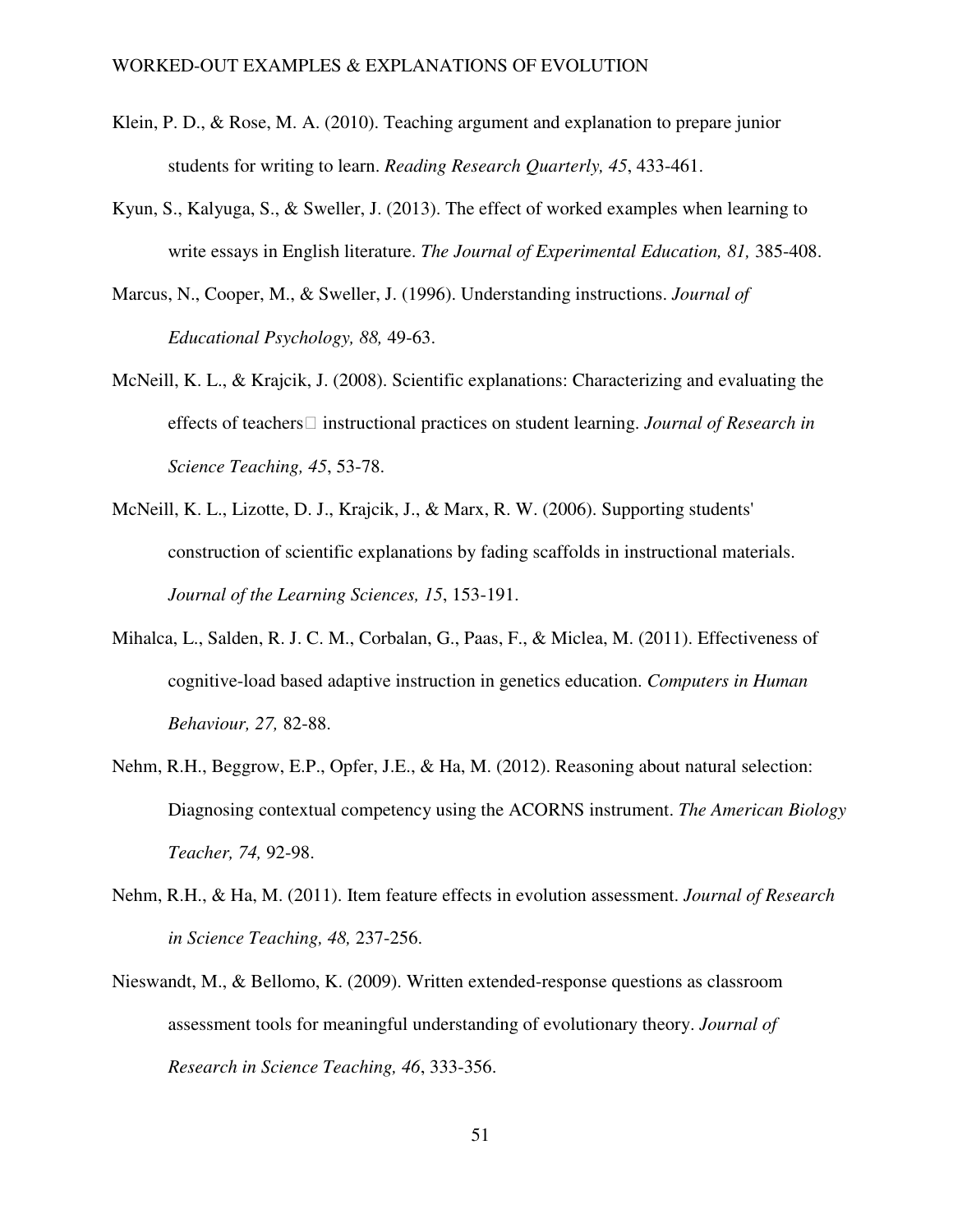- Nückles, M., Hübner, S., Dümer, S., & Renkl, A. (2010). Expertise reversal effects in writing-tolearn. *Instructional Science, 38*, 237-258.
- Nückles, M., Hübner, S., & Renkl, A. (2009). Enhancing self-regulated learning by writing learning protocols. *Learning and Instruction, 29,* 259-271.
- Ohlsson, S. (2002). Generating and understanding qualitative explanations. In J. Otero, J.A. León, & A.C. Graesser (Eds.), *The psychology of science text comprehension* (pp. 91-128). Mahwah, N.J.: L. Erlbaum Associates.
- Ontario Ministry of Education (2008). *The Ontario Curriculum, Grades 11 and 12: Science (Revised), 2008.* Toronto: Queen's Printer for Ontario.
- Opfer, J.E., Nehm, R.H., & Ha, M. (2012). Cognitive foundations for science assessment design: Knowing what students know about evolution. *Journal of Research in Science Teaching, 49,* 744-777.
- Osborne, J. F., & Patterson, A. (2011). Scientific argument and explanation: A necessary distinction? *Science Education, 95*, 627-638.
- Paas, F., Tuovinen, J.E., Tabbers, H., & Van Gerven, P.W.M. (2003). Cognitive load measurement as a means to advance cognitive load theory. *Educational Psychologist, 38,* 63-71.
- Passmore, C., & Stewart, J. (2002). A modeling approach to teaching evolutionary biology in high schools. *Journal of Research in Science Teaching, 39*, 185-204.
- Pollock, E., Chandler, P., Sweller, J. (2002). Assimilating complex information. *Learning and Instruction, 12,* 61-86.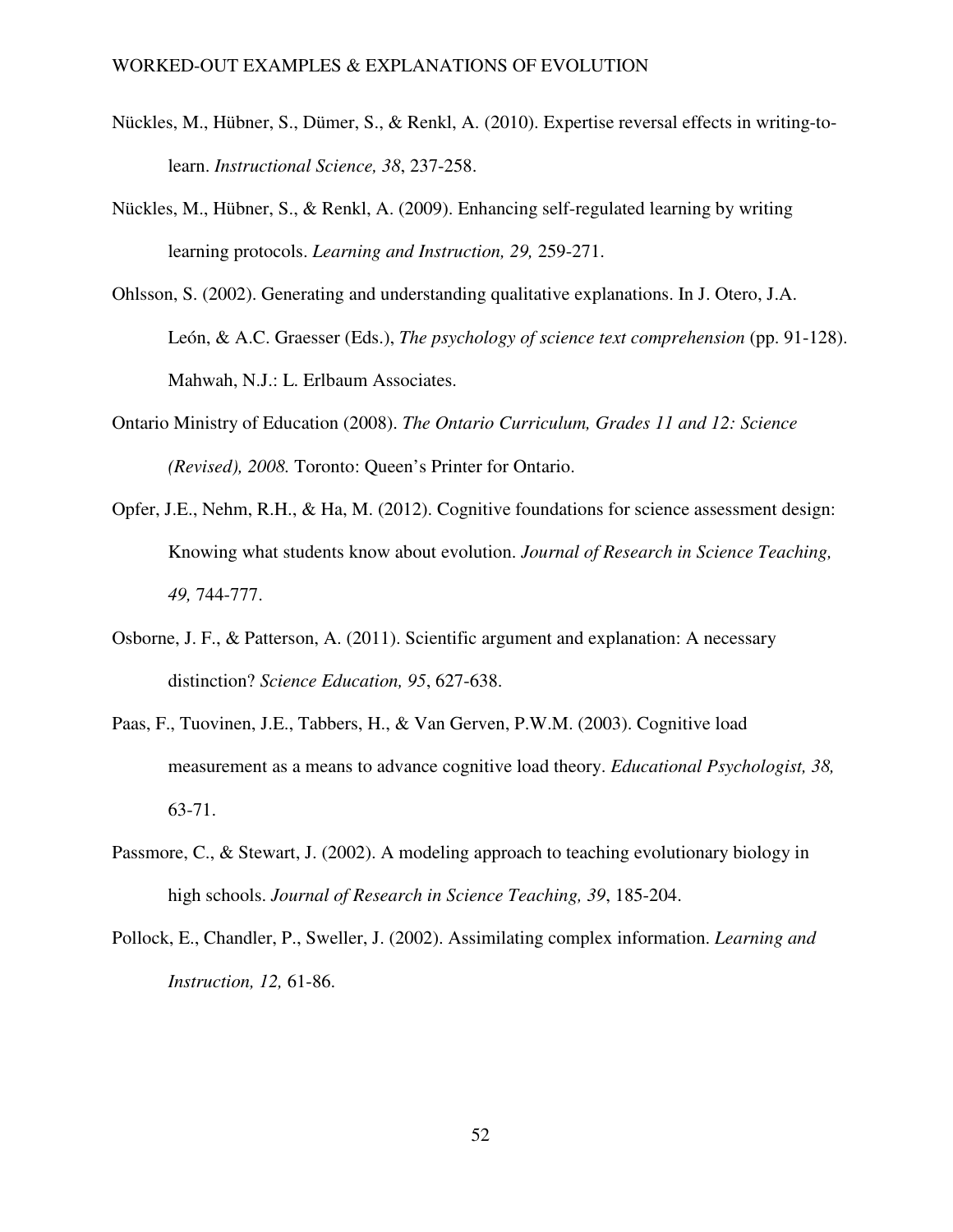- Renkl, A., & Atkinson, R. K. (2010). Learning from worked-out examples and problem solving. In J.L. Plass, R. Moreno, & R. Brünken (Eds.), *Cognitive load theory* (pp. 91-108). New York: Cambridge University Press.
- Renkl, A., Atkinson, R. K., & Maier, U. H. (2000). From studying examples to solving problems: Fading worked-out solution steps helps learning. In *Proceeding of the 22nd Annual Conference of the Cognitive Science Society*, 393-398.
- Renkl, A., Atkinson, R.K., Maier, U.H., & Staley, R. (2002). From example study to problem solving: Smooth transitions help learning. *The Journal of Experimental Education, 70,* 293-315.
- Richey, J.E., & Nokes-Malach, T.J. (2013). How much is too much? Learning and motivation effects of adding instructional explanations to worked examples. *Learning and Instruction, 25,* 104-124.
- Salden, R.J.C.M., Aleven, V., Schwonke, R., & Renkl. A. (2010). The expertise reversal effect and worked examples in tutored problem solving. *Instructional Science, 38,* 289-307.
- Samarapungavan, A., & Wiers, R. W. (1997). Children's thoughts on the origin of species: A study of explanatory coherence. *Cognitive Science, 21*, 147-177.
- Sandoval, W.A. (2003). Conceptual and epistemic aspects of students' scientific explanations. *The Journal of the Learning Sciences, 12,* 5-51.
- Sweller, J. (1988). Cognitive load during problem solving: Effects on learning. *Cognitive Science, 12,* 257-285.
- Sweller, J., Ayres, P., & Kalyuga, S. (2011). *Cognitive Load Theory*. New York: Springer.
- Sweller, J., & Cooper, G.A. (1985). The use of worked examples as a substitute to problem solving in learning algebra. *Cognition and Instruction, 2,* 59-89.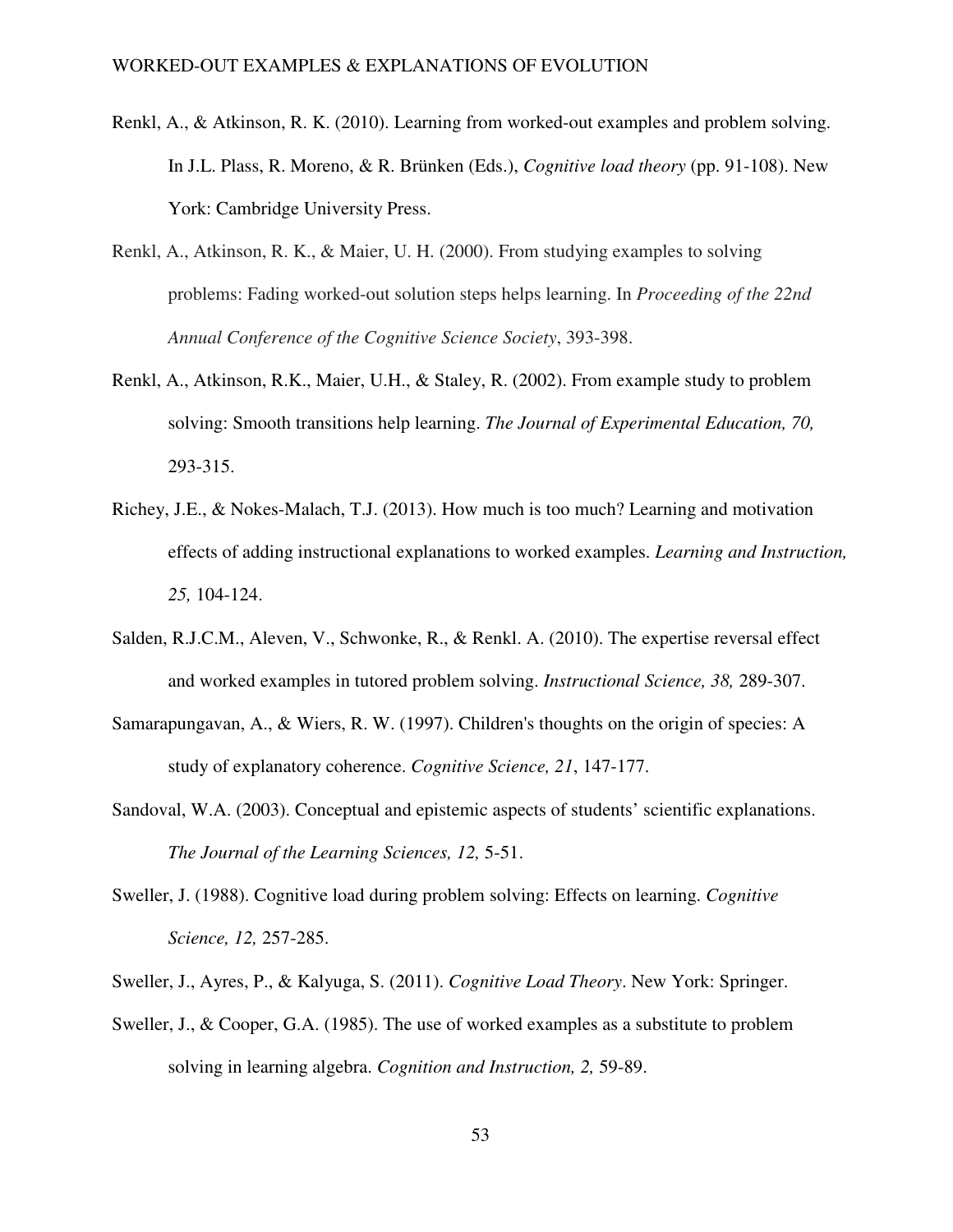- Unsworth, L. (2001). Evaluating the language of different types of explanations in junior high school science texts. *International Journal of Science Education, 23,* 585-609.
- Van Dijk, E. M. (2009). Teachers' views on understanding evolutionary theory: A PCK-study in the framework of the ERTE-model. *Teaching and Teacher Education, 25*, 259-267.
- van Merriënboer, J. J. G., & Sweller, J. (2005). Cognitive load theory and complex learning: Recent developments and future directions. *Educational Psychology Review, 17,* 147-177.
- Wilson, D. S. (2005). Evolution for everyone: How to increase acceptance of, interest in, and knowledge about evolution. *PLoS Biology, 3*, e364.
- Woodward, J. (2003). *Making Things Happen: A Theory of Causal Explanation.* New York: Oxford University Press, Inc.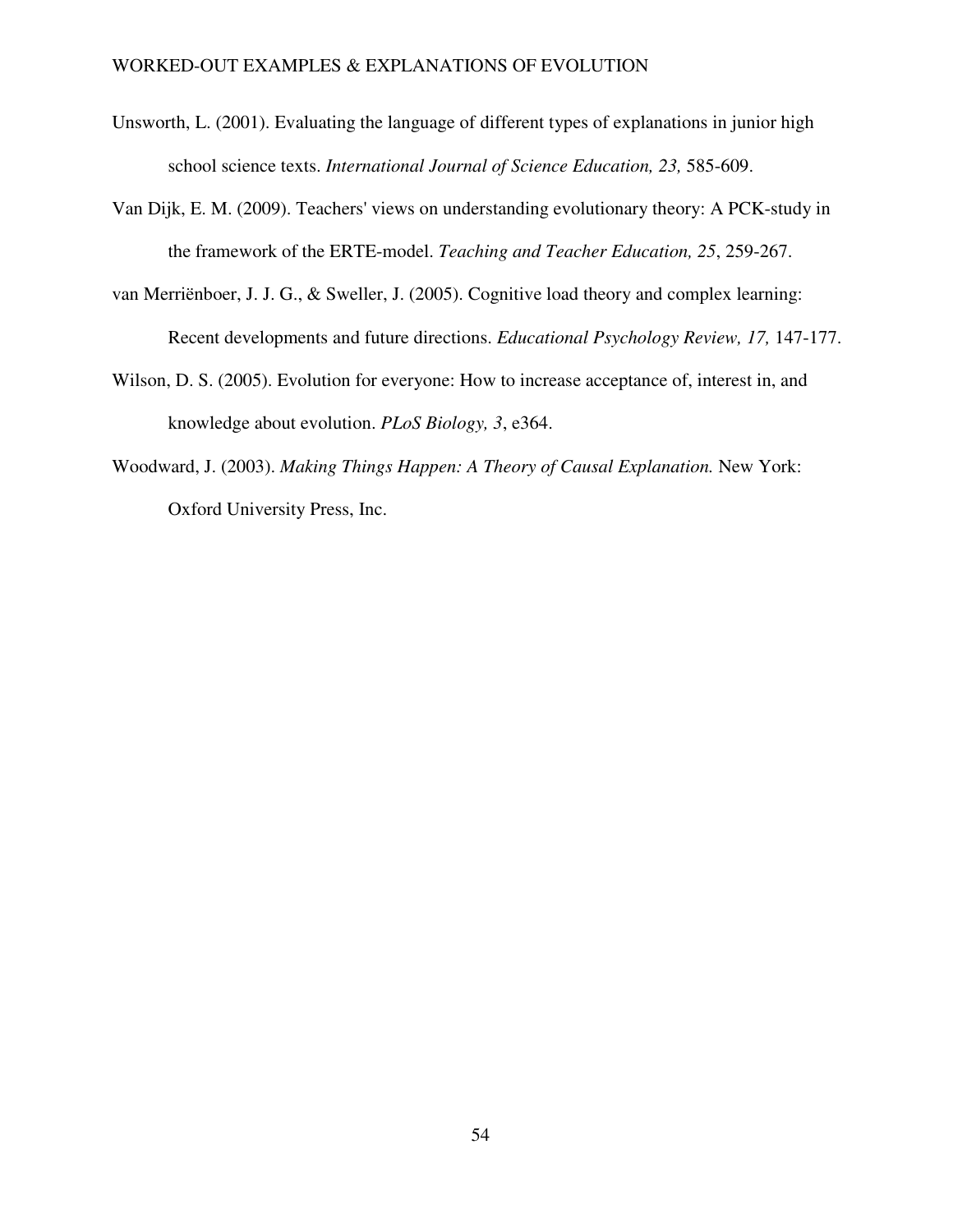## **Appendix A. Test Form A (pre-test or post-test)**

\_\_\_\_\_\_\_\_\_\_\_\_\_\_\_\_\_\_\_\_\_\_\_\_\_\_\_\_\_\_\_\_\_\_\_\_\_\_\_\_\_\_\_\_\_\_\_\_\_\_\_\_\_\_\_\_\_\_\_\_\_\_\_\_\_\_

\_\_\_\_\_\_\_\_\_\_\_\_\_\_\_\_\_\_\_\_\_\_\_\_\_\_\_\_\_\_\_\_\_\_\_\_\_\_\_\_\_\_\_\_\_\_\_\_\_\_\_\_\_\_\_\_\_\_\_\_\_\_\_\_\_\_

\_\_\_\_\_\_\_\_\_\_\_\_\_\_\_\_\_\_\_\_\_\_\_\_\_\_\_\_\_\_\_\_\_\_\_\_\_\_\_\_\_\_\_\_\_\_\_\_\_\_\_\_\_\_\_\_\_\_\_\_\_\_\_\_\_\_

\_\_\_\_\_\_\_\_\_\_\_\_\_\_\_\_\_\_\_\_\_\_\_\_\_\_\_\_\_\_\_\_\_\_\_\_\_\_\_\_\_\_\_\_\_\_\_\_\_\_\_\_\_\_\_\_\_\_\_\_\_\_\_\_\_\_

\_\_\_\_\_\_\_\_\_\_\_\_\_\_\_\_\_\_\_\_\_\_\_\_\_\_\_\_\_\_\_\_\_\_\_\_\_\_\_\_\_\_\_\_\_\_\_\_\_\_\_\_\_\_\_\_\_\_\_\_\_\_\_\_\_\_

1. Explain how living things change over generations.

| The deer mouse of Nebraska is normally dark brown in colour and lives in the |
|------------------------------------------------------------------------------|
| woods. However, a subset of this population moves into a sandy area called   |

- **woods. However, a subset of this population moves into a sandy area called Sand Hills. What do you predict will happen to this population subset? Please circle the correct answer.**
- (a) Future generations of this population will remain a dark brown colour.
- (b) Future generations of this population will become lighter, more sand-like, in colour.
- (c) Future generations of this population will consist of individuals that are dark brown in colour, as well as individuals that are a lighter, sand-like, in colour. **This will happen because …**
- (a) The ancestral population of the deer mouse contains individuals that can morph from darker to lighter colours.
- (b) The ancestral population of the deer mouse had individuals that varied from darker to lighter colours.
- (c) The move to Sand Hills caused individuals to need to change colour to hide in their surroundings.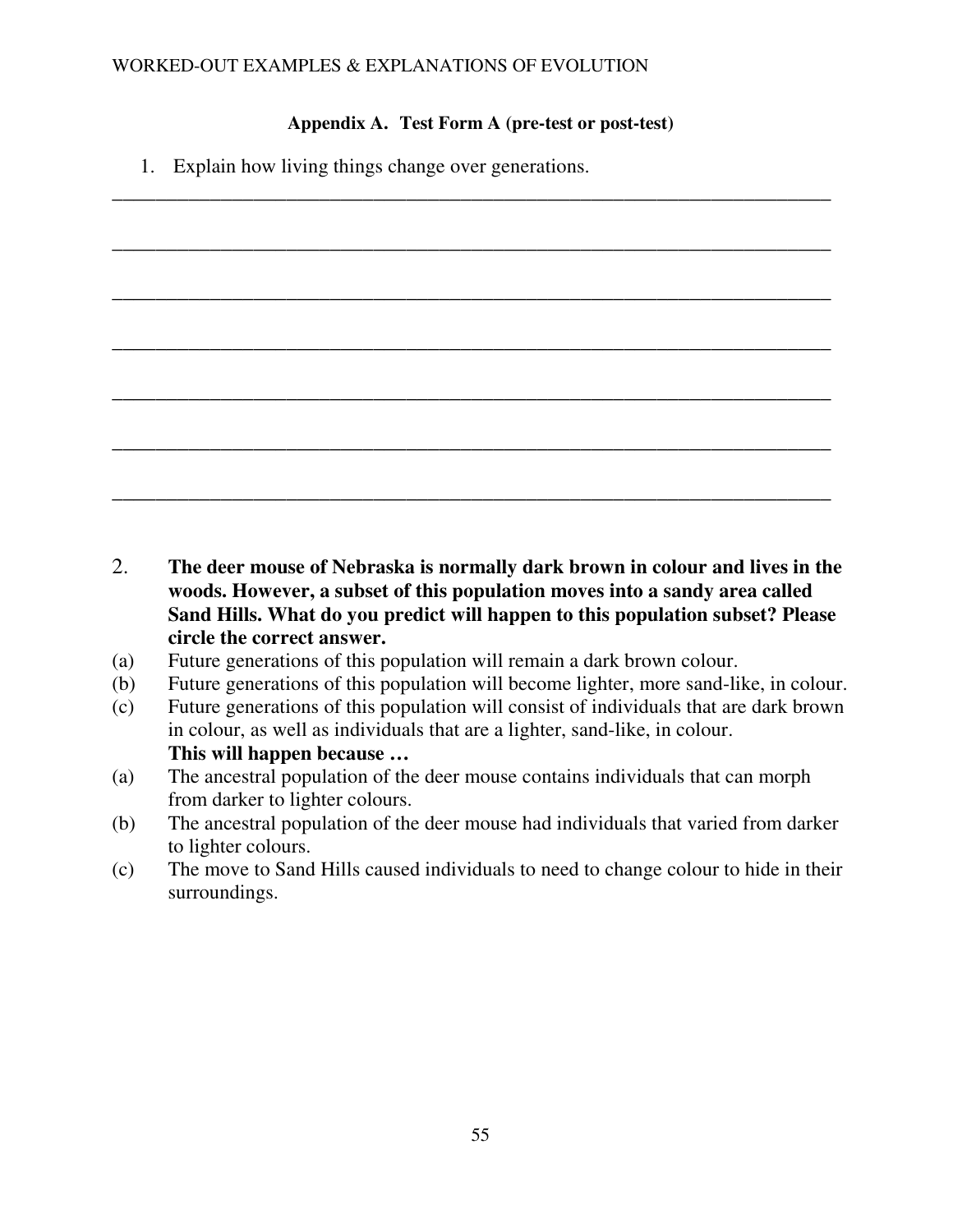- 3. **Pesticides are often used to kill insects. After a pesticide is applied, which of the following scenarios is likely to occur?**
- (a) Pesticides always maintain their effectiveness in killing insect populations.
- (b) Pesticides will be effective at first, but then may lose their effectiveness over a few generations.
- (c) Pesticides will never be effective in killing the insect population. **This will happen because …**
- (a) Insects with pesticide-resistance exist in the population, and increase in frequency.
- (b) Some insects respond to pesticides by developing pesticide-resistance.
- (c) The pesticide causes mutations for pesticide-resistance to occur.
- 4. **On the Galapagos Islands, there are populations of finches that are similar except for the shapes and sizes of their beaks, which vary by island. On island A, the main food source is large, hard seeds. Which variation of beak is most likely to be prevalent for finches on island A?**
- (a) Large, sharp, and tough beaks
- (b) Flat, smooth, wide beaks
- (c) Smaller, narrower beaks

# **How did finches on island A evolve these beaks?**

- (a) Individual finches morphed their beak shape into ones that would be appropriate for the food source, allowing them to survive and reproduce.
- (b) In the older population, finches with appropriately-shaped beaks were able eat more large, hard seeds than birds with inappropriately-shaped beaks.
- (c) All finches with beaks appropriate for eating large, hard seeds flew from other islands to live on island A.
- 5. **Biologists think that ancestors of polar bears had dark fur. Why do polar bears today have white fur?**
- (a) White fur became more prevalent by random chance.
- (b) White fur provides more warmth than dark fur.
- (c) White fur allows for easier camouflage in the snow.

# **Explain how bears with white fur accumulated in the population.**

- (a) Bears with lighter fur were able to camouflage more easily in the environment, allowing them to survive and reproduce at greater rates than darker furred bears.
- (b) Bears with lighter fur have stronger genes than bears with darker fur.
- (c) Darker polar bears developed white fur to camouflage with the environment, allowing them to hunt prey more easily. These bears survived and reproduced.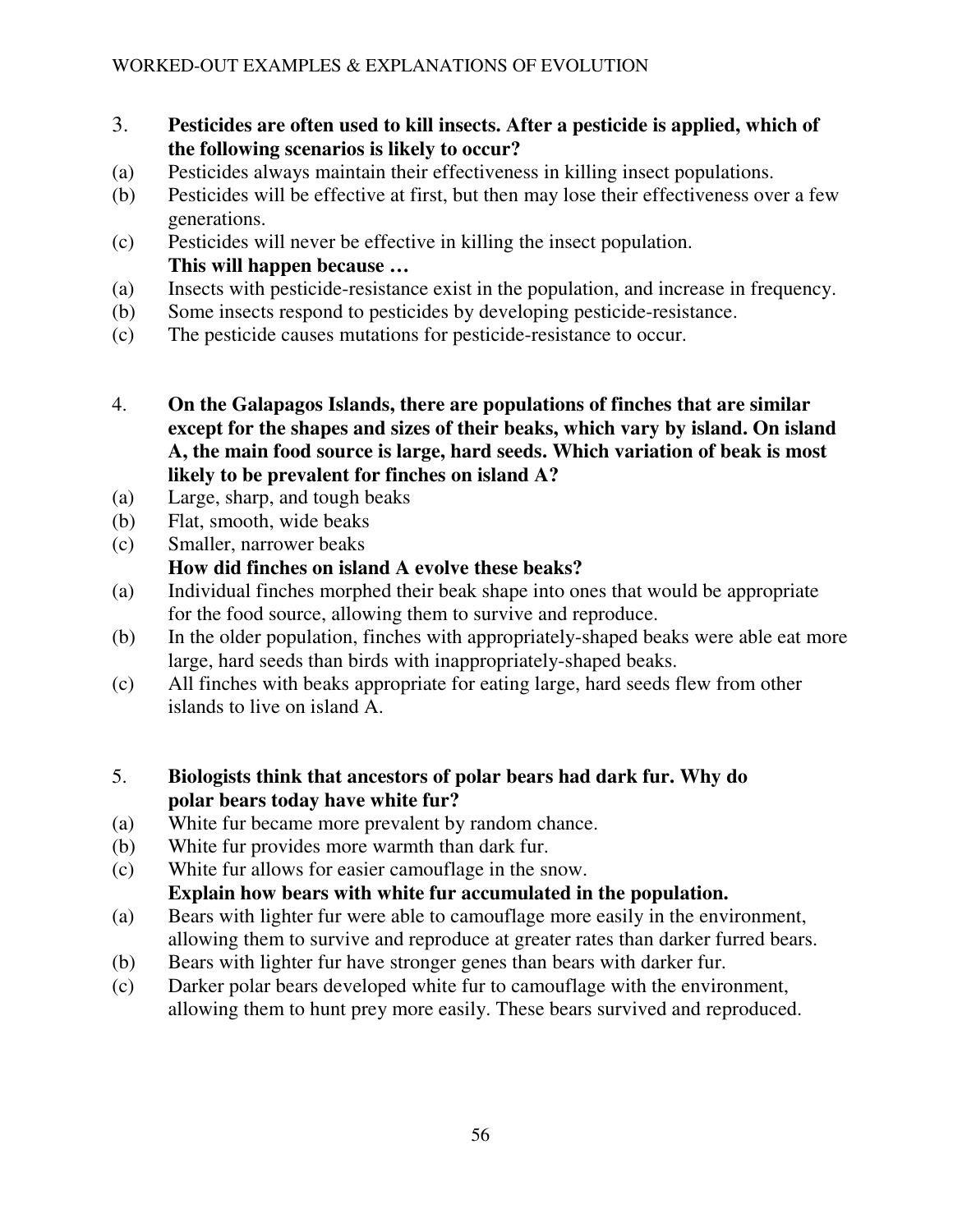- 6. **The American rat snake can be found in a variety of different colours, depending on its geographical location. What colour of rat snake would you expect to live in a forest habitat?**
- (a) The rat snake would be orange.
- (b) The rat snake would be green.
- (c) The rat snake would be yellow, with black stripes. **How would this colour evolve?**
- (a) When rat snakes are born, their surroundings cause their skin colour to change to one that will help the individual blend more easily with its surroundings.
- (b) The snakes with coloured skin that best blended with its surroundings were more likely to survive.
- (c) Each individual rat snake's skin colour will depend on the food sources that are available in the area.
- **7. The ancestor of the modern whale was a mammal that lived entirely on land. Three students give explanations for why the whale now lives entirely in the ocean. Whose explanation do you agree with?**
- (a) Daria: "One day, there was a shortage of food on land. The entire population of the ancestral mammal moved into the ocean in order to survive."
- (b) Sarah: "There was more food in the water. Some ancestral mammals developed the ability to live in the ocean, and were able to access these food sources."
- (c) Mark: "Since there were more food sources in the ocean, individuals who could remain in the ocean were better able to access these food sources." **How did the ability to live in the ocean evolve in the population?**
- (a) Gradually. Some individuals could live in the ocean and these numbers increased.
- (b) Suddenly. The entire population moved into the ocean at the same time.
- (c) Quickly. Once one individual whale learned to live in the ocean, the ability to do so spread quickly through the population.
- 8. **A team of Japanese scientists finds a single, novel species of bacteria in wastewater ponds behind a nylon factory. Which of the following is probably true for these bacteria?**
- (a) Most of these bacteria are killed off by nylon particles.
- (b) These bacteria primarily feed on the nylon particles.
- (c) These bacteria primarily feed on particles other than nylon. **How did these bacteria evolve?**
- (a) Previous generation of the bacteria did not eat nylon, but when they were surrounded by the wastewater they learned to eat nylon.
- (b) Previous generations of the bacteria were not able to eat nylon, so when they moved into these wastewater ponds and tried to eat nylon, they died.
- (c) Previous generations included a small population that could eat nylon. In this environment, those who ate nylon were more likely to survive and reproduce.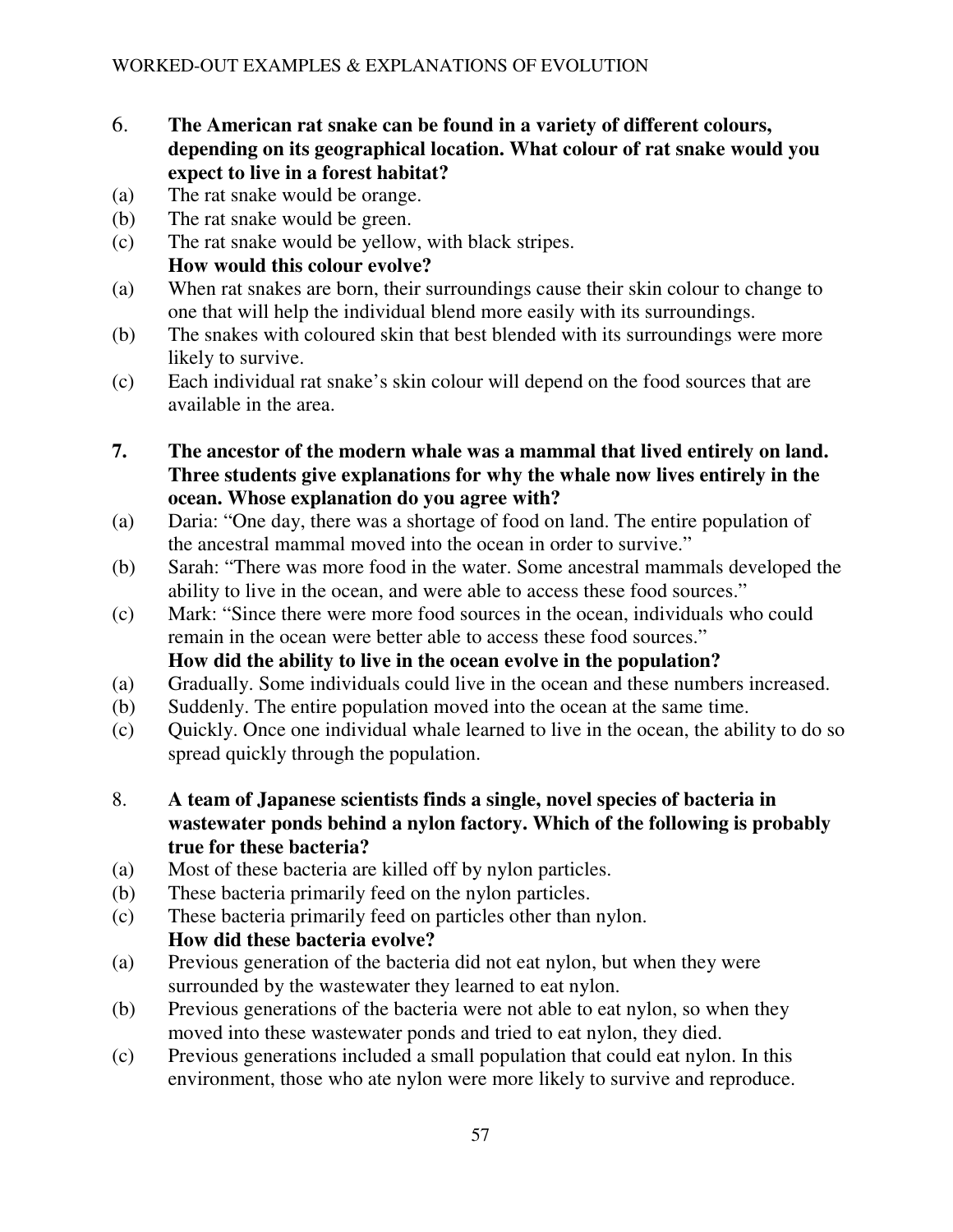## **Appendix B. Test Form B (pre-test or post-test)**

\_\_\_\_\_\_\_\_\_\_\_\_\_\_\_\_\_\_\_\_\_\_\_\_\_\_\_\_\_\_\_\_\_\_\_\_\_\_\_\_\_\_\_\_\_\_\_\_\_\_\_\_\_\_\_\_\_\_\_\_\_\_\_\_\_\_\_\_\_\_\_\_

\_\_\_\_\_\_\_\_\_\_\_\_\_\_\_\_\_\_\_\_\_\_\_\_\_\_\_\_\_\_\_\_\_\_\_\_\_\_\_\_\_\_\_\_\_\_\_\_\_\_\_\_\_\_\_\_\_\_\_\_\_\_\_\_\_\_\_\_\_\_\_\_

\_\_\_\_\_\_\_\_\_\_\_\_\_\_\_\_\_\_\_\_\_\_\_\_\_\_\_\_\_\_\_\_\_\_\_\_\_\_\_\_\_\_\_\_\_\_\_\_\_\_\_\_\_\_\_\_\_\_\_\_\_\_\_\_\_\_\_\_\_\_\_\_

\_\_\_\_\_\_\_\_\_\_\_\_\_\_\_\_\_\_\_\_\_\_\_\_\_\_\_\_\_\_\_\_\_\_\_\_\_\_\_\_\_\_\_\_\_\_\_\_\_\_\_\_\_\_\_\_\_\_\_\_\_\_\_\_\_\_\_\_\_\_\_\_

\_\_\_\_\_\_\_\_\_\_\_\_\_\_\_\_\_\_\_\_\_\_\_\_\_\_\_\_\_\_\_\_\_\_\_\_\_\_\_\_\_\_\_\_\_\_\_\_\_\_\_\_\_\_\_\_\_\_\_\_\_\_\_\_\_\_\_\_\_\_\_\_

\_\_\_\_\_\_\_\_\_\_\_\_\_\_\_\_\_\_\_\_\_\_\_\_\_\_\_\_\_\_\_\_\_\_\_\_\_\_\_\_\_\_\_\_\_\_\_\_\_\_\_\_\_\_\_\_\_\_\_\_\_\_\_\_\_\_\_\_\_\_\_\_

\_\_\_\_\_\_\_\_\_\_\_\_\_\_\_\_\_\_\_\_\_\_\_\_\_\_\_\_\_\_\_\_\_\_\_\_\_\_\_\_\_\_\_\_\_\_\_\_\_\_\_\_\_\_\_\_\_\_\_\_\_\_\_\_\_\_\_\_\_\_\_\_

1. How do organisms evolve?

## 2. **When certain bacteria are treated with an antibiotic, which of the following is likely to occur? Please circle the best answer.**

- (a) The bacteria population will be unaffected and survive.
- (b) The bacteria population will die from the antibiotic.
- (c) Some bacteria will survive the antibiotic, and other bacteria will die. **This will happen because …**
- (a) The antibiotic causes mutations for resistance to occur.
- (b) Bacteria with resistance are already present in the population and increase in frequency.
- (c) Bacteria respond to their hostile environment by developing resistance.
- 3. **In the Lacandon rainforest jungle in Guatemala, trees can grow to an average height of 30 meters. How will the heights of these trees change in future generations of the rainforest?**
- (a) The trees will get taller.
- (b) The trees will get shorter.
- (c) There will be no change to the height of the trees. **Three students give explanations for the above phenomenon. Whose explanation do you agree with?**
- (a) Michael says: "In the rainforest, there are more nutrients and the climate is hot throughout the year."
- (b) Janelle says: "Trees are able to grow year round in the rainforest."
- (c) Raquel says: "In the rainforest, trees that are taller are able to receive more sunlight than trees that are shorter."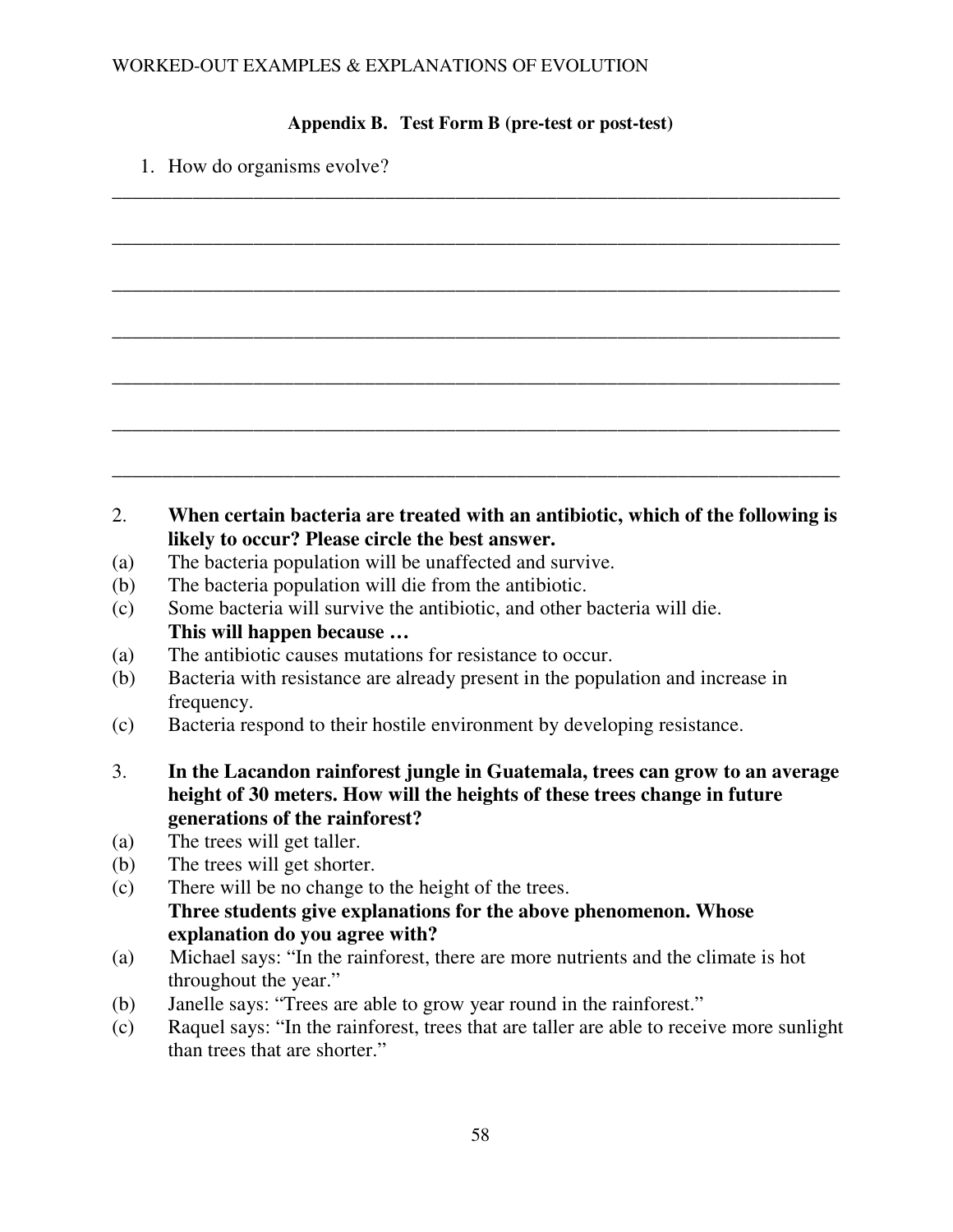- 4. **The male ancestors of the peacock did not have the bright, colourful feathers that they have today. Which of the following must have occurred during evolution?**
- (a) Some male peacocks with duller feathers developed the ability to grow colourful feathers.
- (b) Male peacocks with colourful feathers increased in frequency in future generations.
- (c) Male peacocks ate new foods that mutated their genes, allowing them to grow colourful feathers.

# **This occurred because …**

- (a) Females peacocks prefer mating with males with more colourful feathers, because they are more impressive.
- (b) Females find male peacocks with colourful feathers are more pleasant to look at.
- (c) Female peacocks prefer mating with males with more colourful feathers, because colourful feathers blend more easily into their surroundings.
- 5. **Each colony of African warrior ants can produce chemical signals that let others know that they are in the same compound. However, some warrior ants can imitate the chemical signals of other colonies. How did this ability arise?**
- (a) Warrior ants learn the chemical signals of enemy colonies and their glands learn to produce similar signals.
- (b) Some warrior ants carried a mutated gene that allowed them to imitate the chemical signals of another colony.
- (c) Some warrior ants were exposed to chemical signals of another colony, which were absorbed and reproduced.

# **Three students made the following predictions. Whose prediction do you agree with?**

- (a) Sandy: "The imitating ants will give fellow ants in their colony the ability to create similar chemical signals, thus increasing the total number of imitating ants. These imitating ants will be able to penetrate other colonies and take over their resources, increasing their probability of surviving and reproducing."
- (b) Sayed: "The ants that can imitate chemical signals will penetrate and attach other colonies and take over their resources, increasing their probability of surviving and reproducing over those ants that are unable to imitate chemical signals."
- (c) Marci: "The ants that can imitate chemical signals will eventually integrate with other colonies and use food and habitat resources in a cooperative manner."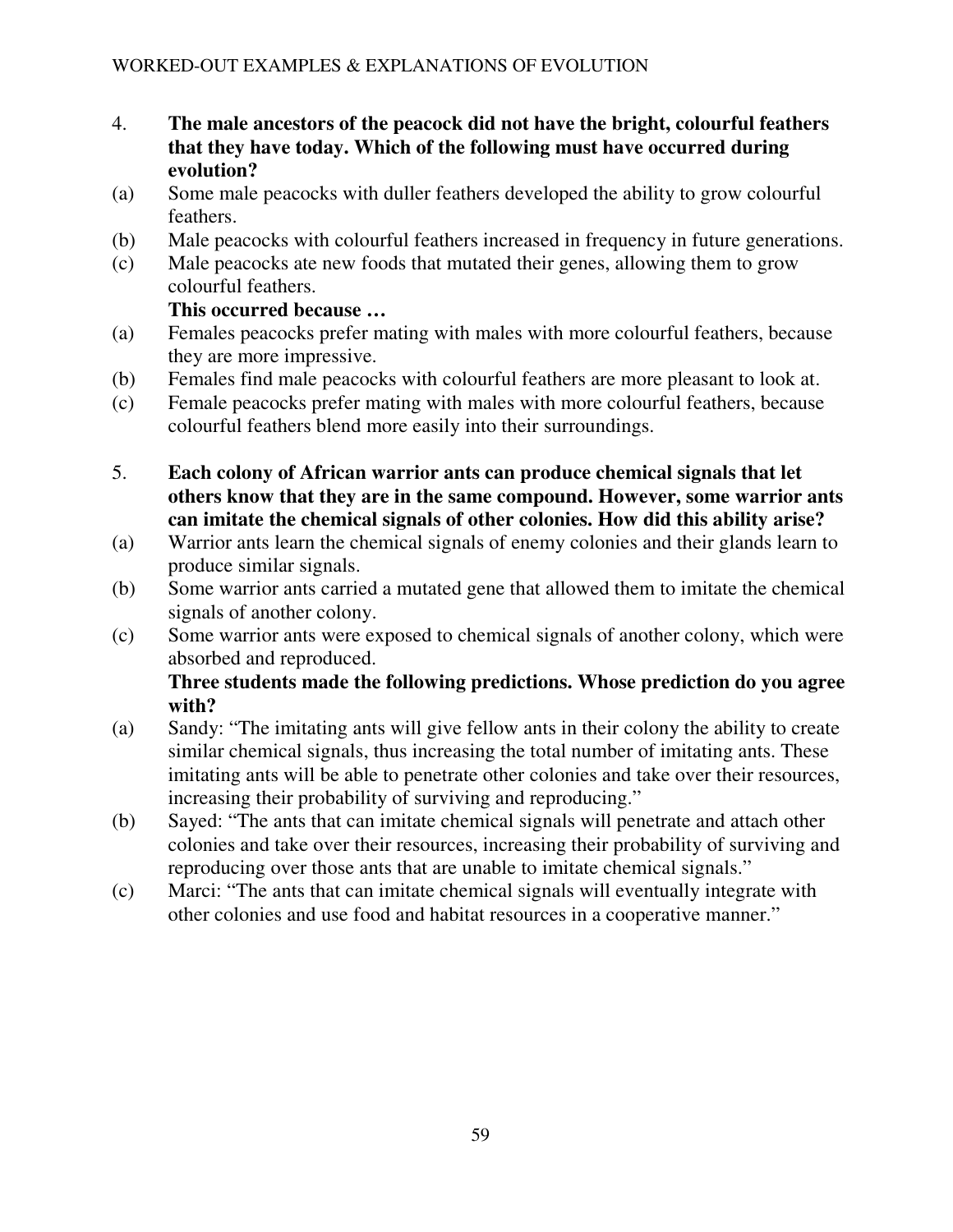- 6. **Bipedalism is the ability for an organism to move around by using its two rear legs. Human ancestors evolved bipedalism (walking upright). Which of the following statements is probably true for the ancestral population?**
- (a) The ancestral population was uniform, no ancestors could walk upright.
- (b) Some ancestors could walk upright, others could not.
- (c) The entire ancestral population has always been able to walk upright. **Explain the advantages of bipedalism for humans.**
- (a) Individuals that could walk upright had a more elevated eye position, allowing them to see greater distances and avoid predators.
- (b) Female individuals that could walk upright could carry heavier loads when pregnant, allowing for more successful reproduction rates.
- (c) Both (a) and (b) could be correct.
- 7. **Lizards have been used to study natural selection. In a study, scientists remove the predators of the lizard, but keep them in their natural environment. As a result, future generations of lizards …**
- (a) Will have a higher frequency of smaller sized individuals.
- (b) Will have a higher frequency of larger sized individuals.
- (c) Will consist of smaller individuals that will grow larger during their lifetime. **Explain how this size change will accumulate in the population.**
- (a) The whole population will be able to grow larger when predators are removed.
- (b) Some lizards are larger than others, and their numbers will increase.
- (c) Some lizards are smaller than others, and their numbers will increase.
- 8. **Seals remain underwater without breathing for nearly 45 minutes as they hunt for fish, but their ancestors could stay underwater for only a couple of minutes. How has this trait evolved?**
- (a) The ancestors trained themselves to stay underwater without breathing for longer and longer periods of time.
- (b) An individual seal discovered that by staying underwater, she could catch more fish. She then gave birth to offspring that could also remain underwater for longer times.
- (c) Some seals could hold their breath underwater longer than other seals. Seals that could stay underwater for longer periods of time, increased in frequency. **Why is staying underwater for longer periods an advantageous trait?**
- (a) The seals can catch more fish and survive.
- (b) The seals can hide more easily from predators.
- (c) Both (a) and (b) could be correct.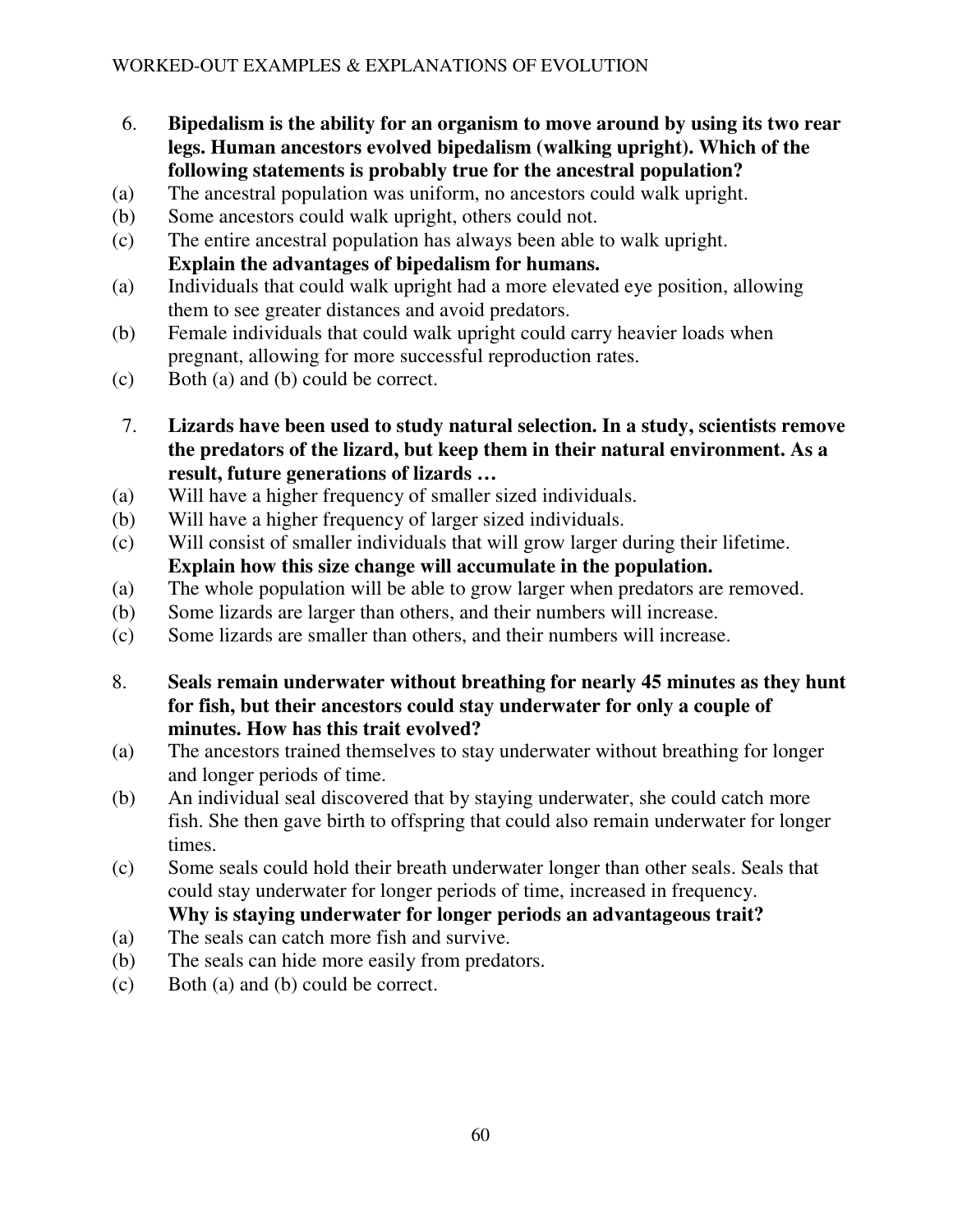## **Appendix C. Introductory focal lesson – two fully-worked examples**

## **Example 1**

Article source: *Early bats flew first, developed "sonar" later* (National Geographic, 2008).

Focus Question: Explain, using the six Darwinian principles, how bats evolved internal sonar (echolocation) to navigate and detect prey.

- *1.* Random mutations resulting from sexual reproduction resulted in a variety of bats in the ancestral population. *(Source of variability)*
- *2.* Some bats had the ability to create high pitched-sounds, and therefore could better avoid obstacles and detect prey by listening to the sounds bounce back. Other bats did not have this ability. *(Intra-species variability)*
- *3.* Those bats that had the ability to create high pitched-sounds were more likely to survive than bats that couldn't create high-pitched sounds. That is, they could fly without encountering obstacles, and were more easily able to find food sources and survive. *(Differential survival rates)*
- *4.* Therefore, bats that could create high-pitched sounds probably reproduced more than those bats that couldn't create these sounds. *(Reproductive advantage)*
- *5.* These bats reproduced and passed on more of their genes to their offspring, increasing the likelihood that their offspring also inherited the ability to create high-pitched sounds. *(Accumulation of change)*
- *6.* As such, the proportion of bats that could create these high-pitched sounds increased within the population, and echolocation became prevalent within the population. *(Changes within a population)*

# **Example 2**

Article source: *In crocodile evolution, the bite came before the body* (National Geographic, 2004).

- Focus Question: Explain, using the six Darwinian principles, how today's semi-aquatic crocodiles evolved from their entirely land-living ancestor, *Junggarsuchus sloani.*
	- 1. Random mutations resulting from sexual reproduction resulted in a variety of crocodiles in the ancestral population, which primarily lived on land. *(Source of variability)*
	- 2. Some crocodiles had the ability to live in the water, and had bodies more suited to swimming, than other crocodiles in the population. *(Intra-species variability)*
	- 3. These crocodiles could hunt in the water while being submerged, and hidden, from their prey. Therefore, they were more likely to successfully hunt prey and survive than crocodiles that could not enter the water. *(Differential survival rates)*
	- 4. Therefore, the crocodiles that could live in the water were more likely to reproduce than those crocodiles that lived on land. *(Reproductive advantage)*
	- 5. These crocodiles reproduced and passed on more of their genes to their offspring, increasing the likelihood that their offspring also inherited the ability to live in the water. *(Accumulation of change)*
	- 6. As such, the proportion of crocodiles that could live and hunt in the water increased within the population, and became more prevalent within the ancestral population. *(Changes within a population)*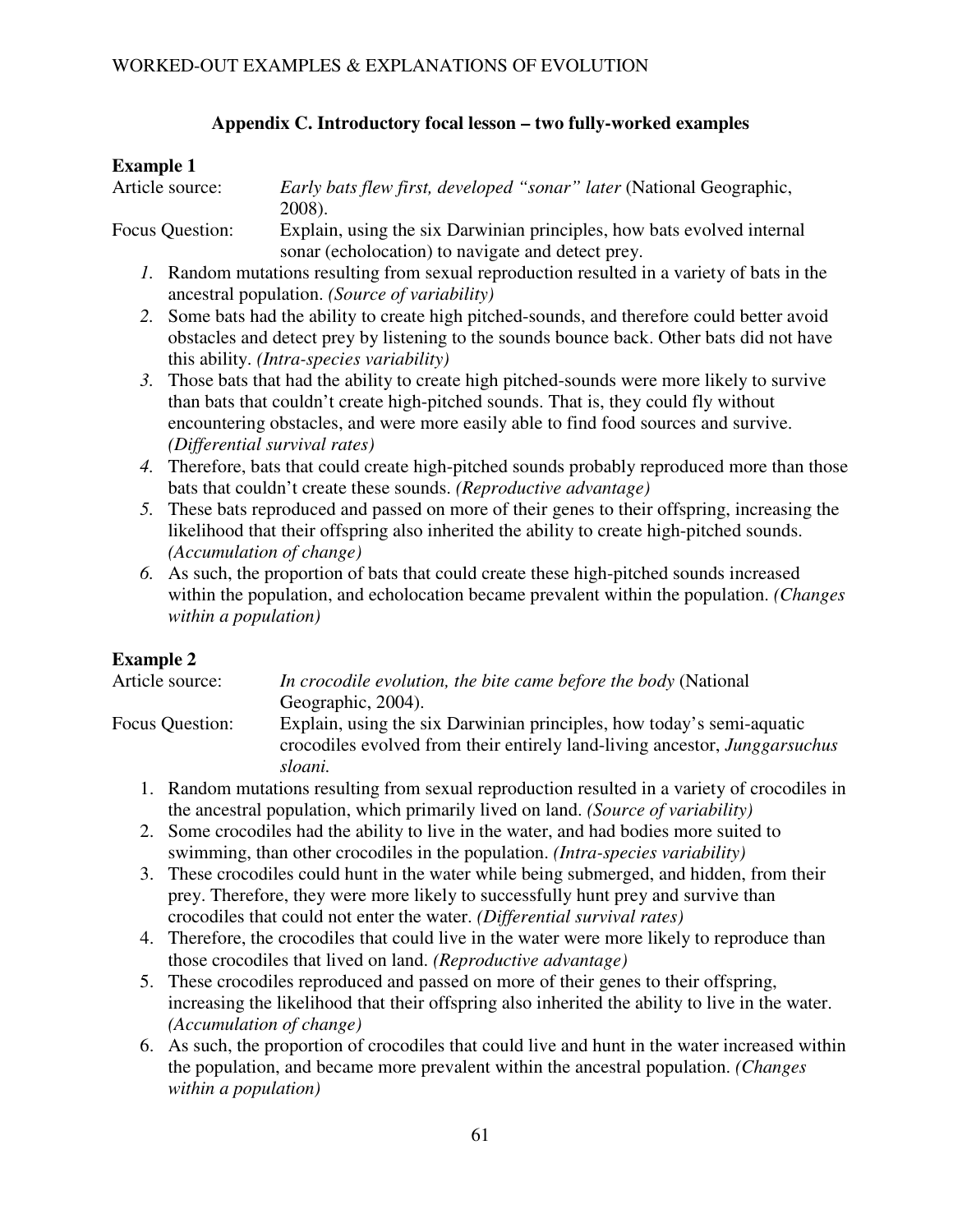## **Appendix D. Teachers' checklist for evolution lesson/ writing task sequences**

## **Focal Lesson**

- $\Box$  Post the six Darwinian principles at the front of the classroom. This poster must remain at the front of the class during the entire unit.
- Introduce the six Darwinian principles *(source of variability, intraspecies variability, differential survival rates, reproductive advantage, accumulation of change,* and *changes within a population),* and describe why these principles help to explain the process of evolution.
- $\Box$  Give students two fully-worked examples of evolutionary explanations, and have them identify which "step" (i.e. Darwinian principle) corresponds to each part of the sample explanation (Appendix C).
- $\Box$  Engage students in a reflection activity have students write two compositions paraphrasing the concepts in each worked example. Have students share their ideas in a think-pair-share.

## **Day 1 – Lesson on early ideas about evolution (text pp. 187-189)**

- $\square$  Present lecture and have student write notes about the following concepts: evidence for evolution, the age of the earth, and the ideas of Lyell, Malthus and Lamarck.
- Have students complete the following textbook questions on page 194 of *Pearson Biology Source 11*: #1-7, 10.
- $\Box$  Have students complete the a vocabulary activity, including the following terms: *evolution, natural selection, analogous structures, adaptive radiation, uniformitarianism, fitness, gene pool, convergent evolution, adaptation, survival of the fittest, microevolution, descent with modification, homologous structures, sexual selection, gradualism, variation, vestigial structures, genetic drift, speciation, punctuated equilibrium*

## **Day 2 – First writing task and first questionnaire**

- $\Box$  Give students the first writing task (experimental condition: worked example with one step removed) and the accompanying PDF article. Students have 20 minutes to complete the writing task.
- $\Box$  Give students the first Likert scale questionnaire.
- $\square$  Give students time to complete work from, or take up work from, Day 1.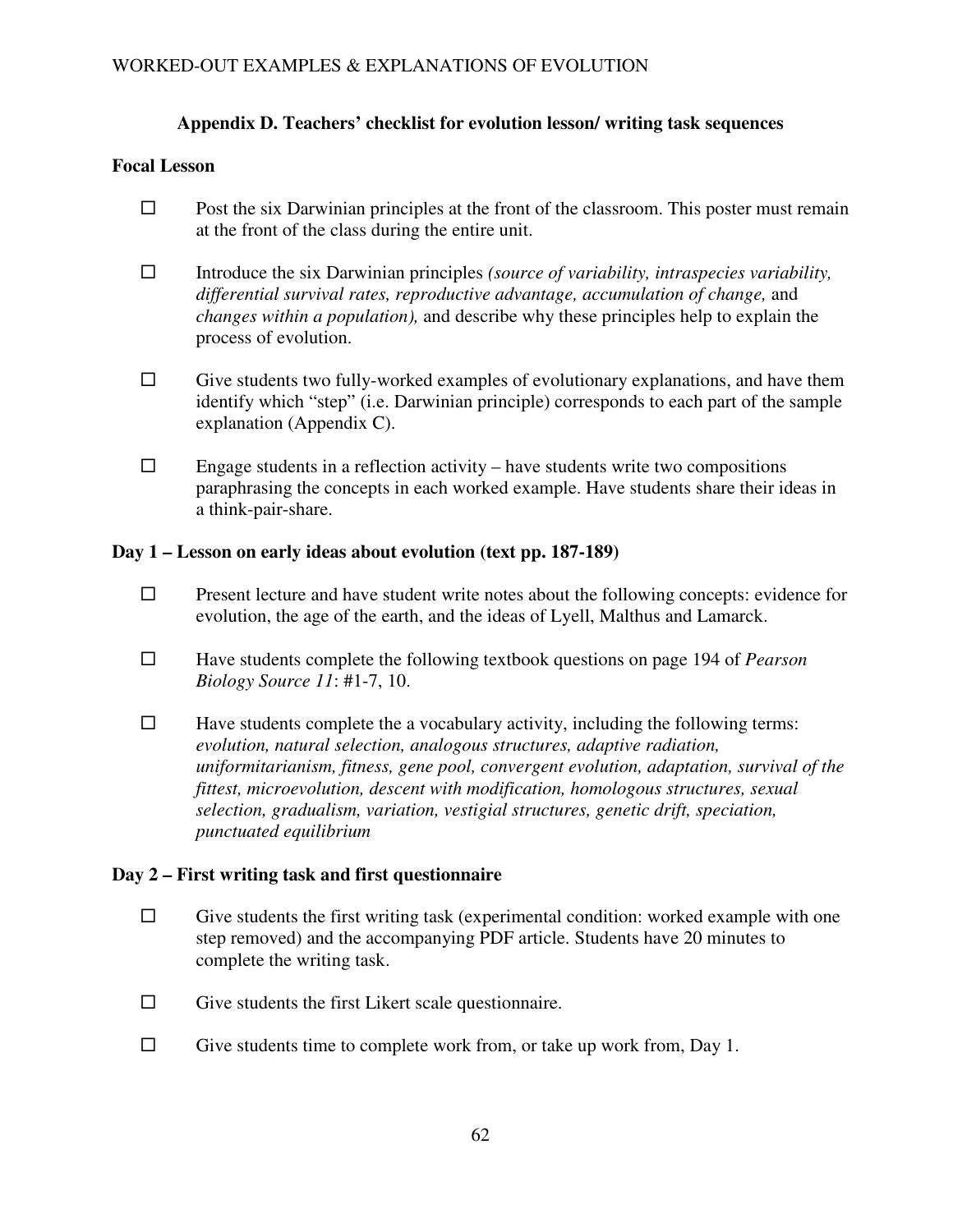## **Day 3 – Lesson on Darwin's observations and theory development (text pp. 189-194)**

- $\Box$  Give students written feedback on the first writing task. Include 1-2 comments, in addition to the checklist.
- $\square$  Present lecture and have student write notes about the following concepts: Darwin's voyages, principle observations of species characteristics, and theory development.
- Have students complete the following textbook questions on page 194 of *Pearson Biology Source 11*: #12-14.
- Have students watch the video, *Origin of Species: Beyond Genesis.*

## **Day 4 – Second writing task**

- $\Box$  Give students the second writing task (experimental condition: worked example with two steps removed) and the accompanying PDF article. Students have 20 minutes to complete the writing task.
- $\Box$  Give students the second Likert scale questionnaire.
- $\Box$  Give students time to complete work from, or take up work from, Day 3.

## **Day 5 – Lesson on Darwin's model of natural selection (text pp. 195-199)**

- $\Box$  Give students written feedback on the second writing task. Include 1-2 comments, in addition to the checklist.
- $\square$  Present lecture and have student write notes about the following concepts: descent with modification, the struggle for existence, variation, the role of the environment, and the theory of natural selection.
- Have students complete the following textbook questions on page 199 of *Pearson Biology Source 11*: #1-3, as well as on page 209: #1-4.
- Have students watch the video, *Charles Darwin and the Tree of Life.*

## **Day 6 – Third writing task and second questionnaire**

- $\Box$  Give students the third writing task (experimental condition: worked example with three steps removed) and the accompanying PDF article. Students have 20 minutes to complete the writing task.
- $\Box$  Give students the third Likert scale questionnaire.
- $\Box$  Give students time to complete work from, or take up work from, Day 5.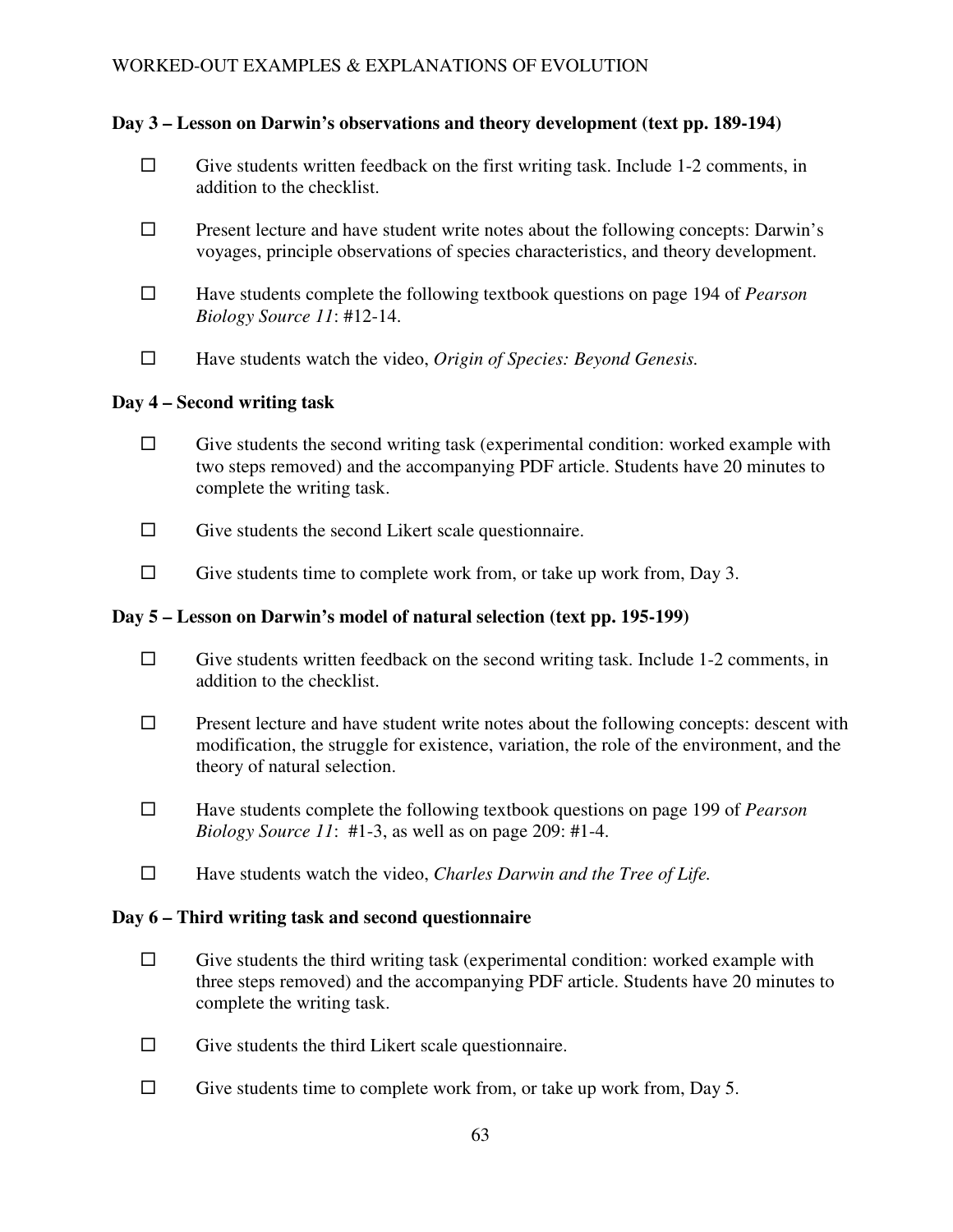## **Day 7 – Lesson on evidence for evolution (text pp. 199-204)**

- $\Box$  Give students written feedback on the third writing task. Include 1-2 comments, in addition to the checklist.
- $\square$  Present lecture and have student write notes about the following concepts: the fossil record, geographic distribution, homologous structures, vestigial structures, analogous structures, comparative development, and molecular biology.
- Have students complete the following textbook questions on page 209 of *Pearson Biology Source 11*:: #5-14.
- Have students complete the Active Folder, on *Adaptations.*

## **Day 8 – Fourth writing task**

- $\square$  Give students the fourth writing task (experimental condition: worked example with four steps removed) and the accompanying PDF article. Students have 20 minutes to complete the writing task.
- $\Box$  Give students the first Likert scale questionnaire.
- $\Box$  Give students time to complete work from, or take up work from, Day 7.

### **Day 9 – Lesson on artificial selection and relationship to natural selection (text pp. 205-208)**

- $\Box$  Give students written feedback on the fourth writing task. Include 1-2 comments, in addition to the checklist.
- $\Box$  Present lecture and have student write notes about the following concepts: artificial selection (and how it serves as evidence for Darwin's theory of natural selection), changes in finch beak shape, and antibiotic resistance in bacteria.
- Have students complete the following textbook questions on page 210 of *Pearson Biology Source 11*: #8-9.
- Have students complete online simulation Gizmo about evolution, called *Evolution: Natural and Artificial Selection,* including the Student Exploration Sheets.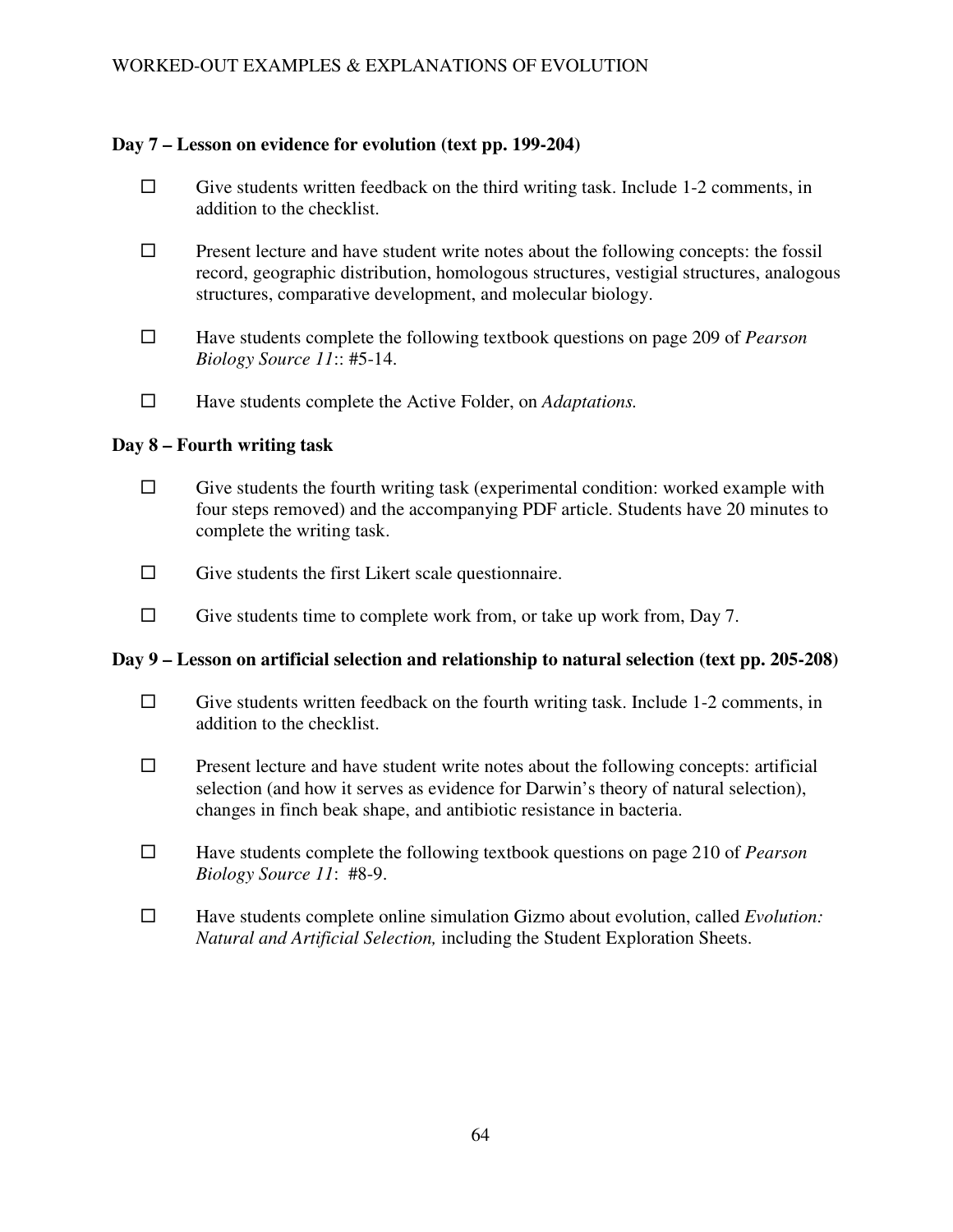## **Day 10 – Fifth writing task and third questionnaire**

- $\Box$  Give students the fifth writing task (experimental condition: worked example with five steps removed) and the accompanying PDF article. Students have 20 minutes to complete the writing task.
- $\Box$  Give students the fifth Likert scale questionnaire.
- $\Box$  Give students time to complete work from, or take up work from, Day 9.

## **Day 11 – Lesson on genetic variation and sexual selection (text pp. 212-221)**

- $\Box$  Give students written feedback on the fifth writing task. Include 1-2 comments, in addition to the checklist.
- $\square$  Present lecture and have student write notes about the following concepts: variation in gene pools, roles of mutation and sexual recombination, microevolution, genetic drift, bottleneck effect, Hardy-Weinberg equilibrium, founder effect, and gene flow.
- Have students complete the following textbook questions on page 223 of *Pearson Biology Source 11*: #1-14.
- Have students complete online simulation Gizmo about evolution, called *Evolution: Mutation and Selection ,* including the Student Exploration Sheets.

### **Day 12 – Sixth writing task**

- $\Box$  Give students the sixth writing task (experimental condition: all steps removed) and the accompanying PDF article. Students have 20 minutes to complete the writing task. This writing task will serve as one of the post-tests.
- $\Box$  Give students the sixth Likert scale questionnaire.
- $\Box$  Give students time to complete work from, or take up work from, Day 11.

### **Day 13 – Inquiry activity**

 $\Box$  Give students the inquiry activity on industrial melanism and the peppered moth. Students should be randomly put into groups. Have students analyze and graph results, and hand in conclusion statements.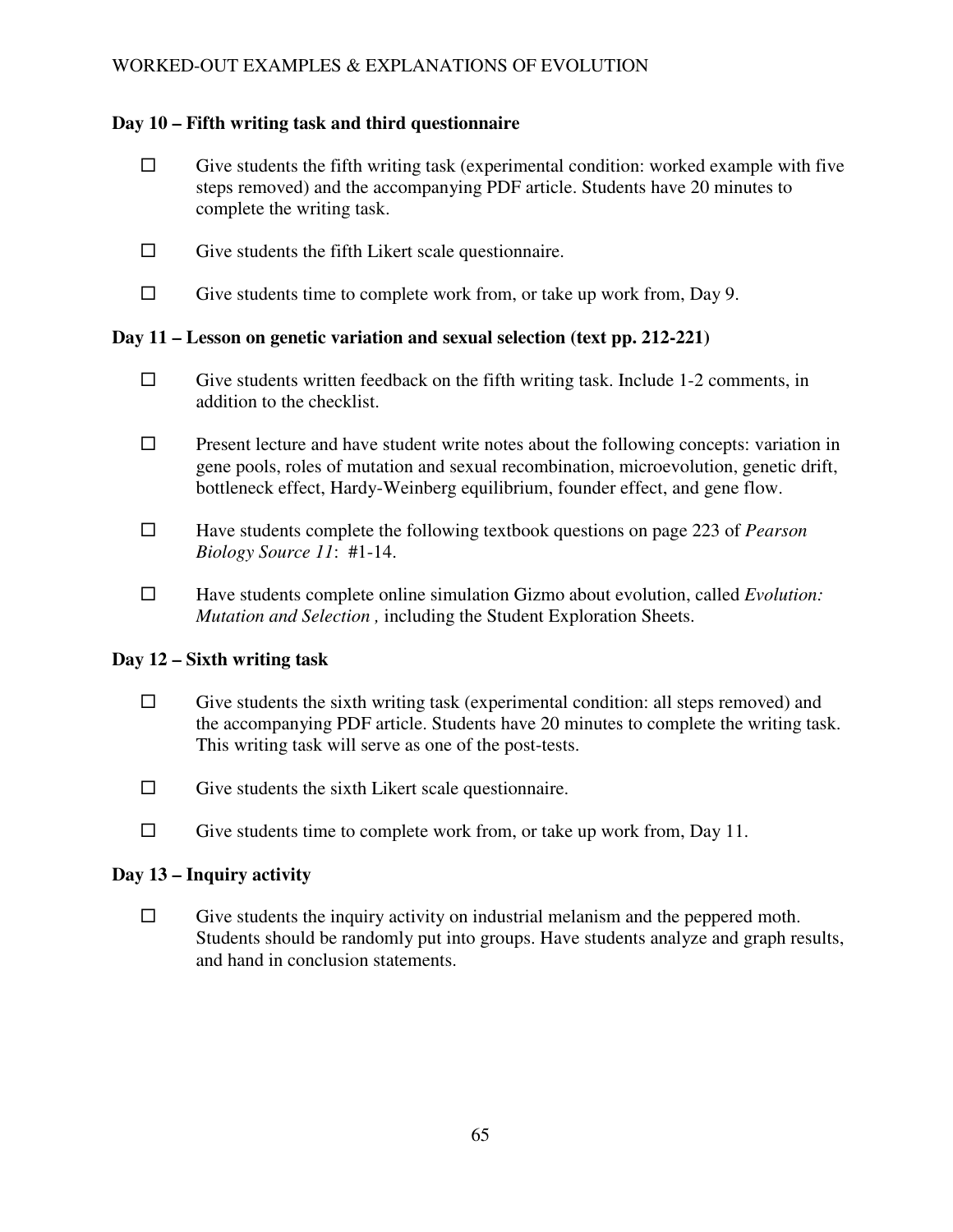## **Appendix E. Checklist evaluating explanations of evolution & poster to be displayed at the front of both control and experimental classrooms**

| Checklist is adapted from Asterhan and Schwarz (2007, p. 64). |  |
|---------------------------------------------------------------|--|
|---------------------------------------------------------------|--|

| <b>Completed</b> | <b>Sub-explanations – Darwinian principles</b> |
|------------------|------------------------------------------------|
|                  | discussed <i>source</i> of <i>variability</i>  |
|                  | discussed <i>intra-species variability</i>     |
|                  | discussed differential survival rates          |
|                  | discussed reproductive advantage               |
|                  | discussed <i>accumulation</i> of change        |
|                  | discussed changes within a population          |

# **Appendix F. Six completion writing tasks**

Students in the experimental condition will receive the worked examples as outlined below.

The comparison condition will not receive worked examples: this class will be given a blank, numbered response sheet and will be given the task to "explain the evolutionary process behind the phenomena you have read about, using Darwinian principles." Control students will receive the focus question and additional task as described in the examples on the following pages.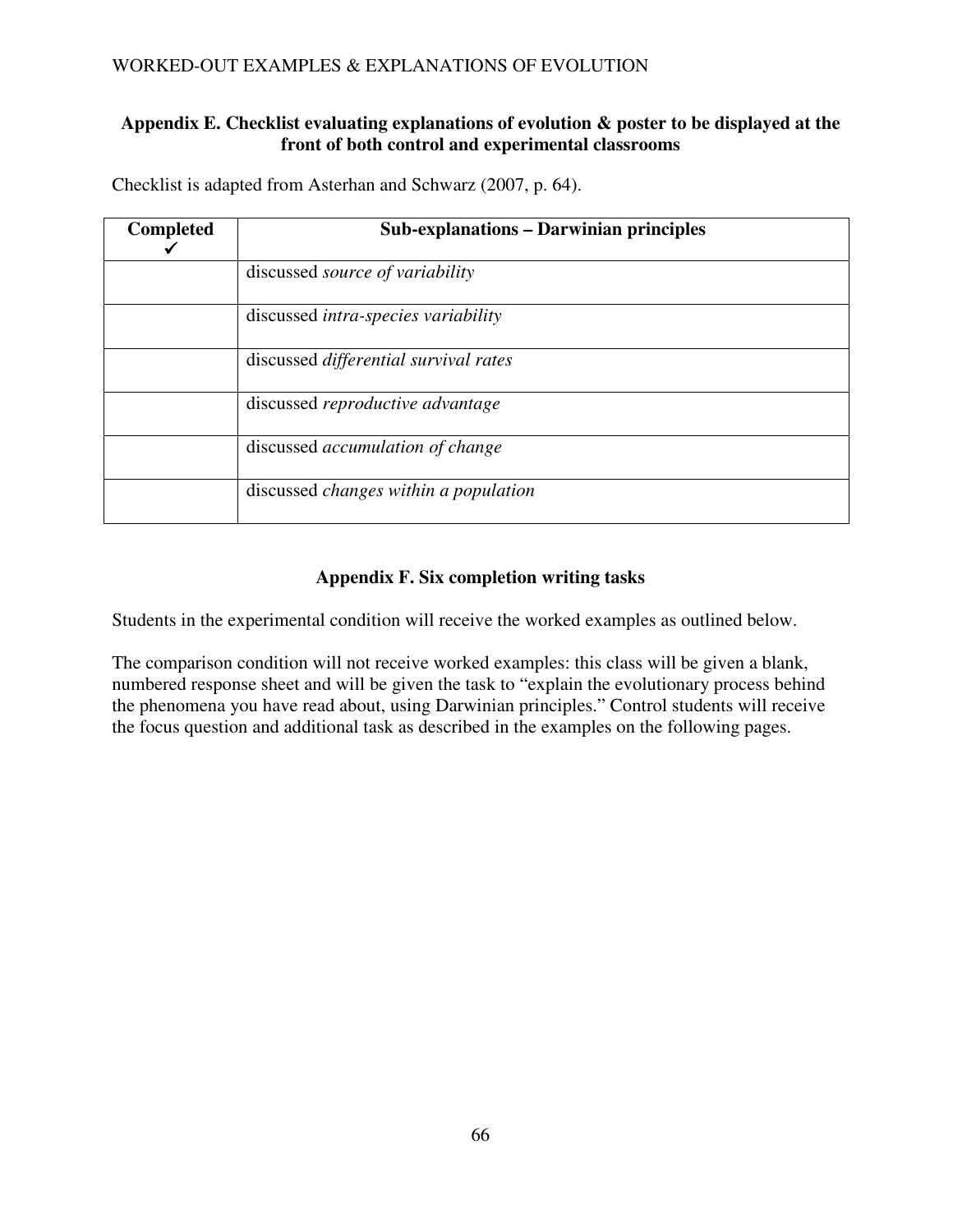# **Completion Task #1 (one step removed) – COMPLETE THE LAST STEP! Topic:** Snakehead fish found in British Columbia (June 2012), CBC News

Task: *Complete the last step of the evolutionary explanation, using Darwinian principles.*  Focus question: *Explain how the snakehead fish evolved to live on land.*

- 1. The ancestors of the snakehead fish lived only in the water. Random mutations led to some individuals developing lung-like structures.
- 2. Within the ancestral species, there were individuals with varying degrees of lung-like structures; some had no lungs, and some had full lungs.
- 3. The individuals with lungs were able to live outside of the water, on land, for an extended period of time, unlike the individuals without lung structures. As such, ancestors with lungs were more likely to survive, because they could benefit from the food and shelter found on land (for example, hunting frogs or even small mammals).
- 4. The increase in food resources allowed more of the individuals with lungs to reproduce more offspring relative to those without lungs.
- 5. As such, more genes for the lung structures were passed on to offspring, leading to a greater proportion of these genes accumulating in the ancestral population.
- 6.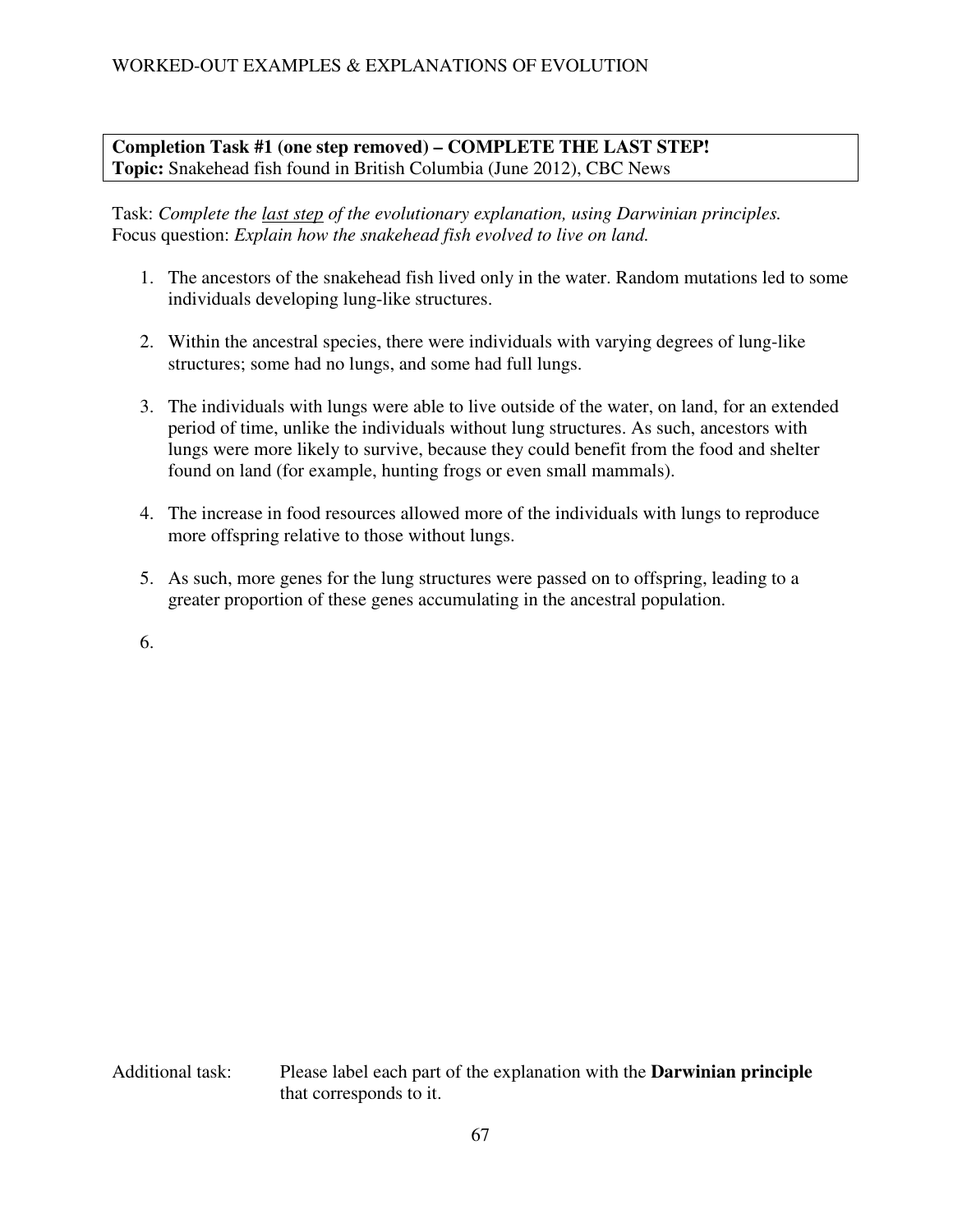## **Completion Task #2 (two steps removed) Topic:** Pygmy elephant found on Flores (October 2004), National Geographic

Task: *Complete the last two steps of the evolutionary explanation*, *using Darwinian principles.*  Focus question: *Explain how the pygmy elephant evolved to be its smaller size.* 

- 1. The ancestors of the pygmy elephant (a subset of Asian elephant) reproduced sexually, producing genetic mutations while doing so, leading to a variety of offspring.
- 2. The ancestral population varied in height and, some were more round and had longer tails.
- 3. As it states in the article, a small population was shipped to the sultan of Borneo. This population probably had a greater proportion of individual elephants that were shorter, rounder, and had longer tails. Because they were a gift to the sultan, this population was protected and survived.
- 4. On the island of Borneo, these elephants only sexually reproduced with individuals within the same population to produce viable offspring. Because they were not competing with taller mates from the ancestral population, this smaller Borneo population was reproductively successful.

5.

6.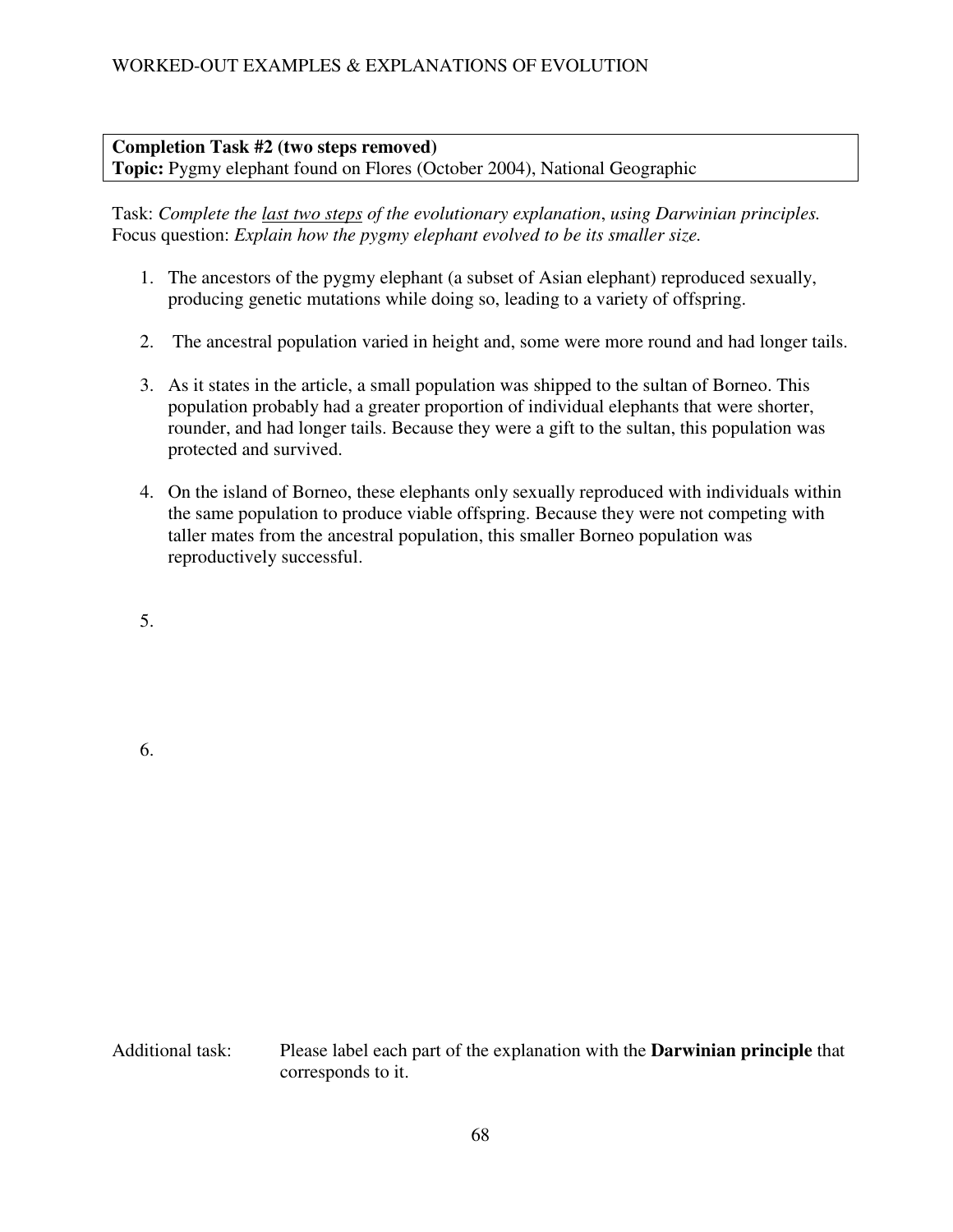# **Completion Task #3 (three steps removed) Topic:** Halibut eye migration, Halibut Biology

Task: *Complete the last three steps of the evolutionary explanation, using Darwinian principles.*  Focus question: *Explain how the halibut evolved to have eyes on its backside (dorsal side).* 

- 1. The ancestors of the halibut used to swim upright, and would reproduce sexually to create offspring with a variety of genetic mutations and physical characteristics.
- 2. The locations of the eyes of the offspring would vary from individual to individual. Within the species, there were some individuals with eyes located closer to the dorsal side (backside) of the fish.
- 3. These individuals were able to see when they lay down flat on the bottom of the ocean. Because they could lay flat on the bottom, these individuals could camouflage themselves effectively from predators and therefore survived at a greater rate than those individuals who had eyes on the sides of the head (and could not lie flat on the ocean floor).

4.

5.

6.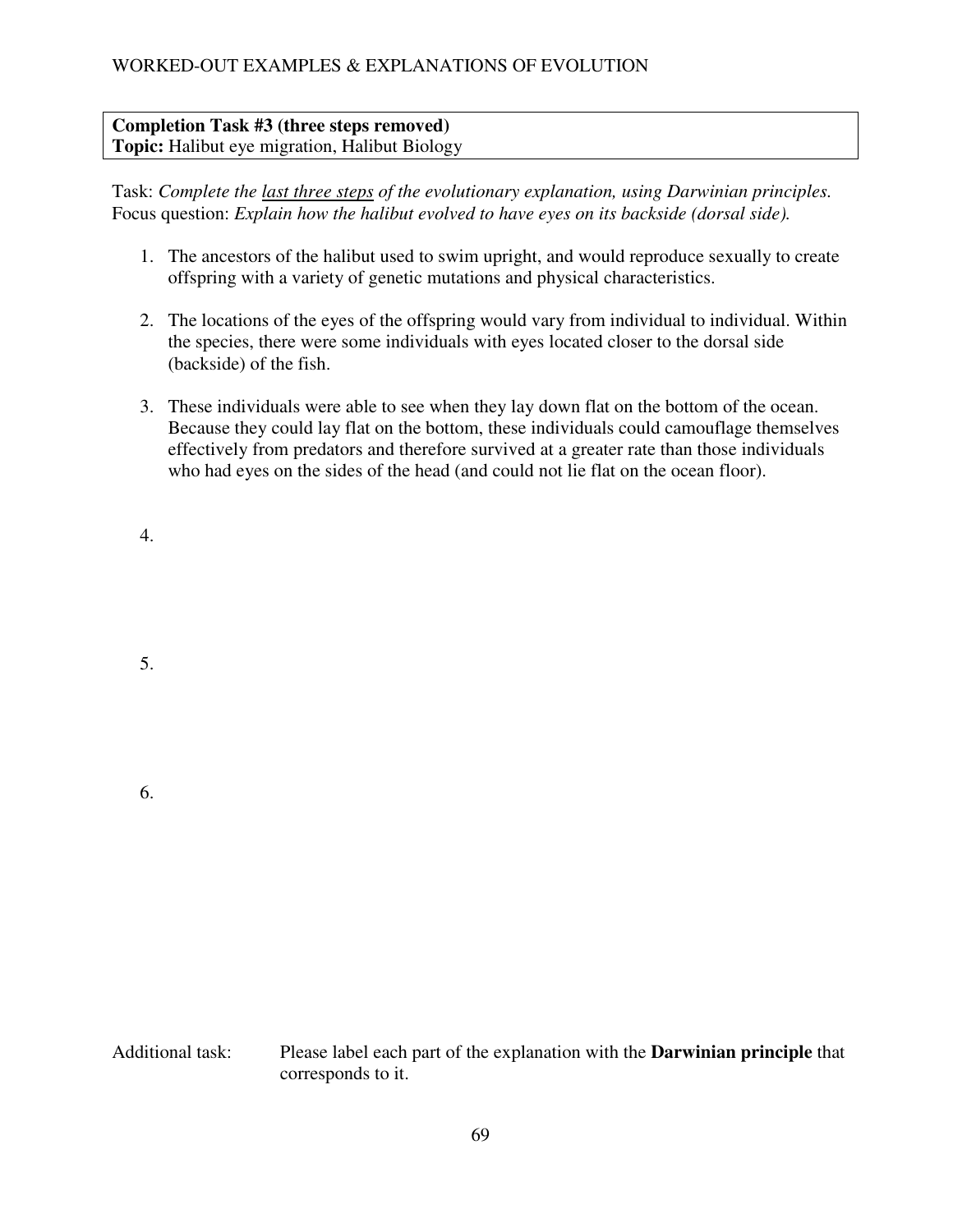#### **Completion Task #4 (four steps removed) Topic:** Bacteria resistant to antibiotics (April 2012), Globe and Mail

Task: *Complete the last four steps of the evolutionary explanation, using Darwinian principles.*  Focus question: *Explain how the super-bacteria evolved to have its antibiotic resistance.* 

- 1. Bacteria can reproduce sexually or asexually very quickly, and when they do, there are random mutations.
- 2. Ancestral generations of the bacteria found in New Mexico had individuals that varied: some could produce their own antibiotics, and others could not.
- 3.

4.

5.

6.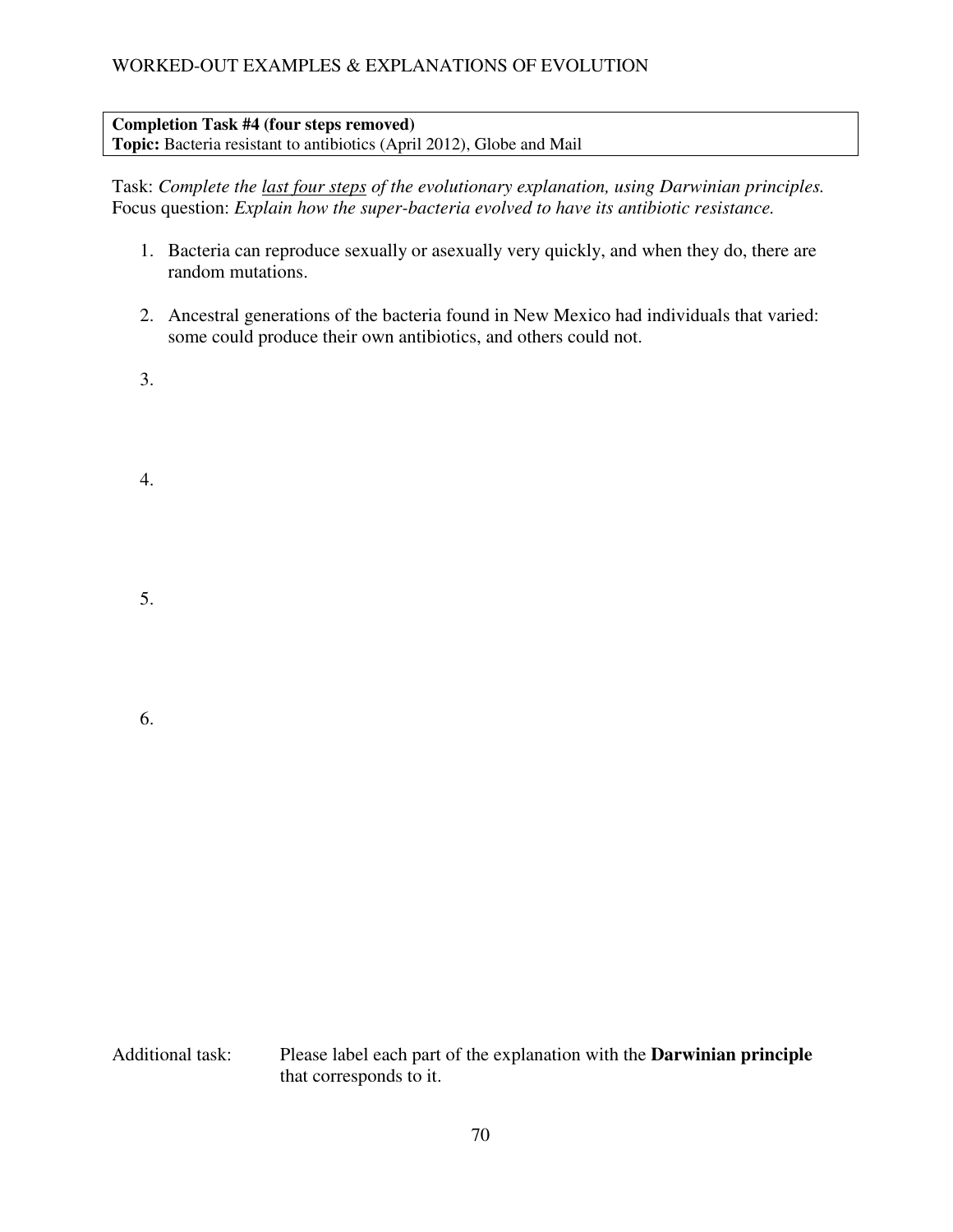# **Completion Task #5 (five steps removed)**

**Topic:** Homo floreseinsis ("The Hobbit"), talkorigins.org

Task: *Complete the last five steps of the evolutionary explanation, using Darwinian principles.*  Focus question: *Explain how the homo floreseinsis evolved to its dwarf size.* 

- 1. Ancestors of humans and homo floreseinsis reproduced sexually, creating offspring with varied characteristics.
- 2.

3.

- 4.
- 
- 5.
- 6.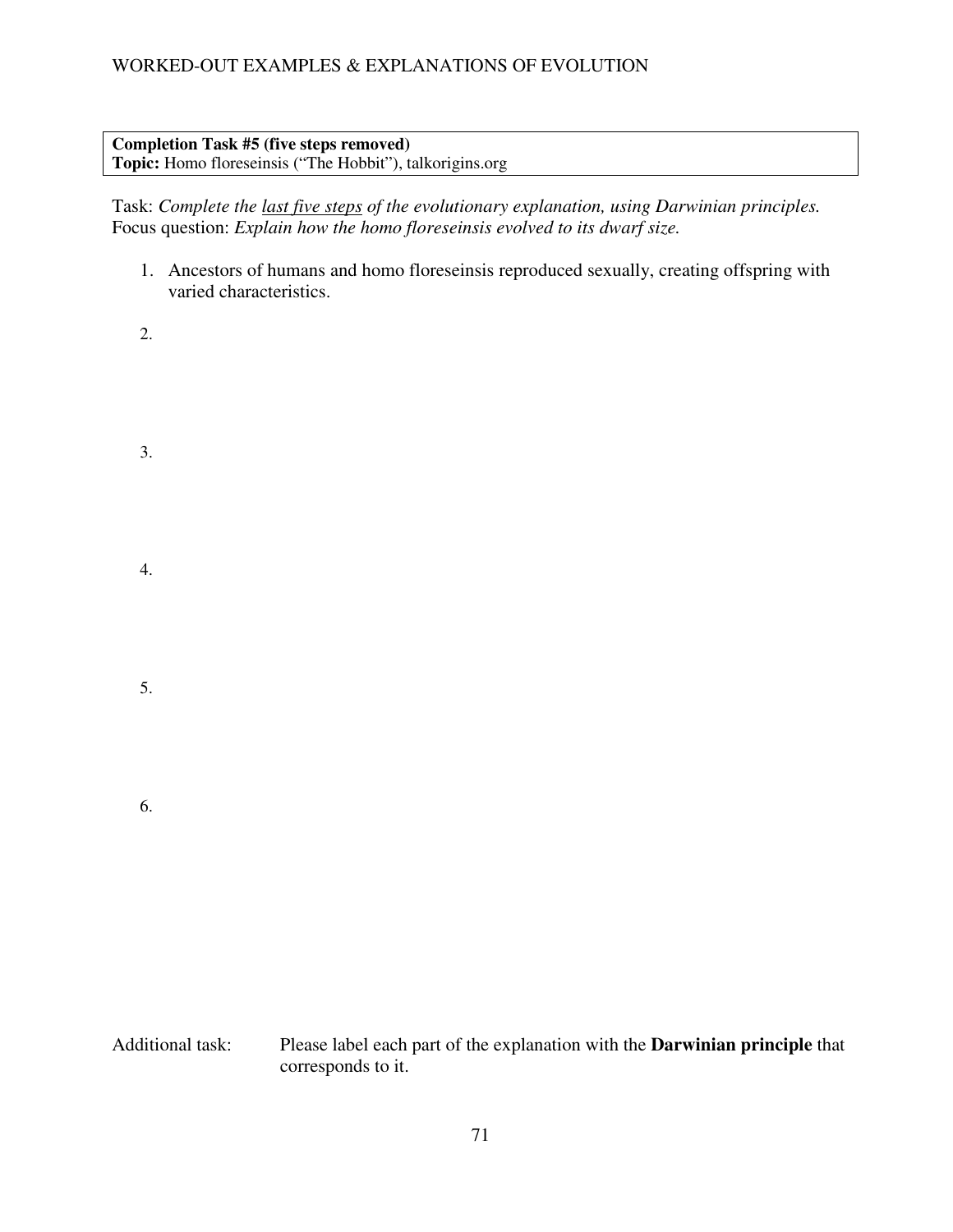# **Completion Task #6 (six steps removed)**

**Topic:** Mussels evolve quickly to defend against invading crabs, Science Daily

Task: *Complete all six steps of the evolutionary explanation, using Darwinian principles.*  Focus question: *Explain how the mussels evolved to have thicker shells.* 

2. 3. 4. 5.

6.

1.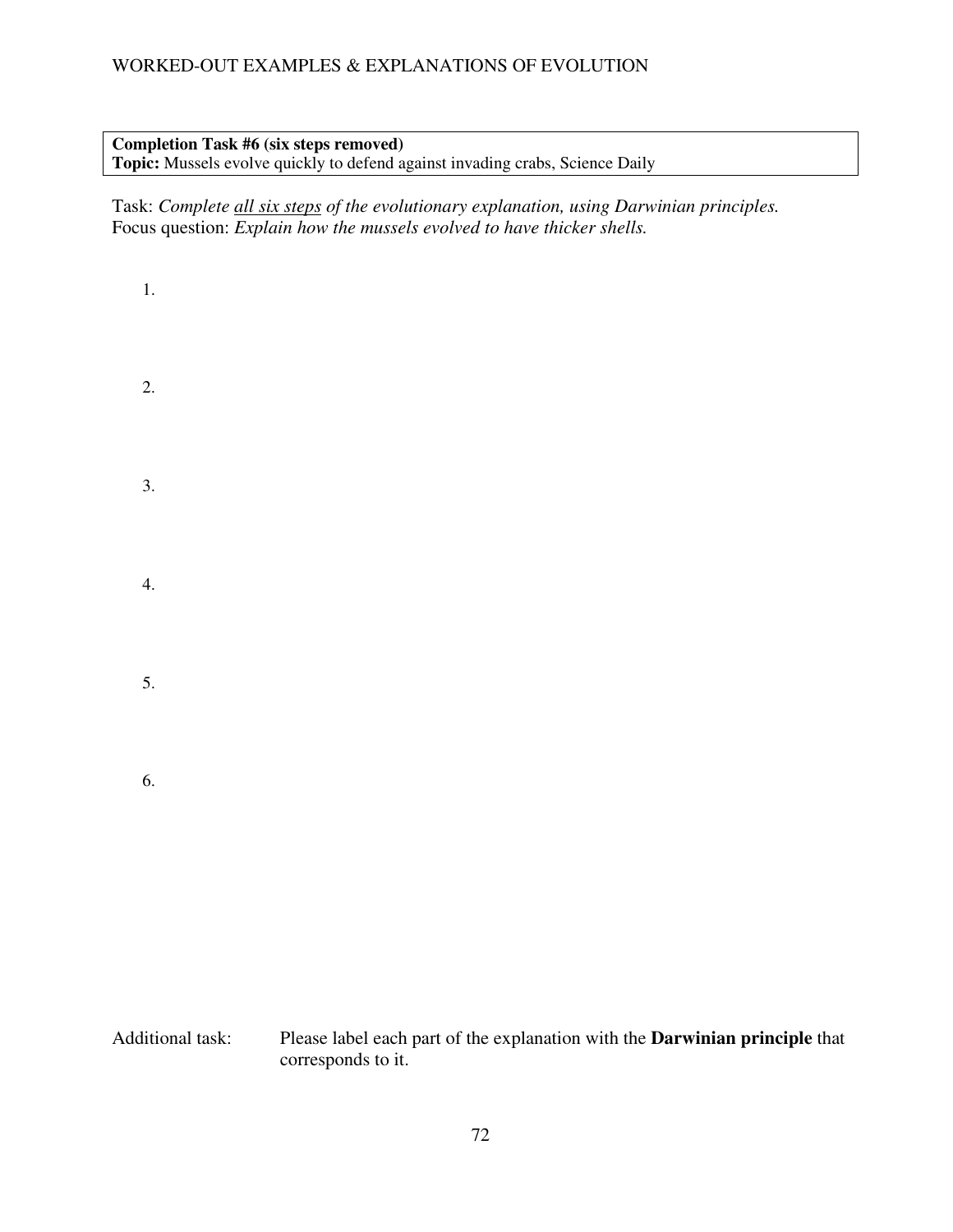## **Appendix G. Writing task – accompanying newspaper or magazine articles**

Please see attached PDF files for the two articles for the focal lesson, as well as the six

articles for the six completion tasks.

### **Appendix H. Post-task questionnaire (Likert scales)**

**Question 1.** Please rate the *difficulty* of the written completion tasks, by circling the appropriate number.

1 2 3 4 5 6 7 8 9

Very, very difficult Very, very easy

**Question 2.** Please rate the effort with which you completed the written tasks, by circling the appropriate number.

1 2 3 4 5 6 7 8 9

Very, very Very, very

much effort